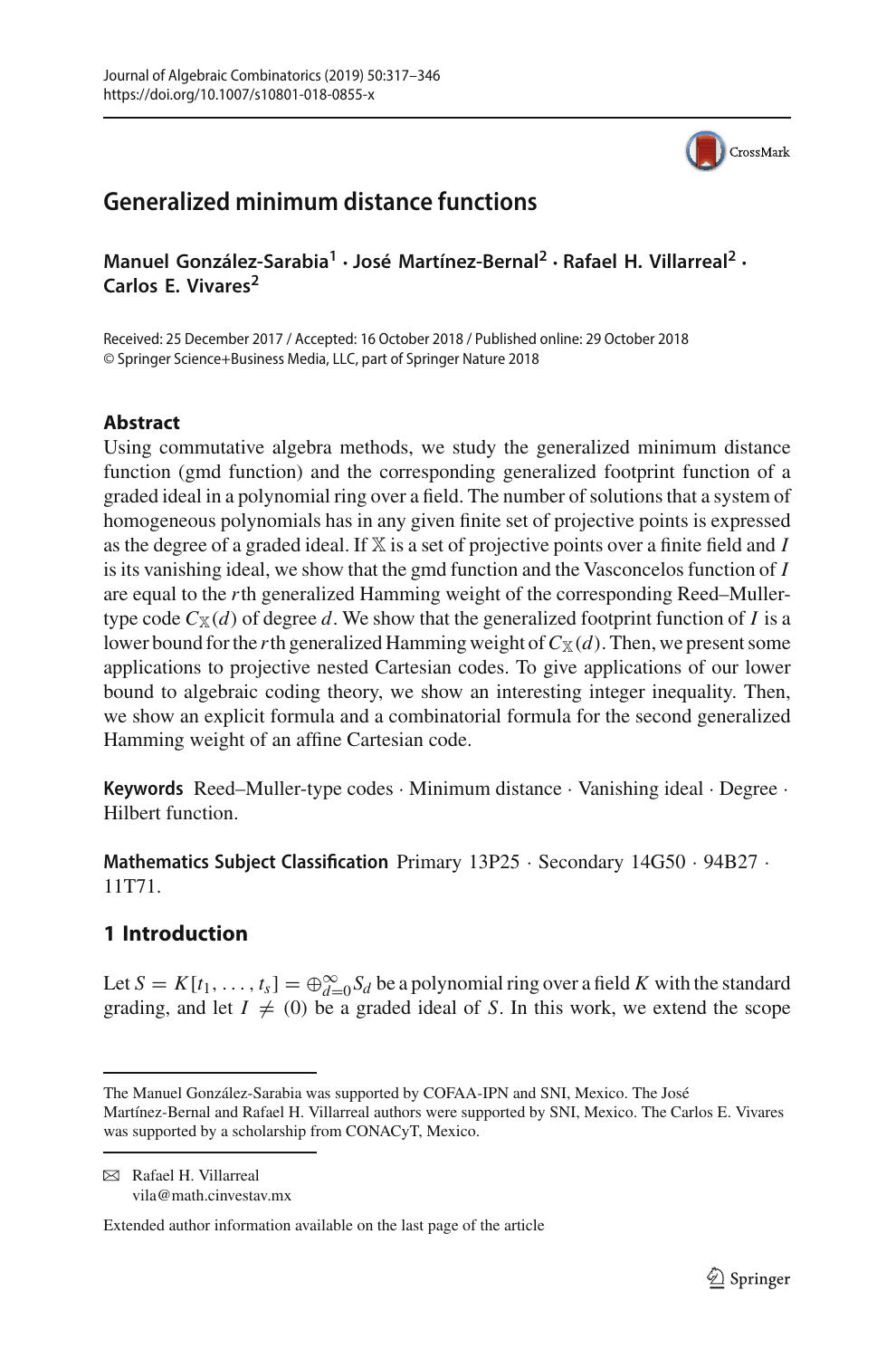of [\[25\]](#page-28-0) by considering generalized footprint and minimum distance functions. Given *d*, *r* ∈  $\mathbb{N}_+$ , let  $\mathcal{F}_{d,r}$  be the set:

$$
\mathcal{F}_{d,r} := \{ \{f_1, \ldots, f_r\} \subset S_d \mid \overline{f}_1, \ldots, \overline{f}_r \text{ are linearly independent over } K, (I: (f_1, \ldots, f_r)) \neq I \},\
$$

where  $\overline{f} = f + I$  is the class of *f* modulo *I* and  $(I: (f_1, ..., f_r)) = \{g \in S | g f_i \in I\}$ *I*, ∀*i*} is referred to as an ideal quotient or colon ideal.

We denote the *degree* of *S*/*I* by deg(*S*/*I*). The function  $\delta_I : \mathbb{N}_+ \times \mathbb{N}_+ \to \mathbb{Z}$  given by

$$
\delta_I(d, r) := \begin{cases} \deg(S/I) - \max\{\deg(S/(I, F)) | F \in \mathcal{F}_{d,r}\} & \text{if } \mathcal{F}_{d,r} \neq \emptyset, \\ \deg(S/I) & \text{if } \mathcal{F}_{d,r} = \emptyset, \end{cases}
$$

is called the *generalized minimum distance function* of *I*, or simply the *gmd function* of *I*. If  $r = 1$ , one obtains the minimum distance function of *I* [\[25\]](#page-28-0). To compute  $\delta_I(d, r)$ is a difficult problem. One of our aims is to introduce lower bounds for  $\delta_I(d, r)$  which are easier to compute.

Fix a monomial order  $\prec$  on *S*. Let in $\prec$  *(I)* be the initial ideal of *I*, and let  $\Delta_{\prec}$  *(I)* be the *footprint* of *S*/*I* consisting of all the *standard monomials* of *S*/*I* with respect to  $\prec$ . The footprint of *S*/*I* is also called the *Gröbner éscalier* of *I*. Given integers  $d, r \geq 1$ , let  $M_{\prec d,r}$  be the set of all subsets *M* of  $\Delta_{\prec}(I)_d := \Delta_{\prec}(I) \cap S_d$  with *r* distinct elements such that  $(in_{\prec}(I):(M)) \neq in_{\prec}(I)$ . The *generalized footprint function* of *I*, denoted fp<sub>*I*</sub>, is the function fp<sub>*I*</sub>:  $\mathbb{N}_+ \times \mathbb{N}_+ \rightarrow \mathbb{Z}$  given by

$$
\text{fp}_I(d, r) := \begin{cases} \deg(S/I) - \max\{\deg(S/(\text{in}_{\prec}(I), M)) \mid M \in \mathcal{M}_{\prec, d, r}\} & \text{if } \mathcal{M}_{\prec, d, r} \neq \emptyset, \\ \deg(S/I) & \text{if } \mathcal{M}_{\prec, d, r} = \emptyset. \end{cases}
$$

If  $r = 1$ , one obtains the footprint function of *I* that was studied in [\[28\]](#page-28-1) from a theoretical point of view (see [\[25](#page-28-0)[,26](#page-28-2)] for some applications). The footprint of vanishing ideals of finite sets of affine points was used in the works of Geil [\[9\]](#page-28-3) and Carvalho [\[3\]](#page-27-0) to study affine Reed–Muller-type codes. Long before these two papers appeared, the footprint was used by Geil in connection with all kinds of codes (including one-point algebraic geometric codes); see [\[10](#page-28-4)[–12\]](#page-28-5) and the references therein.

The definition of  $\delta_I(d, r)$  was motivated by the notion of generalized Hamming weight of a linear code [\[19](#page-28-6)[,21](#page-28-7)[,37\]](#page-28-8). For convenience we recall this notion. Let  $K = \mathbb{F}_q$ be a finite field, and let *C* be a [*m*, *k*] *linear code* of *length m* and *dimension k*, that is, *C* is a linear subspace of  $K^m$  with  $k = \dim_K(C)$ . Let  $1 \le r \le k$  be an integer. Given a subcode *D* of *C* (that is, *D* is a linear subspace of *C*), the *support*  $\chi$  (*D*) of *D* is the set of nonzero positions of *D*, that is,

$$
\chi(D) := \{i \mid \exists (a_1, \ldots, a_m) \in D, a_i \neq 0\}.
$$

The *r*th generalized Hamming weight of C, denoted  $\delta_r(C)$ , is the size of the smallest support of an *r*-dimensional subcode. Generalized Hamming weights have received a lot of attention; see [\[3](#page-27-0)[,6](#page-27-1)[,9](#page-28-3)[,15](#page-28-9)[,18](#page-28-10)[,20](#page-28-11)[,30](#page-28-12)[,32](#page-28-13)[,35](#page-28-14)[,37](#page-28-8)[–39\]](#page-29-0) and the references therein. The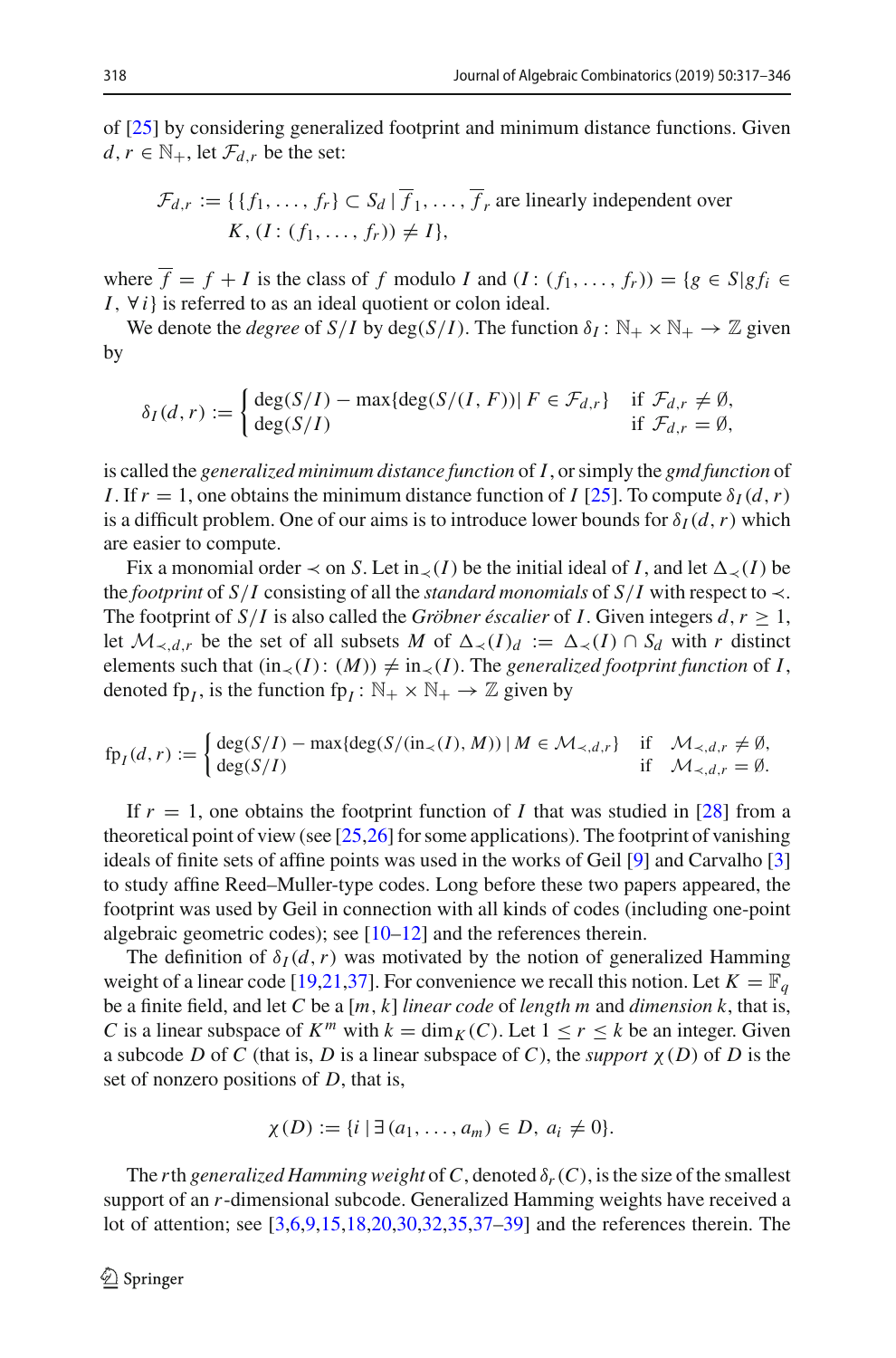study of these weights is related to trellis coding, *t*–resilient functions, and was motivated by some applications from cryptography [\[37\]](#page-28-8).

The minimum distance of projective Reed–Muller-type codes has been studied using Gröbner bases and commutative algebra techniques; see [\[3](#page-27-0)[,4](#page-27-2)[,9](#page-28-3)[,13](#page-28-15)[,25](#page-28-0)[,31](#page-28-16)] and the references therein. In this work, we extend these techniques to study the *r*th generalized Hamming weight of projective Reed–Muller-type codes. These linear codes are constructed as follows.

Let  $K = \mathbb{F}_q$  be a finite field with *q* elements, let  $\mathbb{P}^{s-1}$  be a projective space over *K*, and let X be a subset of  $\mathbb{P}^{s-1}$ . The *vanishing ideal* of X, denoted *I*(X), is the ideal of *S* generated by the homogeneous polynomials that vanish at all points of X. The Hilbert function of *S*/*I*(X) is denoted by  $H_X(d)$ . We can write  $X = \{[P_1], \ldots, [P_m]\} \subset \mathbb{P}^{s-1}$ with  $m = |\mathbb{X}|$ . Here, we assume that the first nonzero entry of each  $[P_i]$  is 1. In the special case that X has the form  $[X \times \{1\}]$  for some  $X \subset \mathbb{F}_q^{s-1}$ , we assume that the *s*th entry of each [*Pi*] is 1.

Fix a degree  $d \geq 1$ . There is a K-linear map given by

$$
ev_d\colon S_d\to K^m, \quad f\mapsto (f(P_1),\ldots,f(P_m)).
$$

The image of  $S_d$  under  $ev_d$ , denoted by  $C_{\mathbb{X}}(d)$ , is called a *projective Reed–Mullertype code* of degree *d* on  $X$  [\[7](#page-27-3)[,16](#page-28-17)]. The points in X are often called evaluation points in the algebraic coding context. The *parameters* of the linear code  $C_{\mathbb{X}}(d)$  are:

- (a) *length*:  $|\mathbb{X}|$ ,
- (b) *dimension*: dim<sub>*K*</sub>  $C_{\mathbb{X}}(d)$ ,
- (c) *r*th *generalized Hamming weight*:  $\delta_{\mathbb{X}}(d, r) := \delta_r(C_{\mathbb{X}}(d)).$

The contents of this paper are as follows. In Sect. [2,](#page-4-0) we present some of the results and terminology that will be needed throughout the paper. If *F* is a finite set of homogeneous polynomials of  $S \setminus \{0\}$  and  $V_X(F)$  is the set of zeros or projective variety of  $F$  in  $X$ , over a finite field, we show a degree formula for counting the number of points in  $X$  that are not in  $V_X(F)$ :

$$
|\mathbb{X} \setminus V_{\mathbb{X}}(F)| = \begin{cases} \deg(S/(I(\mathbb{X}):\mathbb{(F}))) & \text{if } (I(\mathbb{X}):\mathbb{(F})) \neq I(\mathbb{X}), \\ \deg(S/I(\mathbb{X})) & \text{if } (I(\mathbb{X}):\mathbb{(F})) = I(\mathbb{X}), \end{cases}
$$

and a degree formula for counting the zeros of  $F$  in  $X$  (Lemmas [3.2](#page-7-0) and [3.4\)](#page-8-0). These degree formulas turn out to be useful in order to prove one of our main results (Theorem [4.9\)](#page-13-0).

If  $X$  is a finite set of projective points over a finite field and  $I(X)$  is its vanishing ideal, we show that  $\delta_{I(\mathbb{X})}(d, r)$  is the *r*th generalized Hamming weight  $\delta_{\mathbb{X}}(d, r)$ of the corresponding Reed–Muller-type code  $C_{\mathbb{X}}(d)$  (Theorem [4.5\)](#page-11-0). We introduce the *Vasconcelos* function  $\vartheta_I(d, r)$  of a graded ideal *I* (Definition [4.4\)](#page-11-1) and show that  $\vartheta_{I(\mathbb{X})}(d,r)$  is also equal to  $\delta_{\mathbb{X}}(d,r)$  (Theorem [4.5\)](#page-11-0). These two abstract algebraic formulations of  $\delta_{\mathbb{X}}(d, r)$  give us a new tool to study generalized Hamming weights. One of our main results shows that fp<sub>I(X)</sub>(*d*, *r*) is a lower bound for  $\delta$ <sub>X</sub>(*d*, *r*)(Theorem [4.9\)](#page-13-0). The *footprint matrix* (fp<sub>*I*( $\mathbb{X}$ )</sub>(*d*,*r*)) and the *weight matrix* ( $\delta \mathbb{X}(d,r)$ ) of *I*( $\mathbb{X}$ ) are the matrices of size reg( $S/I(\mathbb{X}) \times \text{deg}(S/I(\mathbb{X}))$  whose  $(d, r)$ -entries are fp<sub>*I*( $\mathbb{X}$ )</sub> $(d, r)$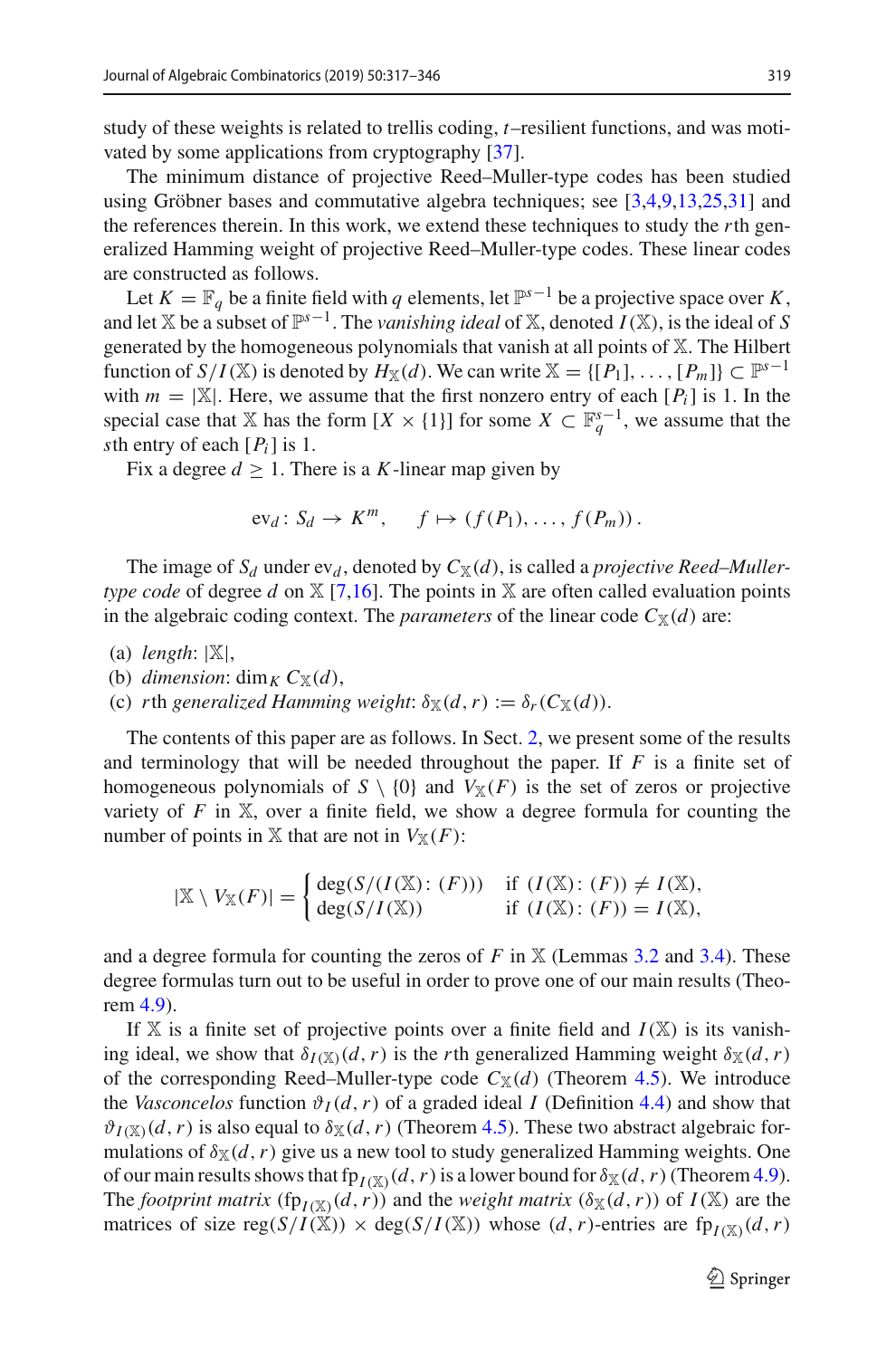and  $\delta_{\mathbb{X}}(d, r)$ , respectively (see Remark [4.6\)](#page-11-2). In certain cases, the *r*th columns of these two matrices are equal (Example [6.3,](#page-16-0) Theorem [9.5\)](#page-27-4). The entries of each row of the weight matrix  $(\delta_{\mathbb{X}}(d, r))$  form an increasing sequence until they stabilize [\[37](#page-28-8)]. For parameterized codes, the entries of each column of the weight matrix  $(\delta_{\mathbb{X}}(d, r))$  form a decreasing sequence until they stabilize [\[14,](#page-28-18) Theorem 12].

In Sect. [5,](#page-13-1) we introduce projective nested Cartesian codes [\[4\]](#page-27-2), a type of evaluation codes that generalize the classical projective Reed–Muller codes [\[22](#page-28-19)[,27](#page-28-20)[,33](#page-28-21)]. It is an interesting open problem to find an explicit formula for the minimum distance of a projective nested Cartesian code. Using footprints and the integer inequality of Lemma [5.3,](#page-14-0) we show a uniform upper bound for the number of zeros in a projective nested Cartesian set  $X$  for a family of homogeneous polynomials of fixed degree  $d$ , where *d* is close to the regularity of the ideal  $I(X)$  (Theorem [5.5\)](#page-15-0). For projective spaces, this upper bound agrees with the classical upper bound of Sørensen and Serre [\[33](#page-28-21), p. 1569].

As an application of our methods using generalized minimum distance functions, we were able to find a simple counterexample to a conjecture of Carvalho et al. [\[4](#page-27-2)], [\[25](#page-28-0), Conjecture 6.2] (Example [6.1\)](#page-15-1). In Sects. [6](#page-15-2) and [7,](#page-17-0) we show some examples and implementations in *Macaulay*2 [\[17\]](#page-28-22) that illustrate how some of our results can be used in practice. A finite set of generators for the vanishing ideal of a projective space, over a finite field, was found by Mercier and Rolland [\[27,](#page-28-20) Corollaire 2.1]. More generally, for the vanishing ideal of a projective nested Cartesian set a finite set of generators was determined in [\[4](#page-27-2), Lemma 2.4]. These results are especially useful for computational purposes (Examples [6.1](#page-15-1) and [6.4\)](#page-17-1).

To show some other applications to algebraic coding theory, we prove the following interesting and non-trivial inequality.

**Theorem** [8.5](#page-22-0) *Let*  $d \ge 1$  and  $1 \le e_1 \le \cdots \le e_m$  be integers. Suppose  $1 \le a_i \le e_i$  and  $1 \le b_i \le e_i$ , for  $i = 1, ..., m$ , are integers such that  $d = \sum_i a_i = \sum_i b_i$  and  $a \ne b$ . Then,

$$
\pi(a, b) \ge \left(\sum_{i=1}^m a_i - \sum_{i=k+1}^m e_i - (k-2)\right) e_{k+1} \cdots e_m - e_{k+2} \cdots e_m
$$

for  $k = 1, ..., m - 1$ , where  $\pi(a, b) = \prod_{i=1}^{m} a_i + \prod_{i=1}^{m} b_i - \prod_{i=1}^{m} \min(a_i, b_i)$ .

We give two more applications. The first is the following explicit formula for the second generalized Hamming weight of an affine Cartesian code.

**Theorem** [9.3](#page-25-0) Let  $A_i$ ,  $i = 1, ..., s - 1$ , be subsets of  $\mathbb{F}_q$ , and let  $\mathbb{X} \subset \mathbb{P}^{s-1}$  be the projective set  $\mathbb{X} = [A_1 \times \cdots \times A_{s-1} \times \{1\}]$ . If  $d_i = |A_i|$  for  $i = 1, \ldots, s-1$  and  $2 \leq d_1 \leq \cdots \leq d_{s-1}$ , then

$$
\delta_{\mathbb{X}}(d,2) = \begin{cases}\n(d_{k+1} - \ell + 1) d_{k+2} \cdots d_{s-1} - d_{k+3} \cdots d_{s-1} & \text{if } k < s - 3, \\
(d_{k+1} - \ell + 1) d_{k+2} \cdots d_{s-1} - 1 & \text{if } k = s - 3, \\
d_{s-1} - \ell + 1 & \text{if } k = s - 2,\n\end{cases}
$$

where  $0 \le k \le s-2$  and  $\ell$  are integers,  $d = \sum_{i=1}^{k} (d_i - 1) + \ell$ , and  $1 \le \ell \le d_{k+1} - 1$ .

 $\textcircled{2}$  Springer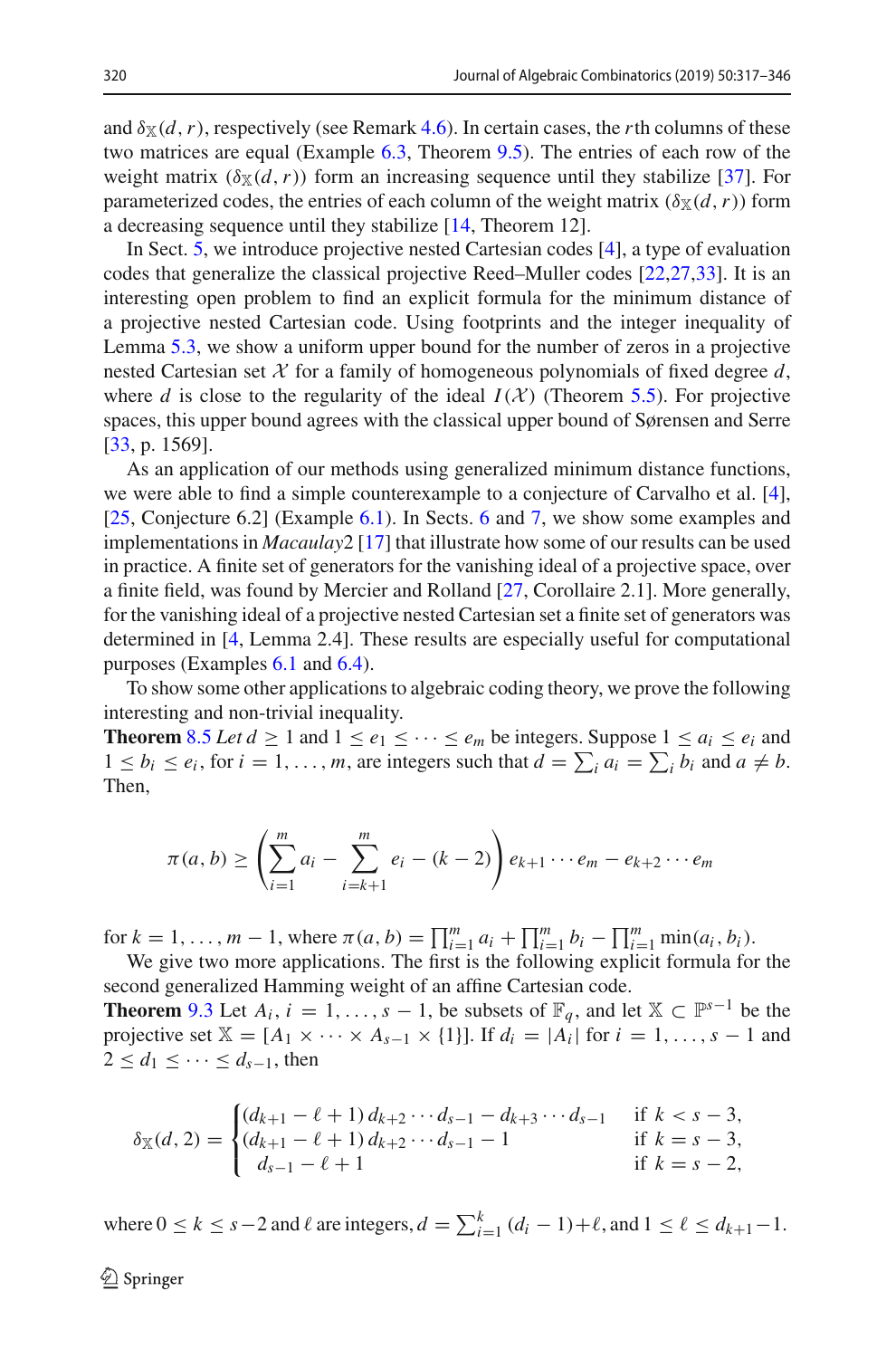Using this result, one recovers the case when X is a projective torus in  $\mathbb{P}^{s-1}$  [\[14,](#page-28-18) Theorem 18] (Corollary [9.4\)](#page-26-0). The second application of this paper gives a combinatorial formula for the second generalized Hamming weight of an affine Cartesian code, which is quite different from the corresponding formula of [\[1](#page-27-5), Theorem 5.4], and shows that in this case the second generalized Hamming weight is equal to the second generalized footprint.

**Theorem** [9.5](#page-27-4) *Let*  $\mathcal{P}_d$  be the set of all pairs  $(a, b)$ ,  $a, b$  in  $\mathbb{N}^s$ ,  $a = (a_i)$ ,  $b = (b_i)$ , such that  $a \neq b$ ,  $d = \sum_i a_i = \sum_i b_i$ ,  $1 \leq a_i, b_i \leq d_i - 1$  for  $i = 1, ..., n$ ,  $n := s - 1$ ,  $a_i \neq 0$  and  $b_j \neq 0$  for some  $1 \leq i, j \leq n$ . If  $\mathbb{X} = [A_1 \times \cdots \times A_n \times \{1\}]$ , with  $A_i \subset \mathbb{F}_q$ ,  $d_i = |A_i|$ , and  $2 \leq d_1 \leq \cdots \leq d_n$ , then

$$
fp_{I(\mathbb{X})}(d,2) = \delta_{\mathbb{X}}(d,2) = \min\{P(a,b) | (a,b) \in \mathcal{P}_d\} \text{ for } d \le \sum_{i=1}^n (d_i - 1),
$$

where  $P(a, b) = \prod_{i=1}^{n} (d_i - a_i) + \prod_{i=1}^{n} (d_i - b_i) - \prod_{i=1}^{n} \min\{d_i - a_i, d_i - b_i\}$ 

In case the set of evaluation points  $X$  lie on an affine algebraic variety over a finite field  $\mathbb{F}_q$ , the work done by Heijnen and Pellikaan [\[18\]](#page-28-10), though formulated in a different language, relates footprints and generalized Hamming weights and introduces methods to study affine Cartesian codes (cf. [\[18,](#page-28-10) Section 7]). These methods were used in [\[1\]](#page-27-5) to determine the generalized Hamming weights of these codes.

There is a nice combinatorial formula to compute the generalized Hamming weights of *q*-ary Reed–Muller codes [\[18,](#page-28-10) Theorem 3.14], and there is an easy-to-evaluate formula for the second generalized Hamming weight of a projective torus [\[14,](#page-28-18) Theorem 18]. There is also a recent expression for the *r*th generalized Hamming weight of an affine Cartesian code [\[1](#page-27-5), Theorem 5.4], which depends on the *r*th monomial in ascending lexicographic order of a certain family of monomials. It is an interesting problem to find alternative, easy-to-evaluate formulas for the *r*th generalized Hamming weight of an affine Cartesian code.

For all unexplained terminology and additional information, we refer to [\[2](#page-27-6)[,5](#page-27-7)[,8\]](#page-28-23) (for the theory of Gröbner bases, commutative algebra, and Hilbert functions) and [\[24](#page-28-24)[,35\]](#page-28-14) (for the theory of error-correcting codes and linear codes).

#### <span id="page-4-0"></span>**2 Preliminaries**

In this section, we present some of the results that will be needed throughout the paper and introduce some more notations. All results of this section are well known. To avoid repetitions, we continue to employ the notations and definitions used in Sect. [1.](#page-0-0) *Generalized Hamming weights* Let  $K = \mathbb{F}_q$  be a finite field, and let *C* be a [*m*, *k*] *linear code* of *length m* and *dimension k*.

The *r*th generalized Hamming weight of C, denoted  $\delta_r(C)$ , is the size of the smallest support of an *r*-dimensional subcode, that is,

 $\delta_r(C) := \min\{|\chi(D)| : D \text{ is a linear subcode of } C \text{ with } \dim_K(D) = r\}.$ 

The *weight hierarchy* of *C* is the sequence  $(\delta_1(C), \ldots, \delta_k(C))$ . The integer  $\delta_1(C)$  is called the *minimum distance* of C and is denoted by  $\delta(C)$ . According to [\[37](#page-28-8), Theorem 1,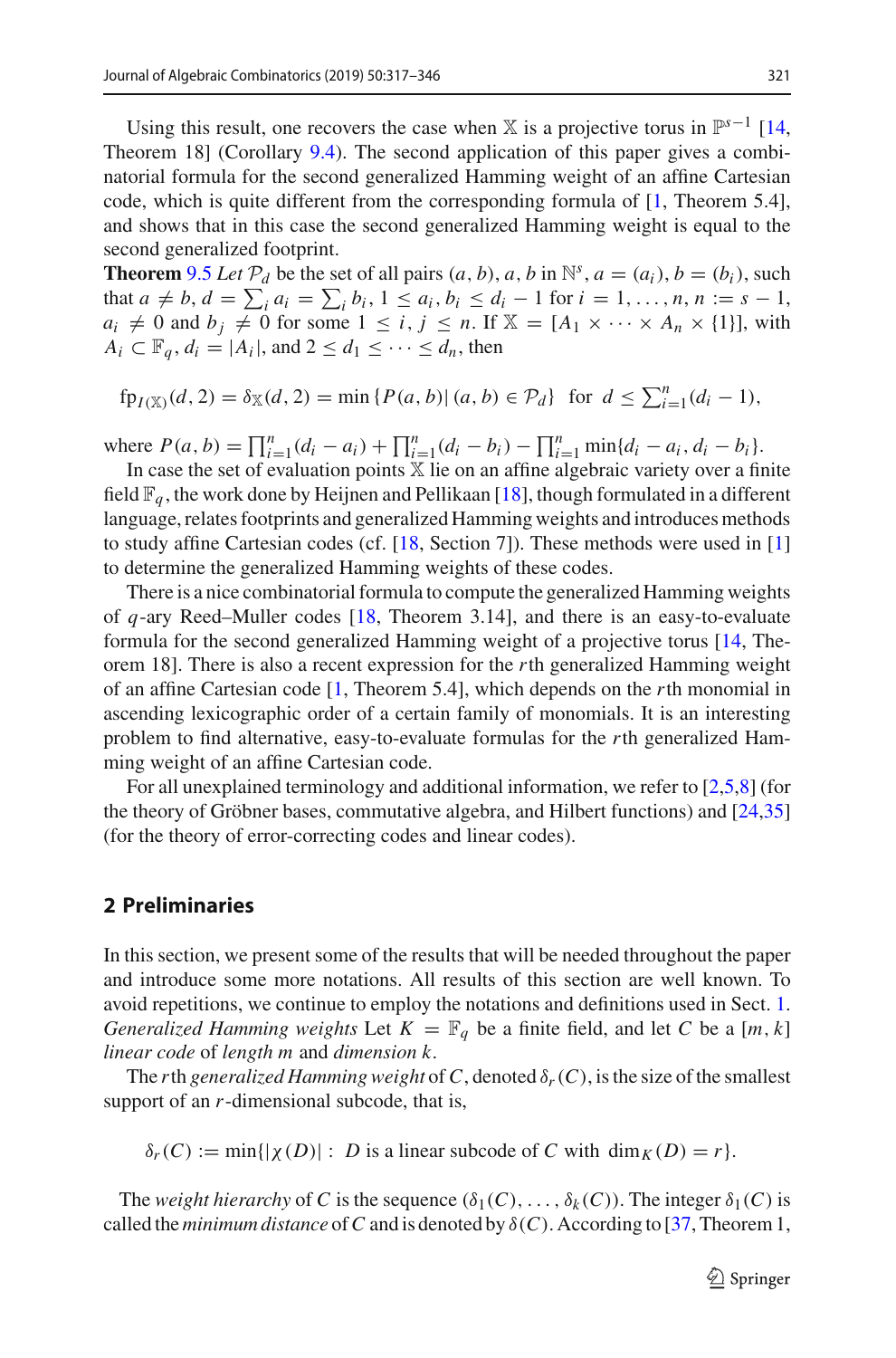Corollary 1], the weight hierarchy is an increasing sequence

$$
1 \leq \delta_1(C) < \cdots < \delta_k(C) \leq m,
$$

and  $\delta_r(C) \leq m - k + r$  for  $r = 1, \ldots, k$ . For  $r = 1$ , this is the Singleton bound for the minimum distance. Notice that  $\delta_r(C) \geq r$ .

<span id="page-5-1"></span>Recall that the *support*  $\chi(\beta)$  of a vector  $\beta \in K^m$  is  $\chi(K\beta)$ , that is,  $\chi(\beta)$  is the set of nonzero entries of  $\beta$ .

**Lemma 2.1** *Let D be a subcode of C of dimension*  $r \ge 1$ *. If*  $\beta_1, \ldots, \beta_r$  *is a K-basis for D with*  $\beta_i = (\beta_{i,1}, \ldots, \beta_{i,m})$  *for*  $i = 1, \ldots, r$ *, then*  $\chi(D) = \bigcup_{i=1}^r \chi(\beta_i)$  *and the number of elements of* χ (*D*) *is the number of nonzero columns of the matrix:*

$$
\begin{bmatrix}\n\beta_{1,1} \cdots \beta_{1,i} \cdots \beta_{1,m} \\
\beta_{2,1} \cdots \beta_{2,i} \cdots \beta_{2,m} \\
\vdots \cdots \vdots \cdots \vdots \\
\beta_{r,1} \cdots \beta_{r,i} \cdots \beta_{r,m}\n\end{bmatrix}.
$$

*Commutative algebra* Let  $I \neq (0)$  be a graded ideal of *S* of Krull dimension *k*. The *Hilbert function* of *S*/*I* is:

$$
H_I(d) := \dim_K(S_d/I_d), \quad d = 0, 1, 2, \dots,
$$

where  $I_d = I \cap S_d$ . By a theorem of Hilbert [\[34,](#page-28-25) p. 58], there is a unique polynomial *h<sub>I</sub>*(*x*) ∈  $\mathbb{Q}[x]$  of degree *k* − 1 such that *H<sub>I</sub>*(*d*) = *h<sub>I</sub>*(*d*) for *d*  $\gg$  0. The degree of the zero polynomial is  $-1$ .

The *degree* or *multiplicity* of *S*/*I* is the positive integer

$$
\deg(S/I) := \begin{cases} (k-1)! \lim_{d \to \infty} H_I(d)/d^{k-1} & \text{if } k \ge 1, \\ \dim_K(S/I) & \text{if } k = 0. \end{cases}
$$

We will use the following multi-index notation: for  $a = (a_1, \ldots, a_s) \in \mathbb{N}^s$ , set  $t^a := t_1^{a_1} \cdots t_s^{a_s}$ . The multiplicative group of the field *K* is denoted by  $K^*$ . As usual, ht(*I*) will denote the height of the ideal *I*. By the dimension of *I* (resp. *S*/*I*), we mean the Krull dimension of  $S/I$ . The Krull dimension of  $S/I$  is denoted by dim( $S/I$ ).

<span id="page-5-0"></span>One of the most useful and well-known facts about the degree is its additivity:

**Proposition 2.2** (Additivity of the degree [\[29](#page-28-26), Proposition 2.5]) *If I is an ideal of S and*  $I = q_1 \cap \cdots \cap q_m$  *is an irredundant primary decomposition, then* 

$$
\deg(S/I) = \sum_{\text{ht}(\mathfrak{q}_i) = \text{ht}(I)} \deg(S/\mathfrak{q}_i).
$$

If  $F \subset S$ , the *ideal quotient* of *I* with respect to  $(F)$  is given by  $(I : (F)) = \{h \in$ *S*| *hF*  $\subset$  *I*}. An element *f* is called a *zero divisor* of *S*/*I* if there is  $\overline{0} \neq \overline{a} \in S/I$ such that  $f\bar{a} = \bar{0}$ , and f is called *regular* on  $S/I$  if f is not a zero divisor. Thus, f is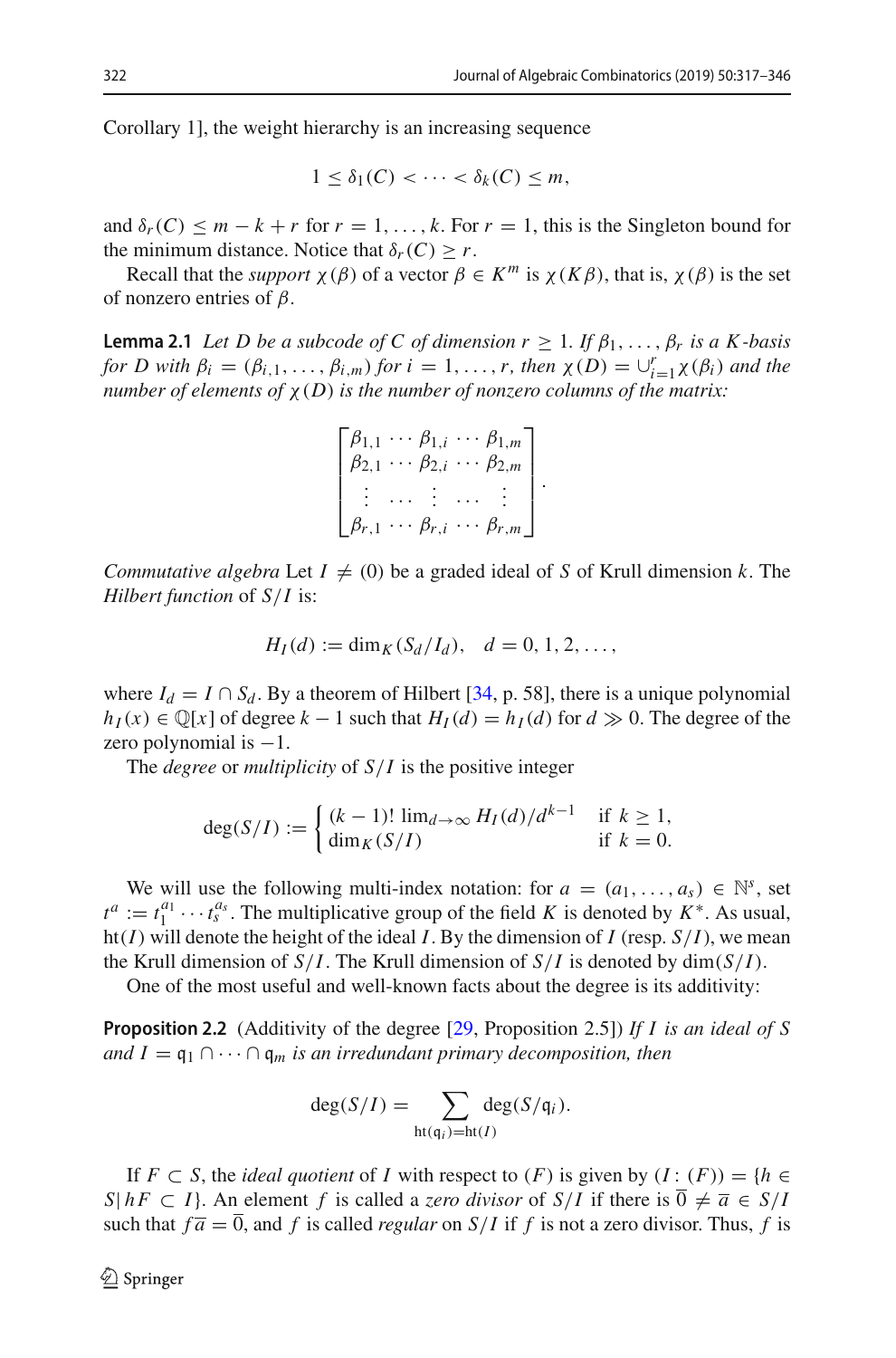<span id="page-6-1"></span>a zero divisor if and only if  $(I : f) \neq I$ . An associated prime of *I* is a prime ideal p of *S* of the form  $p = (I : f)$  for some *f* in *S*.

**Theorem 2.3** [\[36](#page-28-27), Lemma 2.1.19, Corollary 2.1.30] If I is an ideal of S and I =  $q_1 \cap \cdots \cap q_m$  *is an irredundant primary decomposition with*  $rad(q_i) = p_i$ *, then the set of zero divisors*  $\mathcal{Z}(S/I)$  *of*  $S/I$  *is equal to*  $\bigcup_{i=1}^{m} \mathfrak{p}_i$ *, and*  $\mathfrak{p}_1, \ldots, \mathfrak{p}_m$  *are the associated primes of I .*

**Definition 2.4** The *regularity* of *S*/*I*, denoted reg(*S*/*I*), is the least integer  $r_0 \ge 0$ such that  $H_I(d)$  is equal to  $h_I(d)$  for  $d \ge r_0$ .

*The footprint of an ideal* Let  $\prec$  be a monomial order on *S*, and let  $(0) \neq I \subset S$  be an ideal. If *f* is a nonzero polynomial in *S*, the *leading monomial* of *f* is denoted by in $\langle f \rangle$ . The *initial ideal* of *I*, denoted by in $\langle I \rangle$ , is the monomial ideal given by

$$
\text{in}_{\prec}(I) = (\{\text{in}_{\prec}(f) \mid f \in I\}).
$$

A monomial  $t^a$  is called a *standard monomial* of  $S/I$ , with respect to  $\prec$ , if  $t^a$  is not in the ideal in<sub>≺</sub>(*I*). A polynomial *f* is called *standard* if  $f ≠ 0$  and *f* is a *K*-linear combination of standard monomials. The set of standard monomials, denoted  $\Delta_{\prec}(I)$ , is called the *footprint* of *S*/*I*. The image of the standard polynomials of degree *d*, under the canonical map  $S \mapsto S/I$ ,  $x \mapsto \overline{x}$ , is equal to  $S_d/I_d$ , and the image of  $\Delta_{\prec}(I)$  is a basis of *S*/*I* as a *K*-vector space. This is a classical result of Macaulay (for a modern approach see [\[5](#page-27-7), Chapter 5]). In particular, if *I* is graded, then  $H<sub>I</sub>(d)$  is the number of standard monomials of degree *d*.

<span id="page-6-2"></span>**Lemma 2.5** [\[3,](#page-27-0) p. 2] *Let I* ⊂ *S be an ideal generated by*  $G = \{g_1, \ldots, g_r\}$ *, then* 

$$
\Delta_{\prec}(I) \subset \Delta_{\prec}(\text{in}_{\prec}(g_1), \ldots, \text{in}_{\prec}(g_r)).
$$

*Vanishing ideal of a finite set* The *projective space* of dimension *s* − 1 over the field *K* is denoted  $\mathbb{P}^{s-1}$ . It is usual to denote the equivalence class of  $\alpha$  by [ $\alpha$ ].

For a given a subset  $X \subset \mathbb{P}^{s-1}$  define  $I(X)$ , the *vanishing ideal* of X, as the ideal generated by the homogeneous polynomials in *S* that vanish at all points of X, and given a graded ideal  $I \subset S$  define its *zero set* relative to  $X$  as

$$
V_{\mathbb{X}}(I) = \{ [\alpha] \in \mathbb{X} | f(\alpha) = 0 \,\,\forall f \in I \,\,\text{homogeneous} \}.
$$

<span id="page-6-0"></span>In particular, if  $f \in S$  is homogeneous, the zero set  $V_{\mathbb{X}}(f)$  of f is the set of all  $[\alpha] \in \mathbb{X}$ such that  $f(\alpha) = 0$ , that is  $V_{\mathbb{X}}(f)$  is the set of zeros of f in X.

**Lemma 2.6** *Let*  $\mathbb{X}$  *be a finite subset of*  $\mathbb{P}^{s-1}$ *, let* [ $\alpha$ ] *be a point in*  $\mathbb{X}$  *with*  $\alpha =$  $(\alpha_1, \ldots, \alpha_s)$  *and*  $\alpha_k \neq 0$  *for some k, and let*  $I_{\alpha}$  *be the vanishing ideal of* [ $\alpha$ ]*. Then,*  $I_{\lbrack \alpha \rbrack}$  *is a prime ideal,* 

$$
I_{[\alpha]} = (\{\alpha_k t_i - \alpha_i t_k | k \neq i \in \{1, ..., s\}), \deg(S/I_{[\alpha]}) = 1,
$$

 $\text{ht}(I_{[\alpha]}) = s - 1$ , and  $I(\mathbb{X}) = \bigcap_{[\beta] \in \mathbb{X}} I_{[\beta]}$  *is the primary decomposition of*  $I(\mathbb{X})$ *.*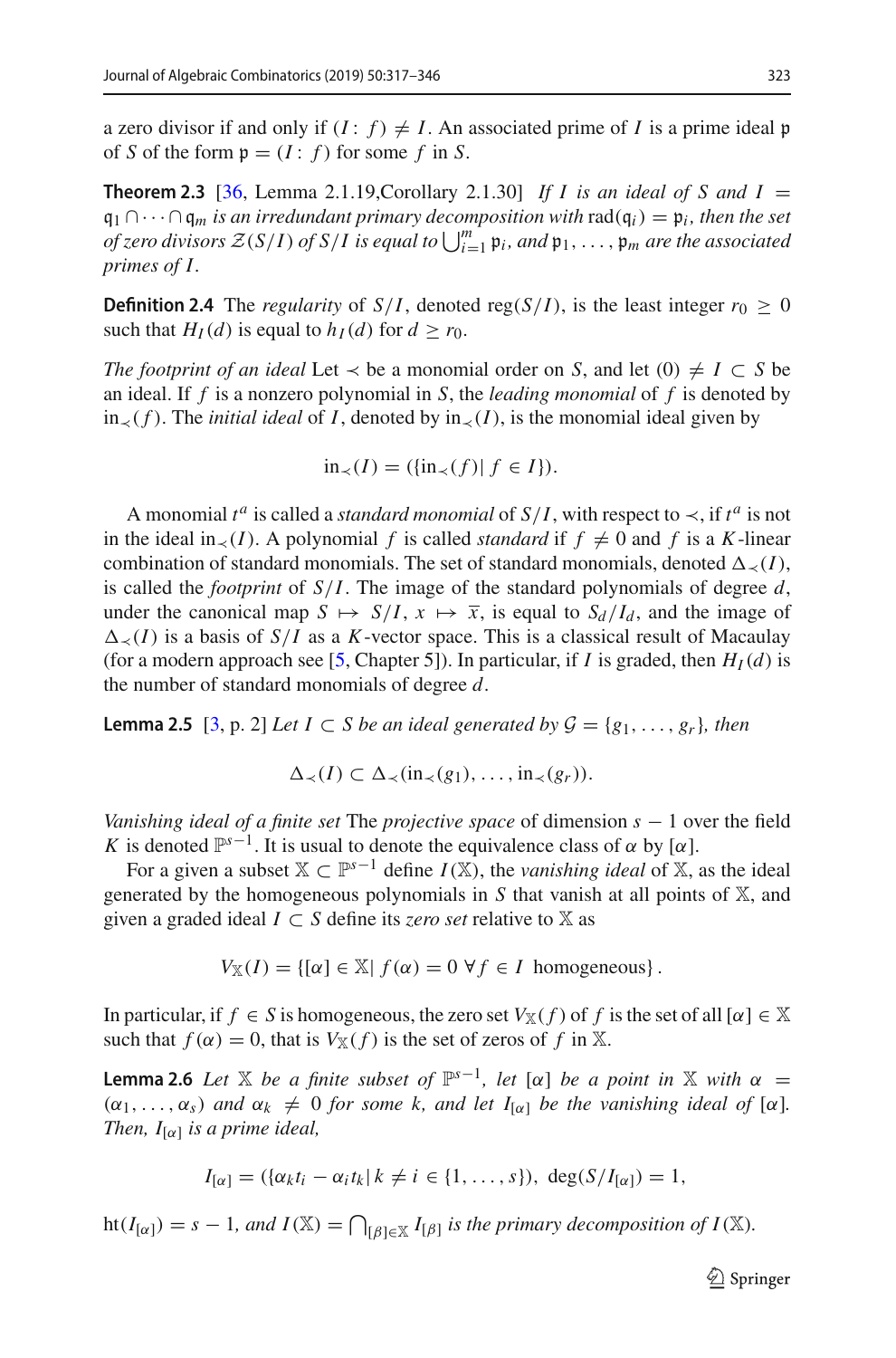**Definition 2.7** The set  $\mathbb{T} = \{[(x_1, \ldots, x_s)] \in \mathbb{P}^{s-1} | x_i \in K^* , \forall i \}$  is called a *projective torus*.

#### **3 Computing the number of points of a variety**

In this section, we give a degree formula to compute the number of solutions of a system of homogeneous polynomials over any given finite set of points in a projective space over a field.

<span id="page-7-1"></span>**Lemma 3.1** *Let*  $\mathbb{X}$  *be a finite subset of*  $\mathbb{P}^{s-1}$  *over a field K. If*  $F = \{f_1, \ldots, f_r\}$ *is a set of homogeneous polynomials of*  $S \setminus \{0\}$ *, then*  $V_{\mathbb{X}}(F) = \emptyset$  *if and only if*  $(I(\mathbb{X})$ :  $(F)$ ) =  $I(\mathbb{X})$ .

*Proof*  $\Rightarrow$ ) We proceed by contradiction assuming that  $I(\mathbb{X}) \subsetneq (I(\mathbb{X}):\mathbb{F})$ . Pick a homogeneous polynomial *g* such that  $gf_i \in I(\mathbb{X})$  for all *i* and  $g \notin I(\mathbb{X})$ . Then, there is  $[\alpha]$  in X such that  $g(\alpha) \neq 0$ . Thus,  $f_i(\alpha) = 0$  for all *i*, that is,  $[\alpha] \in V_{\mathbb{X}}(F)$ , a contradiction.

 $\Leftarrow$ ) We can write  $\mathbb{X} = \{[P_1], \ldots, [P_m]\}$  and  $I(\mathbb{X}) = \bigcap_{i=1}^m \mathfrak{p}_i$ , where  $\mathfrak{p}_i$  is equal to the minimization is the left  $I(\sqrt{n})$ .  $I_{[P_i]}$ , the vanishing ideal of  $[P_i]$ . We proceed by contradiction assuming that  $V_{\mathbb{X}}(F) \neq$ Ø. Pick  $[P_i]$  in  $V_\mathbb{X}(F)$ . For simplicity of notation assume that  $i = 1$ . Notice that  $(\mathfrak{p}_1 : (F)) = (1)$ . Therefore,

$$
\bigcap_{i=1}^{m} \mathfrak{p}_{i} = I(\mathbb{X}) = (I(\mathbb{X}) : (F)) = \bigcap_{i=1}^{m} (\mathfrak{p}_{i} : (F)) = \bigcap_{i=2}^{m} (\mathfrak{p}_{i} : (F)) \subset \mathfrak{p}_{1}.
$$

Hence,  $\mathfrak{p}_i \subset (\mathfrak{p}_i : (F)) \subset \mathfrak{p}_1$  for some  $i \geq 2$ , see [\[36](#page-28-27), p. 74]. Thus,  $\mathfrak{p}_i = \mathfrak{p}_1$ , a contradiction. contradiction.

<span id="page-7-0"></span>An ideal  $I \subset S$  is called *unmixed* if all its associated primes have the same height, and *I* is called *radical* if *I* is equal to its radical. The radical of *I* is denoted by rad(*I*).

**Lemma 3.2** *Let*  $\mathbb{X}$  *be a finite subset of*  $\mathbb{P}^{s-1}$  *over a field K, and let*  $I(\mathbb{X}) \subset S$  *be its vanishing ideal. If*  $F = \{f_1, \ldots, f_r\}$  *is a set of homogeneous polynomials of*  $S \setminus \{0\}$ *, then*

$$
|\mathbb{X} \setminus V_{\mathbb{X}}(F)| = \begin{cases} \deg(S/(I(\mathbb{X}):(F))) & \text{if } (I(\mathbb{X}):(F)) \neq I(\mathbb{X}), \\ \deg(S/I(\mathbb{X})) & \text{if } (I(\mathbb{X}):(F)) = I(\mathbb{X}). \end{cases}
$$

**Proof** Let  $[P_1], \ldots, [P_m]$  be the points of X with  $m = |\mathbb{X}|$ , and let  $[P]$  be a point in X with  $P = (\alpha_1, \ldots, \alpha_s)$  and  $\alpha_k \neq 0$  for some *k*. Then, the vanishing ideal  $I_{[P]}$  of  $[P]$ is a prime ideal of height  $s - 1$ ,

$$
I_{[P]} = (\{\alpha_k t_i - \alpha_i t_k | k \neq i \in \{1, ..., s\}), \deg(S/I_{[P]}) = 1,
$$

and  $I(\mathbb{X}) = \bigcap_{i=1}^{m} I_{[P_i]}$  is a primary decomposition (see Lemma [2.6\)](#page-6-0).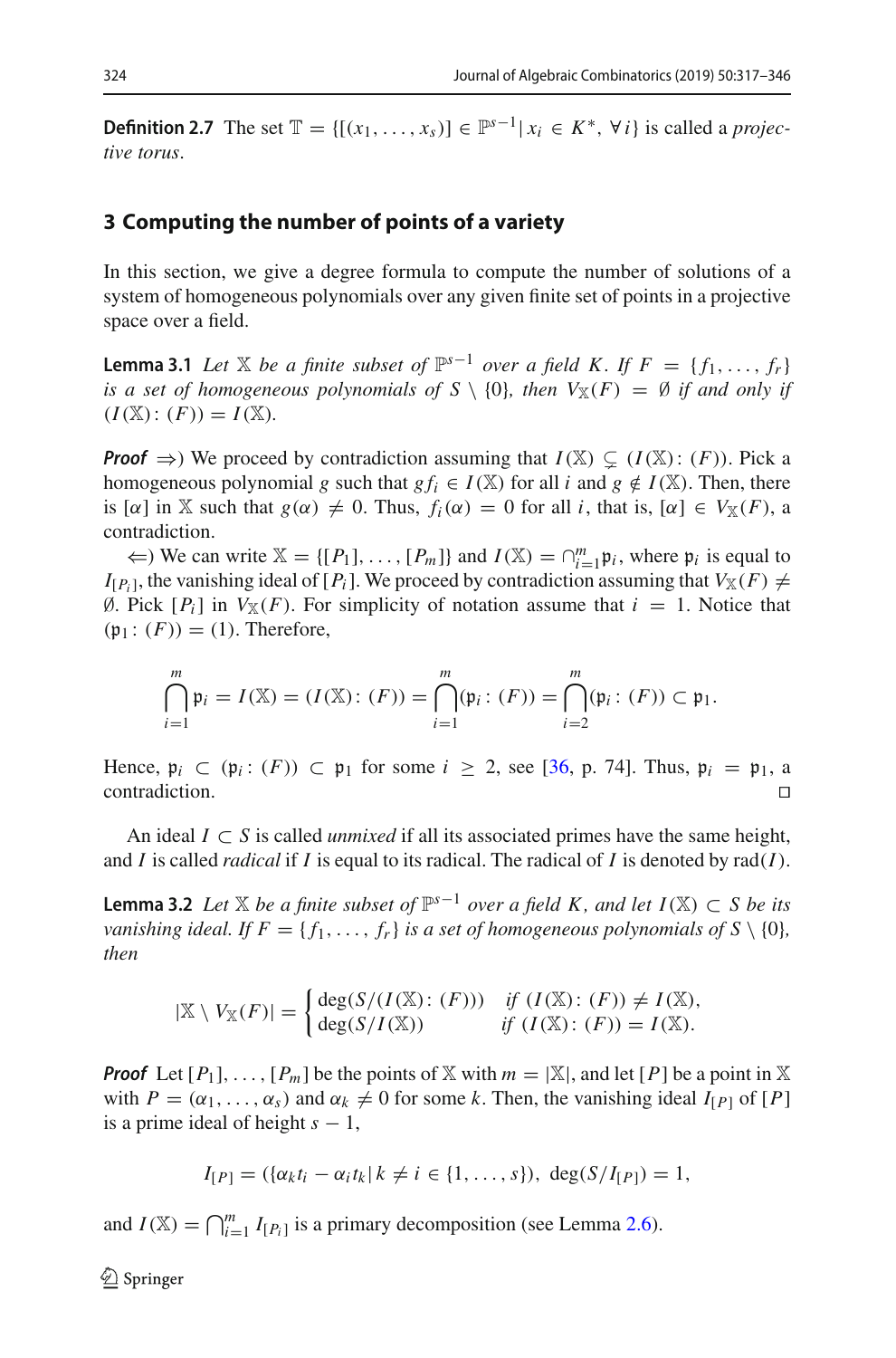Assume that  $(I(\mathbb{X}):(F)) \neq I(\mathbb{X})$ . We set  $I = I(\mathbb{X})$  and  $\mathfrak{p}_i = I_{[P_i]}$  for  $i =$ 1,..., *m*. Notice that  $(\mathfrak{p}_i : f_i) = (1)$  if and only if  $f_i \in \mathfrak{p}_i$  if and only if  $f_i(P_i) = 0$ . Then,

$$
(I:(F)) = \bigcap_{i=1}^r (I: f_i) = \left(\bigcap_{f_1(P_j) \neq 0} \mathfrak{p}_j\right) \bigcap \cdots \bigcap \left(\bigcap_{f_r(P_j) \neq 0} \mathfrak{p}_j\right) = \bigcap_{[P_j] \notin V_{\mathbb{X}}(F)} \mathfrak{p}_j.
$$

Therefore, by the additivity of the degree of Proposition [2.2,](#page-5-0) we get that deg( $S/(I : (F))$ ) is equal to  $|\mathbb{X} \setminus V_{\mathbb{X}}(F)|$ . If  $(I(\mathbb{X} : (F)) = I(\mathbb{X})$ , then  $V_{\mathbb{X}}(F) = \emptyset$ (see Lemma [3.1\)](#page-7-1). Thus,  $|V_{\mathbb{X}}(F)| = 0$  and the required formula follows because  $|\mathbb{X}| = \text{deg}(S/I(\mathbb{X}))$  $|\mathbb{X}| = \deg(S/I(\mathbb{X})).$ 

<span id="page-8-3"></span>**Lemma 3.3** *Let I* ⊂ *S be a radical unmixed graded ideal. If*  $F = \{f_1, \ldots, f_r\}$  *is a set of homogeneous polynomials of*  $S \setminus \{0\}$ ,  $(I: (F)) \neq I$ , and A is the set of all *associated primes of S/I that contain F, then*  $\text{ht}(I) = \text{ht}(I, F)$ *,*  $A \neq \emptyset$  *and* 

$$
\deg(S/(I, F)) = \sum_{\mathfrak{p} \in \mathcal{A}} \deg(S/\mathfrak{p}).
$$

*Proof* As  $I \subsetneq (I : (F))$ , there is  $g \in S \setminus I$  such that  $g(F) \subset I$ . Hence, the ideal  $(F)$ is contained in the set of zero divisors of *S*/*I*. Thus, by Theorem [2.3](#page-6-1) and since *I* is unmixed,  $(F)$  is contained in an associated prime ideal  $\mathfrak{p}$  of  $S/I$  of height ht $(I)$ . Thus,  $I \subset (I, F) \subset \mathfrak{p}$ , and consequently ht(*I*) = ht(*I*, *F*). Therefore, the set of associated primes of  $(I, F)$  of height equal to  $ht(I)$  is not empty and is equal to  $A$ . There is an irredundant primary decomposition

<span id="page-8-2"></span>
$$
(I, F) = \mathfrak{q}_1 \cap \dots \cap \mathfrak{q}_n \cap \mathfrak{q}'_{n+1} \cap \dots \cap \mathfrak{q}'_t,\tag{3.1}
$$

where  $rad(q_i) = p_i$ ,  $A = \{p_1, \ldots, p_n\}$ , and  $ht(q'_i) > ht(I)$  for  $i > n$ . We may assume that the associated primes of  $S/I$  are  $\mathfrak{p}_1, \ldots, \mathfrak{p}_m$  with  $n \leq m$ . Since *I* is a radical ideal, we get that  $I = \bigcap_{i=1}^{m} \mathfrak{p}_i$ . Next, we show the following equality:

<span id="page-8-1"></span>
$$
\mathfrak{p}_1 \cap \cdots \cap \mathfrak{p}_m = \mathfrak{q}_1 \cap \cdots \cap \mathfrak{q}_n \cap \mathfrak{q}'_{n+1} \cap \cdots \cap \mathfrak{q}'_t \cap \mathfrak{p}_{n+1} \cap \cdots \cap \mathfrak{p}_m. \tag{3.2}
$$

The inclusion "⊃" is clear because  $q_i \subset p_i$  for  $i = 1, \ldots, n$ . The inclusion "⊂" follows by noticing that the right-hand side of Eq. [\(3.2\)](#page-8-1) is equal to  $(I, f) \cap p_{n+1} \cap \cdots \cap p_m$ , and consequently it contains  $I = \bigcap_{i=1}^{m} \mathfrak{p}_i$ . Notice that  $\text{rad}(\mathfrak{q}'_j) = \mathfrak{p}'_j \not\subset \mathfrak{p}_i$  for all *i*, *j* and  $\mathfrak{p}_i \not\subset \mathfrak{p}_i$  for  $i \neq j$ . Hence, localizing Eq. [\(3.2\)](#page-8-1) at the prime ideal  $\mathfrak{p}_i$  for  $i = 1, \ldots, n$ , we get that  $\mathfrak{p}_i = I_{\mathfrak{p}_i} \cap S = (\mathfrak{q}_i)_{\mathfrak{p}_i} \cap S = \mathfrak{q}_i$  for  $i = 1, \ldots, n$ . Using Eq. [\(3.1\)](#page-8-2), together with the additivity of the degree of Proposition [2.2,](#page-5-0) the required equality follows.  $\Box$ 

<span id="page-8-0"></span>**Lemma 3.4** *Let*  $\mathbb{X}$  *be a finite subset of*  $\mathbb{P}^{s-1}$  *over a field K, and let*  $I(\mathbb{X}) \subset S$  *be its vanishing ideal. If*  $F = \{f_1, \ldots, f_r\}$  *is a set of homogeneous polynomials of*  $S \setminus \{0\}$ *, then the number of points of*  $V_{\mathbb{X}}(F)$  *is given by* 

$$
|V_{\mathbb{X}}(F)| = \begin{cases} \deg(S/(I(\mathbb{X}), F)) & \text{if } (I(\mathbb{X}):\, (F)) \neq I(\mathbb{X}), \\ 0 & \text{if } (I(\mathbb{X}):\, (F)) = I(\mathbb{X}). \end{cases}
$$

 $\mathcal{D}$  Springer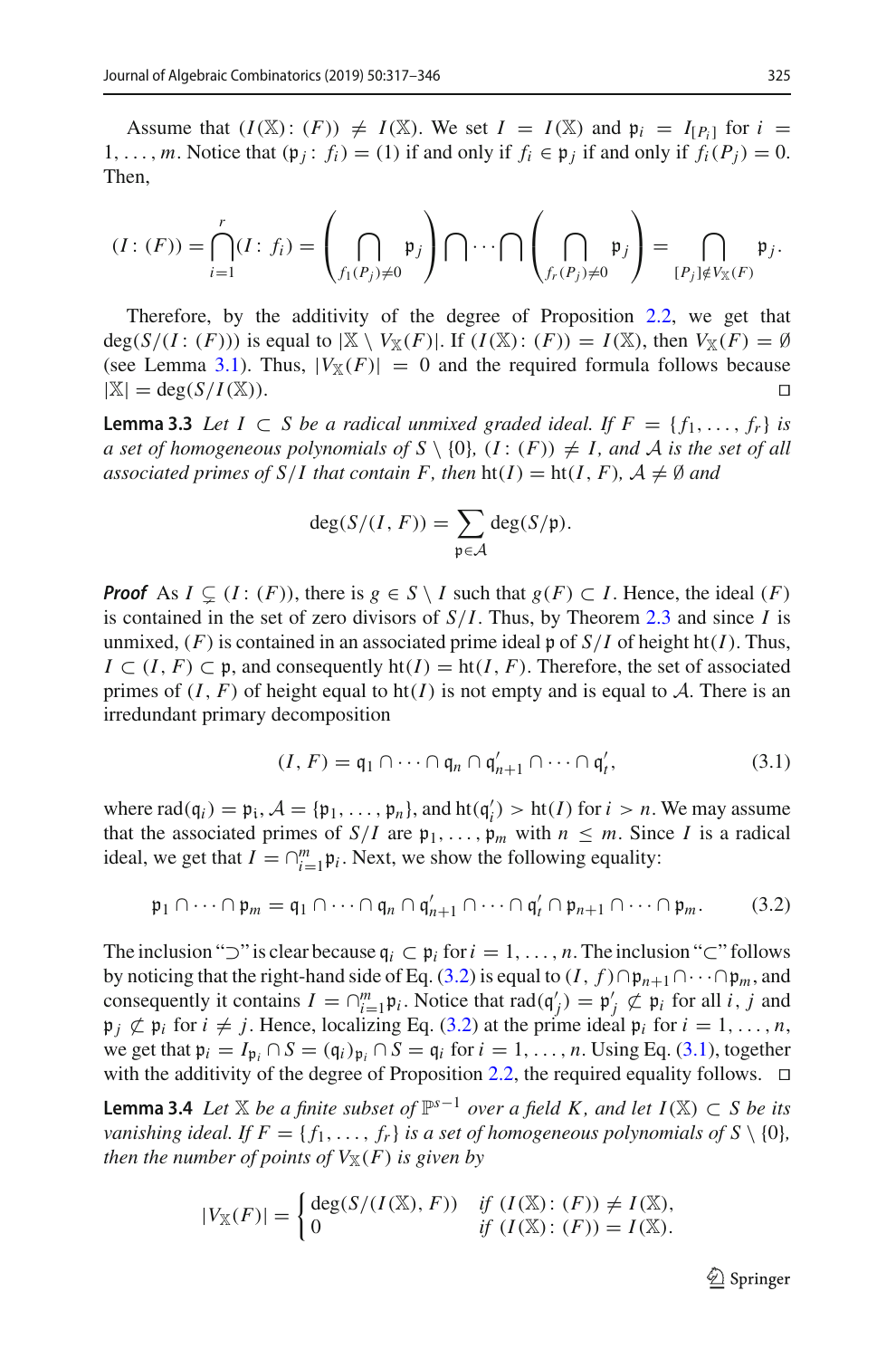*Proof* Let  $[P_1], \ldots, [P_m]$  be the points of X with  $m = |X|$ . The vanishing ideal  $I_{[P_i]}$ of  $[P_i]$  is a prime ideal of height  $s - 1$ ,  $\deg(S/I_{[P_i]}) = 1$ , and  $I(\mathbb{X}) = \bigcap_{i=1}^{m} I_{[P_i]}$  (see Lemma  $2.6$ ).

Assume that  $(I(\mathbb{X}): (F)) \neq I(\mathbb{X})$ . Let A be the set of all  $I_{[P_i]}$  that contain the set *F*. Notice that  $f_i \in I_{[P_i]}$  if and only if  $f_i(P_i) = 0$ . Then,  $[P_i]$  is in  $V_{\mathbb{X}}(F)$  if and only if  $F \subset I_{[P_i]}$ . Thus,  $[P_i]$  is in  $V_{\mathbb{X}}(F)$  if and only if  $I_{[P_i]}$  is in A. Hence, by Lemma [3.3,](#page-8-3) we get

$$
|V_{\mathbb{X}}(F)| = \sum_{[P_i] \in V_{\mathbb{X}}(F)} \deg(S/I_{[P_i]}) = \sum_{F \subset I_{[P_i]}} \deg(S/I_{[P_i]}) = \deg(S/(I(\mathbb{X}), F)).
$$

Assume that  $(I(\mathbb{X}): F) = I(\mathbb{X})$ . Then, by Lemma [3.1,](#page-7-1)  $V_{\mathbb{X}}(f) = \emptyset$  and  $|V_{\mathbb{X}}(f)| = \square$  $\Box$ 

**Proposition 3.5** *If*  $X$  *is a finite subset of*  $\mathbb{P}^{s-1}$ *, then* 

$$
\deg(S/I(\mathbb{X})) = \deg(S/(I(\mathbb{X}), F)) + \deg(S/(I(\mathbb{X}):(F))).
$$

*Proof* It follows from Lemmas [3.2](#page-7-0) and [3.4.](#page-8-0)

#### **4 Generalized minimum distance function of a graded ideal**

In this part, we study the generalized minimum distance function of a graded ideal. To avoid repetitions, we continue to employ the notations and definitions used in Sects. [1](#page-0-0) and [2.](#page-4-0)

<span id="page-9-0"></span>**Lemma 4.1** *Let*  $I ⊂ S$  *be an unmixed graded ideal, and let*  $\prec$  *be a monomial order. If F* is a finite set of homogeneous polynomials of *S* and  $(I: (F)) \neq I$ , then

$$
\deg(S/(I, F)) \le \deg(S/(\text{in}_{\prec}(I), \text{in}_{\prec}(F))) \le \deg(S/I),
$$

*and*  $\deg(S/(I, F)) < \deg(S/I)$  *if I is an unmixed radical ideal and*  $(F) \not\subset I$ .

*Proof* To simplify notation, we set  $J = (I, F), L = (\text{in}_{\prec}(I), \text{in}_{\prec}(F)),$  and  $F = \{f_1, \ldots, f_r\}$ . We denote the Krull dimension of  $S/I$  by dim( $S/I$ ). Recall that  $\dim(S/I) = \dim(S) - \text{ht}(I)$ . First, we show that *S/J* and *S/L* have Krull dimension equal to dim( $S/I$ ). As  $I \subsetneq (I : F)$ , all elements of *F* are zero divisors of  $S/I$ . Hence, as *I* is unmixed, there is an associated prime ideal p of  $S/I$  such that  $(F) \subset p$  and dim(*S*/*I*) = dim(*S*/ $\uparrow$ ). Since *I* ⊂ *J* ⊂  $\uparrow$ , we get that dim(*S*/*J*) is dim(*S*/*I*). Since *S*/*I* and *S*/in<sub>≺</sub>(*I*) have the same Hilbert function, and so does *S*/p and *S*/in<sub>≺</sub>(p), we obtain

$$
\dim(S/\text{in}_{\prec}(I)) = \dim(S/I) = \dim(S/\mathfrak{p}) = \dim(S/\text{in}_{\prec}(\mathfrak{p})).
$$

Hence, taking heights in the inclusions in<sub> $\prec$ </sub>(*I*) ⊂ *L* ⊂ in<sub> $\prec$ </sub>( $\uparrow$ ), we obtain ht(*I*) =  $ht(L).$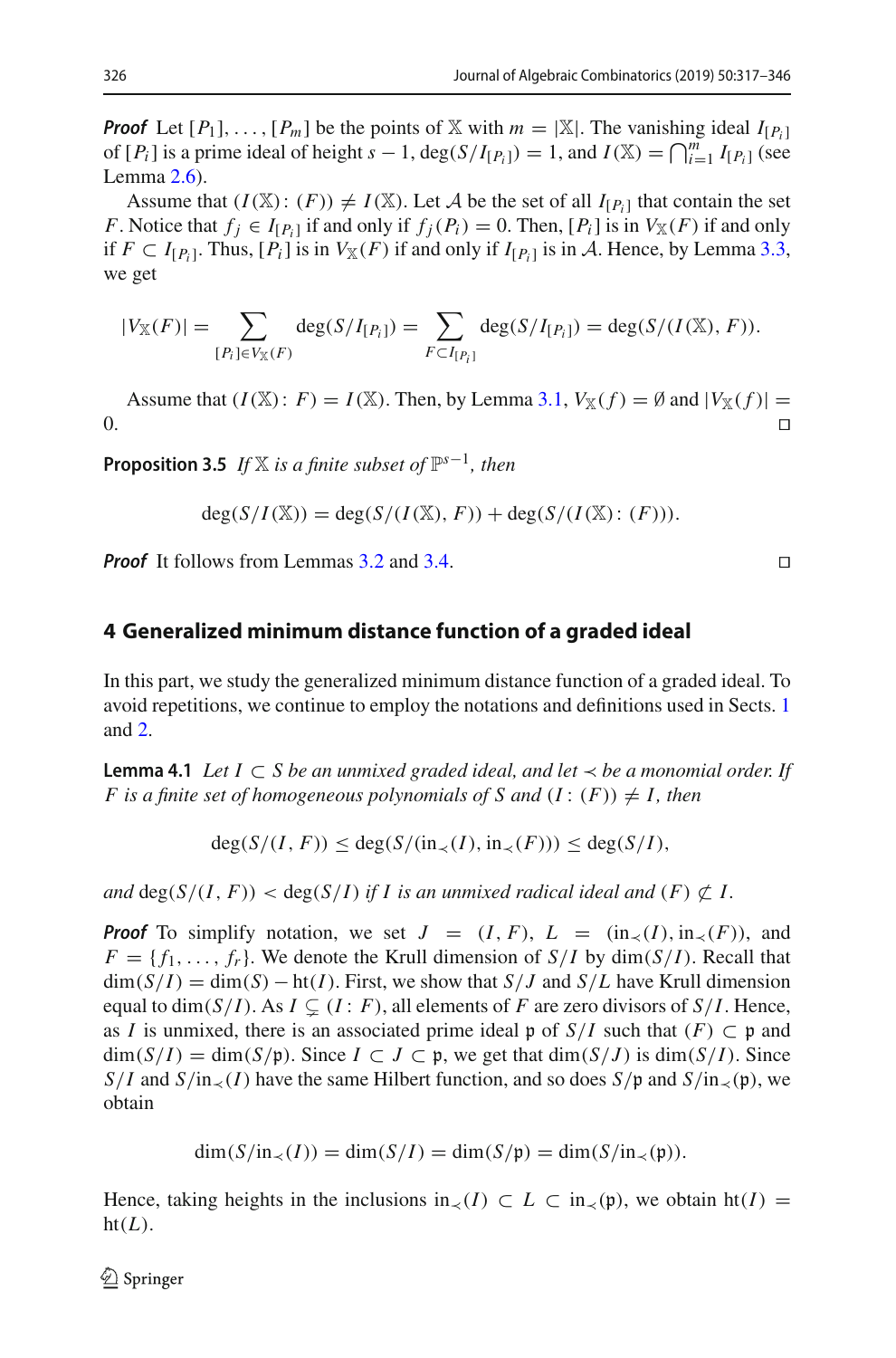Pick a Gröbner basis  $G = \{g_1, \ldots, g_r\}$  of *I*. Then, *J* is generated by  $G \cup F$  and by Lemma [2.5](#page-6-2) one has the inclusions

$$
\Delta_{\prec}(J) = \Delta_{\prec}(I, F) \subset \Delta_{\prec}(\text{in}_{\prec}(g_1), \dots, \text{in}_{\prec}(g_r), \text{in}_{\prec}(F)) =
$$
  

$$
\Delta_{\prec}(\text{in}_{\prec}(I), \text{in}_{\prec}(F)) = \Delta_{\prec}(L) \subset \Delta_{\prec}(\text{in}_{\prec}(g_1), \dots, \text{in}_{\prec}(g_r)) = \Delta_{\prec}(I).
$$

Thus,  $\Delta_{\prec}(I) \subset \Delta_{\prec}(I) \subset \Delta_{\prec}(I)$ . Recall that  $H_I(d)$ , the Hilbert function of *I* at *d*, is the number of standard monomials of degree *d*. Hence,  $H<sub>I</sub>(d) \leq H<sub>I</sub>(d) \leq H<sub>I</sub>(d)$ for  $d > 0$ . If dim( $S/I$ ) is equal to 0, then

$$
\deg(S/J) = \sum_{d \ge 0} H_J(d) \le \deg(S/L) = \sum_{d \ge 0} H_L(d) \le \deg(S/I) = \sum_{d \ge 0} H_I(d).
$$

Assume now that  $\dim(S/I) \geq 1$ . By a theorem of Hilbert [\[34](#page-28-25), p. 58],  $H_J$ ,  $H_L$ ,  $H_I$ are polynomial functions of degree equal to  $k = \dim(S/I) - 1$  (see [\[2,](#page-27-6) Theorem 4.1.3]). Thus,

$$
k!\lim_{d\to\infty}H_J(d)/d^k\leq k!\lim_{d\to\infty}H_L(d)/d^k\leq k!\lim_{d\to\infty}H_I(d)/d^k,
$$

that is,  $deg(S/J) \leq deg(S/L) \leq deg(S/I)$ .

If *I* is an unmixed radical ideal and  $(F) \not\subset I$ , then there is at least one minimal prime that does not contains (*F*). Hence, by Lemma [3.3,](#page-8-3) it follows that deg( $S/(I, F)$ ) <  $deg(S/I)$ .

**Corollary 4.2** *Let*  $\mathbb{X}$  *be a finite subset of*  $\mathbb{P}^{s-1}$ *, let I*( $\mathbb{X}$ ) ⊂ *S be its vanishing ideal, and let* ≺ *be a monomial order. If F is a finite set of homogeneous polynomials of S and*  $(I(X): (F)) \neq I(X)$ *, then* 

$$
|V_{\mathbb{X}}(F)| = \deg(S/(I(\mathbb{X}), F)) \leq \deg(S/(\text{in}_{\prec}(I(\mathbb{X})), \text{in}_{\prec}(F))) \leq \deg(S/I(\mathbb{X})),
$$

*and*  $\deg(S/(I(X), F)) < \deg(S/I(X))$  *if*  $(F) \not\subset I(X)$ *.* 

<span id="page-10-0"></span>*Proof* It follows from Lemmas [3.4](#page-8-0) and [4.1.](#page-9-0)

**Lemma 4.3** *Let*  $\mathbb{X} = \{ [P_1], \ldots, [P_m] \}$  *be a finite subset of*  $\mathbb{P}^{s-1}$ *, and let D be a linear subspace of*  $C_{\mathbb{X}}(d)$  *of dimension*  $r \geq 1$ *. The following hold.* 

- (i) *There are*  $\overline{f}_1, \ldots, \overline{f}_r$  *linearly independent elements of*  $S_d/I_d$  *such that*  $D =$  $\bigoplus_{i=1}^{r} K \beta_i$ , where  $\beta_i$  *is*  $(f_i(P_1), \ldots, f_i(P_m))$ *, and the support*  $\chi(D)$  *of D is equal to*  $\cup_{i=1}^r \chi(\beta_i)$ .
- (ii)  $|\chi(D)| = |\mathbb{X} \setminus V_{\mathbb{X}}(f_1, ..., f_r)|$ .
- (iii)  $\delta_r(C_{\mathbb{X}}(d)) = \min\{|\mathbb{X} \setminus V_{\mathbb{X}}(F)| : F = \{f_i\}_{i=1}^r \subset S_d, \{\overline{f}_i\}_{i=1}^r$ *linearly independent over K*}*.*

*Proof* (i): This part follows from Lemma [2.1](#page-5-1) and using that the evaluation map  $ev_d$ induces an isomorphism between  $S_d/I_d$  and  $C_{\mathbb{X}}(d)$ .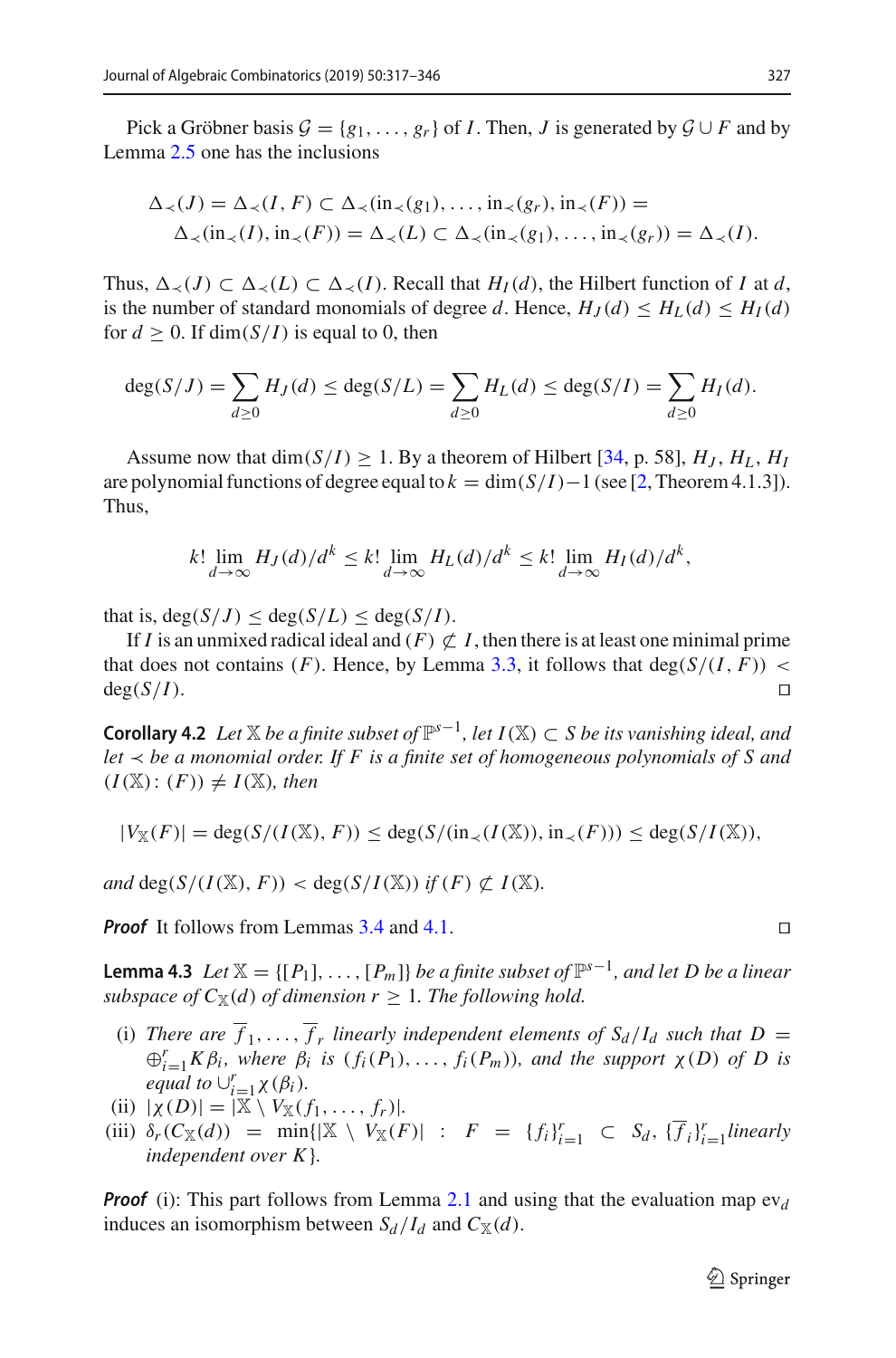(ii): Consider the matrix *A* with rows  $\beta_1, \ldots, \beta_r$ . Notice that the *i*th column of *A* is not zero if and only if  $[P_i]$  is in  $X \setminus V_X(f_1,\ldots,f_r)$ . It suffices to observe that the number of nonzero columns of *A* is  $|\chi(D)|$  (see Lemma [2.1\)](#page-5-1).

(iii): This follows from part (ii) and using the definition of the *r*th generalized Hamming weight of  $C_{\mathbb{X}}(d)$  (see Sect. [2\)](#page-4-0).

<span id="page-11-1"></span>**Definition 4.4** If *I* ⊂ *S* is a graded ideal, the *Vasconcelos function* of *I* is the function  $\vartheta_I : \mathbb{N}_+ \times \mathbb{N}_+ \to \mathbb{N}$  given by

$$
\vartheta_I(d,r) := \begin{cases} \min\{\deg(S/(I:(F))) \mid F \in \mathcal{F}_{d,r}\} & \text{if } \mathcal{F}_{d,r} \neq \emptyset, \\ \deg(S/I) & \text{if } \mathcal{F}_{d,r} = \emptyset. \end{cases}
$$

<span id="page-11-0"></span>**Theorem 4.5** *Let K be a field, and let*  $X$  *be a finite subset of*  $\mathbb{P}^{s-1}$ *. If*  $|X| \geq 2$  *and*  $\delta_{\mathbb{X}}(d,r)$  *is the rth generalized Hamming weight of*  $C_{\mathbb{X}}(d)$ *, then* 

$$
\delta_{\mathbb{X}}(d,r) = \delta_{I(\mathbb{X})}(d,r) = \vartheta_{I(\mathbb{X})}(d,r) \text{ for } d \ge 1 \text{ and } 1 \le r \le H_{I(\mathbb{X})}(d),
$$

*and*  $\delta$ <sub>X</sub></sub> $(d, r) = r$  *for*  $d \geq \text{reg}(S/I(\mathbb{X}))$ *.* 

*Proof* If  $\mathcal{F}_{d,r} = \emptyset$ , then using Lemmas [3.2,](#page-7-0) [3.4,](#page-8-0) and [4.3](#page-10-0) we get that  $\delta_{\mathbb{X}}(d,r)$ ,  $\delta_{I(\mathbb{X})}(d, r)$ , and  $\vartheta_{I(\mathbb{X})}(d, r)$  are equal to deg(*S*/*I*(X)) = |X|. Assume that  $\mathcal{F}_{d,r} \neq \emptyset$ and set  $I = I(\mathbb{X})$ . Using Lemma [4.3](#page-10-0) and the formula for  $V_{\mathbb{X}}(F)$  of Lemma [3.4,](#page-8-0) we obtain

$$
\delta_{\mathbb{X}}(d,r) \stackrel{(4.3)}{=} \min\{|\mathbb{X} \setminus V_{\mathbb{X}}(F)|: F \in \mathcal{F}_{d,r}\}
$$
  
\n
$$
\stackrel{(3.4)}{=} |\mathbb{X}| - \max\{\deg(S/(I, F))| F \in \mathcal{F}_{d,r}\}
$$
  
\n
$$
= \deg(S/I) - \max\{\deg(S/(I, F))| F \in \mathcal{F}_{d,r}\} = \delta_I(d, r), \text{ and}
$$
  
\n
$$
\delta_{\mathbb{X}}(d,r) \stackrel{(4.3)}{=} \min\{|\mathbb{X} \setminus V_{\mathbb{X}}(F)|: F \in \mathcal{F}_{d,r}\}
$$
  
\n
$$
\stackrel{(3.2)}{=} \min\{\deg(S/(I: (F)))| F \in \mathcal{F}_{d,r}\} = \vartheta_I(d, r).
$$

In these equalities, we used the fact that  $\deg(S/I(\mathbb{X})) = |\mathbb{X}|$ . As  $H_I(d) = |\mathbb{X}|$  for  $d \geq \text{reg}(S/I)$ , using the generalized Singleton bound for the generalized Hamming weight and the fact that the weight hierarchy is an increasing sequence we obtain that  $\delta_{\mathbb{X}}(d, r) = r$  for  $d \geq \text{reg}(S/I(\mathbb{X}))$  (see [\[37](#page-28-8), Theorem 1, Corollary 1]).

<span id="page-11-2"></span>*Remark 4.6* Let X be a finite set of projective points over a field *K*. The following hold.

- (a)  $r \leq \delta_{\mathbb{X}}(d, r) \leq |\mathbb{X}|$  for  $d \geq 1$  and  $1 \leq r \leq H_{I(\mathbb{X})}(d)$ . This follows from the fact that the weight hierarchy is an increasing sequence (see [\[37,](#page-28-8) Theorem 1]).
- (b) If  $d \geq \text{reg}(S/I(\mathbb{X}))$ , then  $C_{\mathbb{X}}(d) = K^{|\mathbb{X}|}$  and  $\delta_{\mathbb{X}}(d, r) = r$  for  $1 \leq r \leq |\mathbb{X}|$ .
- (c) If  $C_{\mathbb{X}}(d)$  is non-degenerate, i.e., for each  $1 \leq i \leq |\mathbb{X}|$  there is  $\alpha \in C_{\mathbb{X}}(d)$  whose *i*th entry is nonzero, then  $\delta_{\mathbb{X}}(d, H_{\mathbb{X}}(d)) = |\mathbb{X}|$ .
- <span id="page-11-3"></span>(d) If  $r > H_I(\mathbb{X})(d)$ , then  $\mathcal{F}_{d,r} = \emptyset$  and  $\delta_I(\mathbb{X})(d,r) = |\mathbb{X}|$ .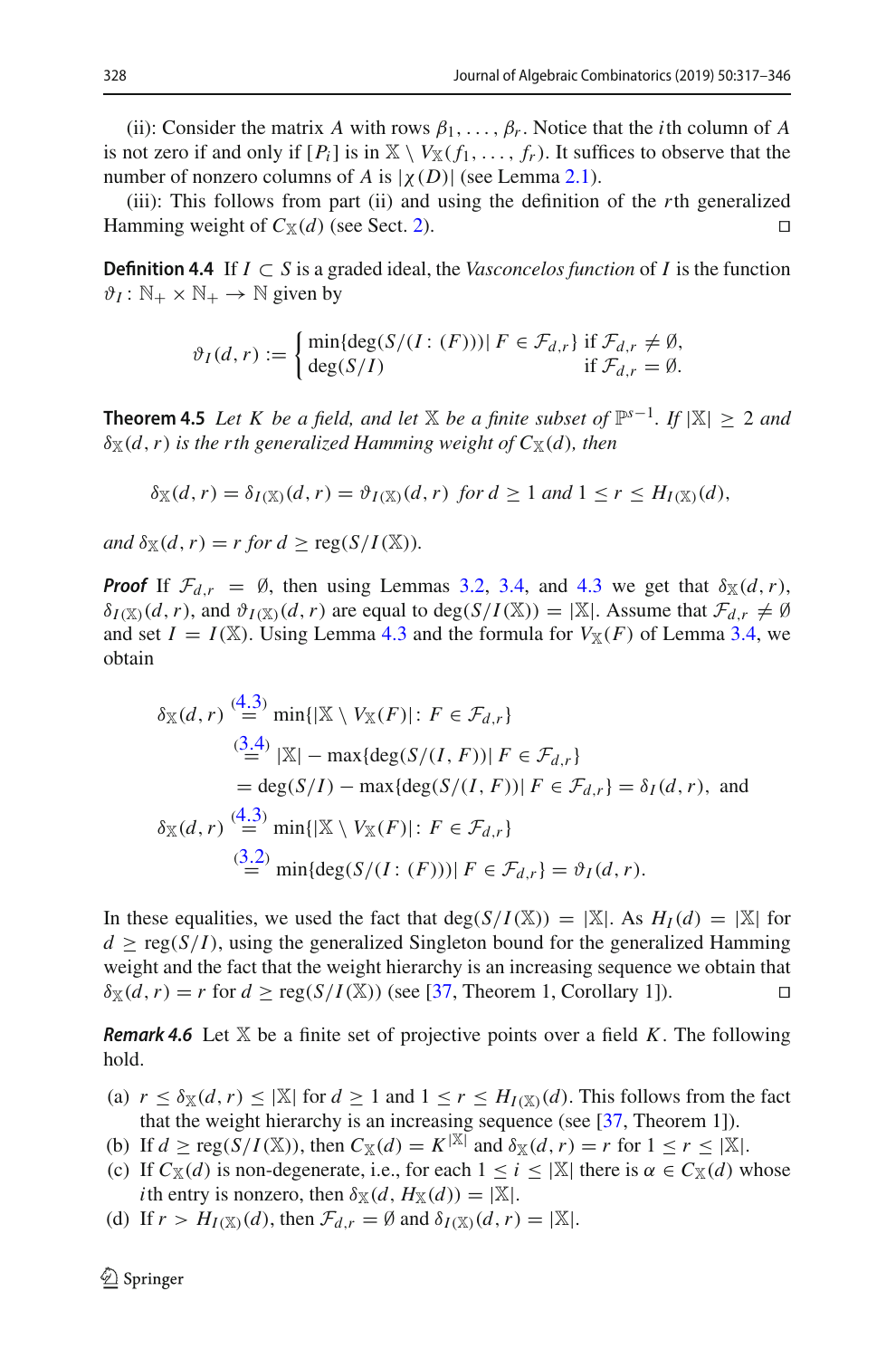**Lemma 4.7** *Let*  $\prec$  *be a monomial order, let I* ⊂ *S be an ideal, let*  $F = \{f_1, \ldots, f_r\}$  *be a set of polynomial of S of positive degree, and let*  $\text{in}_{\prec}(F) = \{\text{in}_{\prec}(f_1), \ldots, \text{in}_{\prec}(f_r)\}\$ *be the set of initial terms of F. If*  $(in_{\prec}(I): (in_{\prec}(F))) = in_{\prec}(I)$ *, then*  $(I: (F)) = I$ *.* 

*Proof* Let *g* be a polynomial of  $(I:(F))$ , that is,  $gf_i \in I$  for  $i = 1, \ldots, r$ . It suffices to show that  $g \in I$ . Pick a Gröbner basis  $g_1, \ldots, g_n$  of *I*. Then, by the division algorithm [\[5](#page-27-7), Theorem 3, p. 63], we can write  $g = \sum_{i=1}^{n} h_i g_i + h$ , where  $h = 0$  or *h* is a finite sum of monomials not in in<sub> $\prec$ </sub>(*I*) = (in<sub> $\prec$ </sub>(*g*<sub>1</sub>), . . . , in<sub> $\prec$ </sub>(*g<sub>n</sub>*)). We need only show that *h* = 0. If *h*  $\neq$  0, then *hf<sub>i</sub>* is in *I* and in<sub> $\lt$ </sub>(*h*)in<sub> $\lt$ </sub>(*f<sub>i</sub>*) is in the ideal in<sub> $\lt$ </sub>(*I*) for *i* = 1, ..., *r*. Hence, in<sub> $\lt l$ </sub>(*h*) is in (in $\lt l$ (*I*): (in $\lt l$ (*F*))). Therefore, by hypothesis, in  $\lt l$ (*h*) is in the ideal in  $\lt l$ (*I*), a contradiction. in<sub> $≤$ </sub>(*h*) is in the ideal in<sub> $≤$ </sub>(*I*), a contradiction.

Let ≺ be a monomial order, and let  $\mathcal{F}_{\prec, d, r}$  be the set of all subsets  $F = \{f_1, \ldots, f_r\}$ of  $S_d$  such that  $(I: (F)) \neq I$ ,  $f_i$  is a standard polynomial for all  $i, \overline{f}_1, \ldots, \overline{f}_r$  are linearly independent over the field *K*, and in<sub>≺</sub>( $f_1$ ), ..., in<sub>≺</sub>( $f_r$ ) are distinct monomials. Let  $F = \{f_1, \ldots, f_r\}$  be a set of standard polynomials. It is not hard to see that  $\overline{f}_1,\ldots,\overline{f}_r$  are linearly independent over the field *K* if  $\text{in}_{\prec}(f_1),\ldots,\text{in}_{\prec}(f_r)$  are distinct monomials.

<span id="page-12-0"></span>The next result is useful for computations with *Macaulay*2 [\[17\]](#page-28-22) (see Procedure [7.1\)](#page-17-2). **Proposition 4.8** *The generalized minimum distance function of I is given by*

$$
\delta_I(d,r) = \begin{cases} \deg(S/I) - \max\{\deg(S/(I,F)) | F \in \mathcal{F}_{\prec,d,r}\} & \text{if } \mathcal{F}_{\prec,d,r} \neq \emptyset, \\ \deg(S/I) & \text{if } \mathcal{F}_{\prec,d,r} = \emptyset. \end{cases}
$$

*Proof* Take  $F = \{f_1, \ldots, f_r\}$  in  $\mathcal{F}_{d,r}$ . By the division algorithm, any  $f_i$  can be written as  $f_i = p_i + h_i$ , where  $p_i$  is in  $I_d$  and  $h_i$  is a *K*-linear combination of standard monomials of degree *d*. Setting  $H = \{h_1, \ldots, h_r\}$ , notice that  $(I: (F)) = (I: (H))$ ,  $(I, F) = (I, H), f_i = h_i$  for  $i = 1, \ldots, r$ . Thus,  $H \in \mathcal{F}_{d,r}$ , that is, we may assume that  $f_1, \ldots, f_r$  are standard polynomials. Setting  $KF = Kf_1 + \cdots + Kf_r$ , we claim that there is a set  $G = \{g_1, \ldots, g_r\}$  consisting of homogeneous standard polynomials of *S*/*I* of degree *d* such that  $KF = KG$ , in<sub> $\prec$ </sub>(*g*<sub>1</sub>), . . . , in<sub> $\prec$ </sub>(*g<sub>r</sub>*) distinct monomials, and  $\text{in}_{\le}(f_i) \ge \text{in}_{\le}(g_i)$  for all *i*. We proceed by induction on *r*. The case  $r = 1$  is clear. Assume that  $r > 1$ . Permuting the  $f_i$ 's if necessary we may assume that in<sub>≺</sub>( $f_1$ )  $\geq \cdots \geq$  in<sub>≺</sub>( $f_r$ ). If in<sub>≺</sub>( $f_1$ )  $>$  in<sub>≺</sub>( $f_2$ ), the claim follows applying the induction hypothesis to  $f_2, \ldots, f_r$ . If in<sub> $\prec$ </sub>( $f_1$ ) = in $\prec$ ( $f_2$ ), there is  $k \geq 2$ such that  $\text{in}_{\prec}(f_1) = \text{in}_{\prec}(f_i)$  for  $i \leq k$  and  $\text{in}_{\prec}(f_1) > \text{in}_{\prec}(f_i)$  for  $i > k$ . We set  $h_i = f_1 - f_i$  for  $i = 2, \ldots, k$  and  $h_i = f_i$  for  $i = k + 1, \ldots, r$ . Notice that  $in_{\prec}(f_1)$  ≻  $h_i$  for  $i \geq 2$  and that  $h_2, \ldots, h_r$  are standard monomials of degree *d* which are linearly independent over *K*. Hence, the claim follows applying the induction hypothesis to  $H = \{h_2, \ldots, h_r\}$ . The required expression for  $\delta_I(d, r)$  follows readily using Theorem [4.5.](#page-11-0)  $\Box$ 

Let *I* be a graded ideal, let  $\Delta^p_<(I)_d$  be the set of standard polynomials of *S*/*I* of degree *d*, and let  $\mathcal{F}^p_{\prec,d,r}$  be the set of all subsets of  $\Delta^p_{\prec}(I)_d$  with *r* elements. If  $K = \mathbb{F}_q$ is a finite field, then

$$
|\Delta^p_{\prec}(I)_d| = q^{H_I(d)} - 1
$$
 and  $|\mathcal{F}^p_{\prec,d,r}| = {q^{H_I(d)} - 1 \choose r}$ .

 $\mathcal{L}$  Springer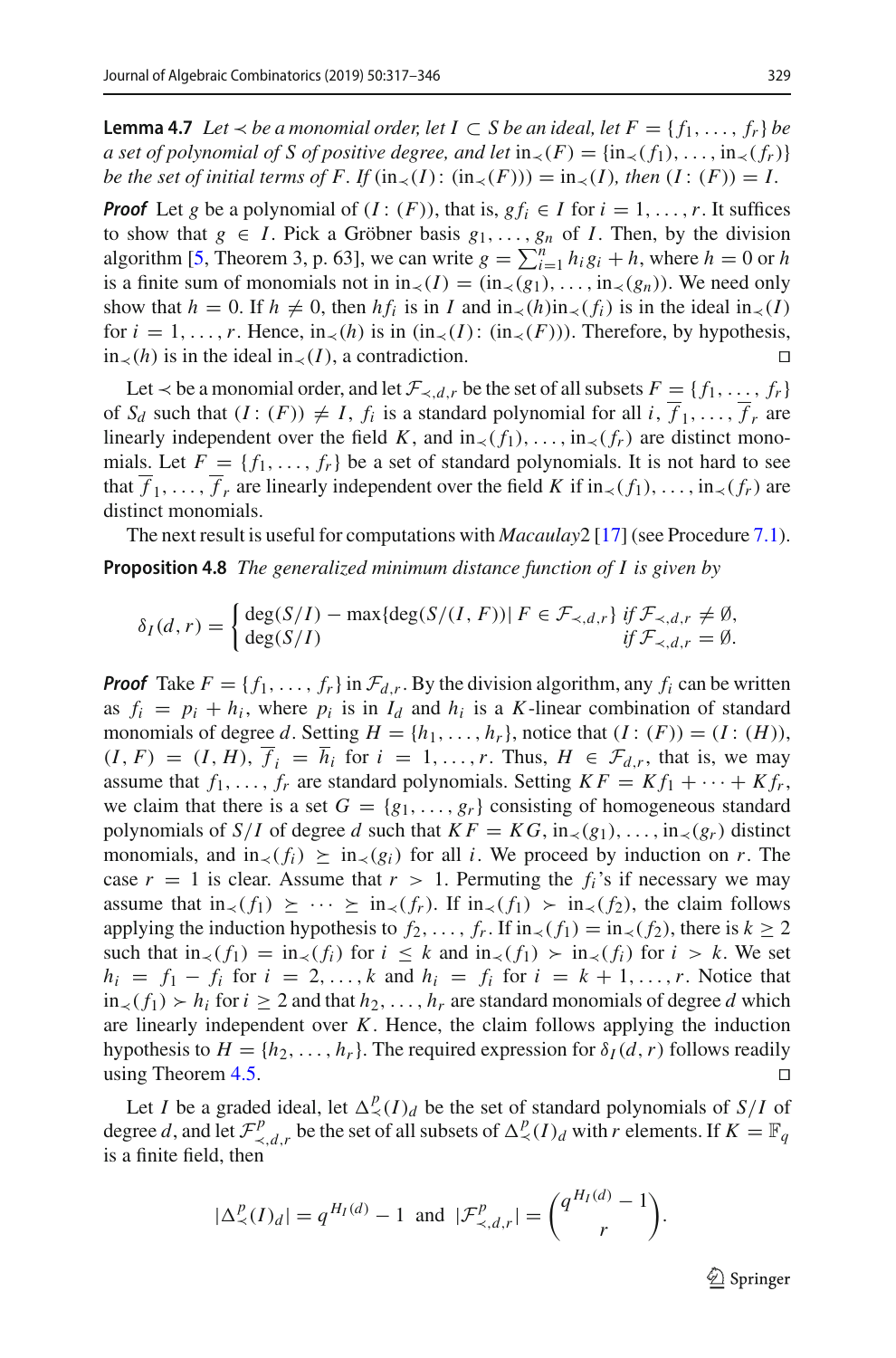Thus, computing  $\delta_I(d, r)$  is very hard because one has to determine which of the polynomials in  $\mathcal{F}^p_{\prec,d,r}$  are in  $\mathcal{F}_{\prec,d,r}$ , and then compute the corresponding degrees. To compute  $fp_I(d, r)$  is much simpler because we only need to determine the set  $\Delta$  < (*I*)<sub>*d*,*r*</sub> of all subsets of  $\Delta$  < (*I*)<sub>*d*</sub> with *r* elements, and one has

$$
|\Delta_{\prec}(I)_{d,r}| = \binom{H_I(d)}{r},
$$

which is much smaller than the size of  $\mathcal{F}^p_{\prec, d, r}$ .

<span id="page-13-0"></span>We come to one of our main results.

**Theorem 4.9** *Let K be a field, let*  $\mathbb{X}$  *be a finite subset of*  $\mathbb{P}^{s-1}$ *, and let*  $\prec$  *be a monomial order.* If  $|\mathbb{X}| \geq 2$  *and*  $\delta_{\mathbb{X}}(d, r)$  *is the rth generalized Hamming weight of*  $C_{\mathbb{X}}(d)$ *, then* 

$$
\text{fp}_{I(\mathbb{X})}(d,r) \leq \delta_{\mathbb{X}}(d,r) \text{ for } d \geq 1 \text{ and } 1 \leq r \leq H_{I(\mathbb{X})}(d).
$$

*Proof* This follows from Theorem [4.5,](#page-11-0) Lemma [4.7,](#page-11-3) and Proposition [4.8.](#page-12-0) □

#### <span id="page-13-1"></span>**5 Projective nested Cartesian codes**

In this section, we introduce projective nested Cartesian codes, a type of evaluation codes that generalize the classical projective Reed–Muller codes [\[22](#page-28-19)[,27](#page-28-20)[,33\]](#page-28-21), and give a lower bound for the minimum distance of some of these codes.

Let  $K = \mathbb{F}_q$  be a finite field, let  $A_1, \ldots, A_s$  be a collection of subsets of K, and let

$$
\mathcal{X} = [A_1 \times \cdots \times A_s]
$$

be the image of  $A_1 \times \cdots \times A_s \setminus \{0\}$  under the map  $K^s \setminus \{0\} \to \mathbb{P}^{s-1}, x \to [x]$ .

**Definition 5.1** [\[4](#page-27-2)] The set *X* is called a *projective nested Cartesian set* if

(i) {0, 1} ⊂  $A_i$  for  $i = 1, ..., s$ ,

(ii)  $a/b \in A_j$  for  $1 \le i < j \le s$ ,  $a \in A_j$ ,  $0 \ne b \in A_i$ , and

(iii)  $d_1 \leq \cdots \leq d_s$ , where  $d_i = |A_i|$  for  $i = 1, ..., s$ .

If  $X$  is a projective nested Cartesian set and  $C_X(d)$  is its corresponding dth projective Reed–Muller-type code, we call  $C_{\mathcal{X}}(d)$  a *projective nested Cartesian code*.

<span id="page-13-2"></span>The next conjecture is not true as will be shown in Example [6.1.](#page-15-1)

**Conjecture 5.2** (Carvalho et al. [\[4\]](#page-27-2), [\[25](#page-28-0), Conjecture 6.2]) Let  $C_{\mathcal{X}}(d)$  be the dth pro*jective nested Cartesian code on the set*  $\mathcal{X} = [A_1 \times \cdots \times A_s]$  *with*  $d_i = |A_i|$  for  $i = 1, \ldots, s$ . Then, its minimum distance is given by

$$
\delta_{\mathcal{X}}(d,1) = \begin{cases} (d_{k+2} - \ell + 1) d_{k+3} \cdots d_s & \text{if } d \leq \sum_{i=2}^s (d_i - 1), \\ 1 & \text{if } d \geq \sum_{i=2}^s (d_i - 1) + 1, \end{cases}
$$

 $\textcircled{2}$  Springer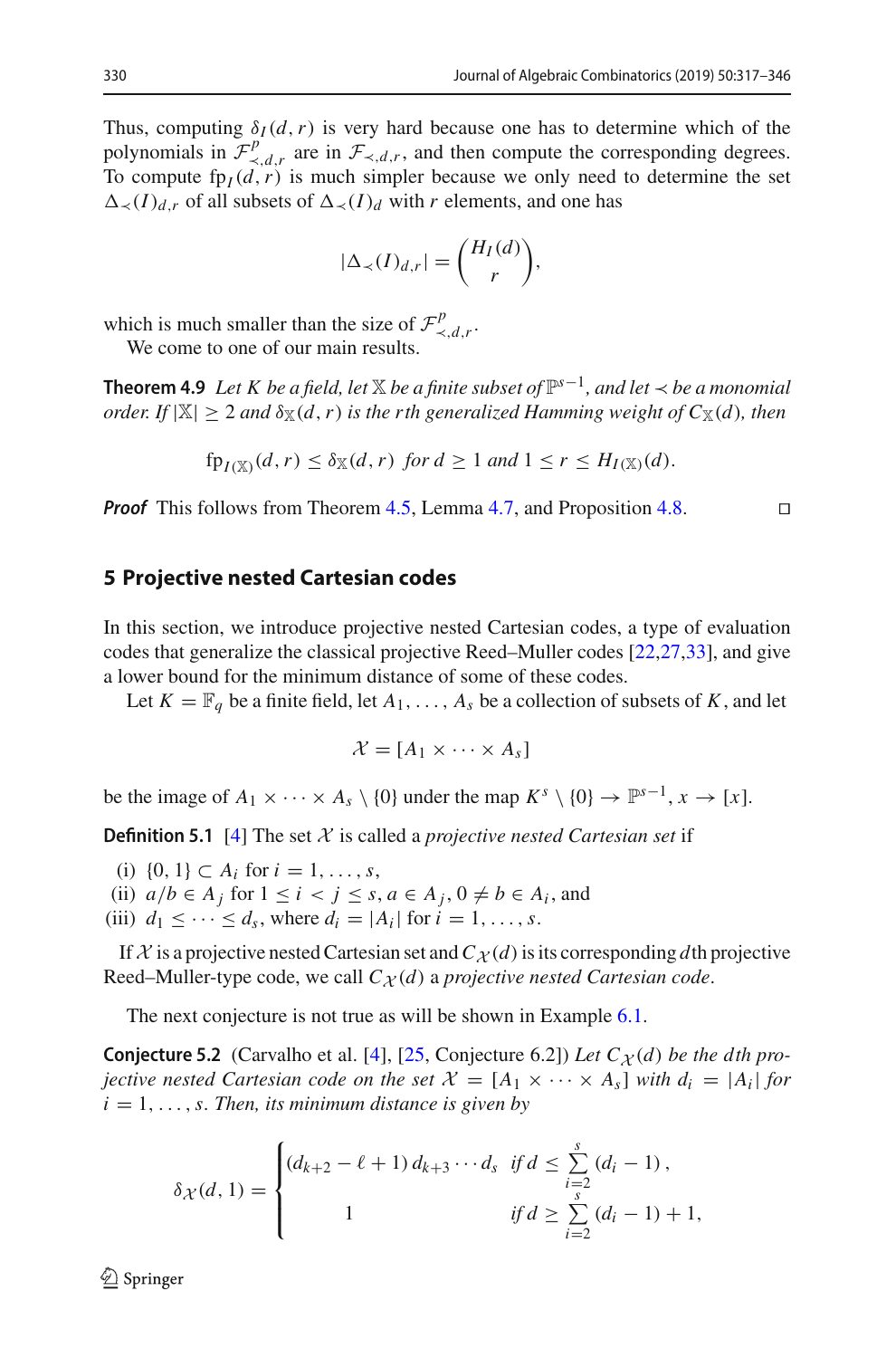*where*  $0 \le k \le s - 2$  *and*  $\ell$  *are the unique integers such that*  $d = \sum_{i=2}^{k+1} (d_i - 1) + \ell$ *and*  $1 \leq \ell \leq d_{k+2} - 1$ *.* 

This conjecture is true in some special cases [\[4,](#page-27-2) Theorem 3.8], which includes the classical projective Reed–Muller codes [\[33\]](#page-28-21). The minimum distance of  $C_{\mathcal{X}}(d)$ proposed in Conjecture [5.2](#page-13-2) is in fact the minimum distance of a certain evaluation linear code [\[25](#page-28-0), Corollary 6.9].

In what follows  $\mathcal{X} = [A_1 \times \cdots \times A_s]$  denotes a projective nested Cartesian set, with  $d_i = |A_i|$ , and  $C_{\mathcal{X}}(d)$  is its corresponding projective nested Cartesian code. Throughout this section  $\prec$  is the lexicographical order on *S*, with  $t_1 \prec \cdots \prec t_s$ , and in<sub>≺</sub>(*I*(*X*)) is the initial ideal of *I*(*X*).

<span id="page-14-0"></span>**Lemma 5.3** [\[25,](#page-28-0) Lemma 5.6] *Let* 1 ≤  $e_1$  ≤  $\cdots$  ≤  $e_m$  *and* 0 ≤  $b_i$  ≤  $e_i$  − 1 *for*  $i = 1, \ldots, m$  be integers. Then,

$$
\prod_{i=1}^{m} (e_i - b_i) \ge \left( \sum_{i=1}^{k} (e_i - b_i) - (k-1) - \sum_{i=k+1}^{m} b_i \right) e_{k+1} \cdots e_m \tag{5.1}
$$

*for*  $k = 1, ..., m$ , where  $e_{k+1} \cdots e_m = 1$  and  $\sum_{i=k+1}^{m} b_i = 0$  if  $k = m$ .

<span id="page-14-1"></span>**Lemma 5.4** *Let g be a homogeneous polynomial of S of degree*  $1 \le d \le \sum_{i=1}^{s-1} (d_i - 1)$ , *and let*  $[P]$  *be a point of*  $\mathbb{P}^{s-1}$ *. If g vanishes at all points of*  $\mathcal{X} \setminus \{[P]\}$ *, then*  $g(P) = 0$ *.* 

*Proof* Assume that  $g(P) \neq 0$  and set  $\mathcal{X}^* = A_1 \times \cdots \times A_s$ . One can write the point [*P*] in standard form  $[P] = (0, \ldots, 0, p_k, \ldots, p_s)$  with  $p_k = 1$ . Notice that  $V_{\mathcal{X}^*}(g)$ , the zero set of *g* in  $\mathcal{X}^*$ , has cardinality equal to  $|\mathcal{X}^*| - (d_k - 1)$ . Setting  $f_i = \prod_{\gamma \in A_i} (t_i - \gamma)$ for  $1 \le i \le s$  and applying [\[23](#page-28-28), Lemma 2.3], we get

$$
I(X^*) = (f_1, ..., f_s)
$$
 and  $in_{\prec}(I(X^*)) = (t_1^{d_1}, ..., t_s^{d_s}).$ 

Therefore, by the division algorithm, we can write

$$
g=h_1f_1+\cdots+h_sf_s+f,
$$

where  $f(0) = 0$ ,  $deg(f) \leq deg(g)$ , and  $deg_{t_i}(f) \leq d_i - 1$  for all *i*. Thus,

$$
|V_{\mathcal{X}^*}(f)| = |V_{\mathcal{X}^*}(g)| = d_1 \cdots d_s - (d_k - 1).
$$

The initial term of *f* has the form  $t^a = t_1^{a_1} \cdots t_s^{a_s}$ , where  $a_i \leq d_i - 1$  for all *i*. Hence,

$$
d_1 \cdots d_s - (d_k - 1) = |V_{\mathcal{X}^*}(f)| = \deg(S/(I(\mathcal{X}^*), f))
$$
  
\n
$$
\leq \deg(S/(\text{in}_{\prec}(I(\mathcal{X}^*), \text{in}_{\prec}(f)) = \deg(S/(t_1^{d_1}, \dots, t_s^{d_s}, t^a)))
$$
  
\n
$$
= d_1 \cdots d_s - (d_1 - a_1) \cdots (d_s - a_s).
$$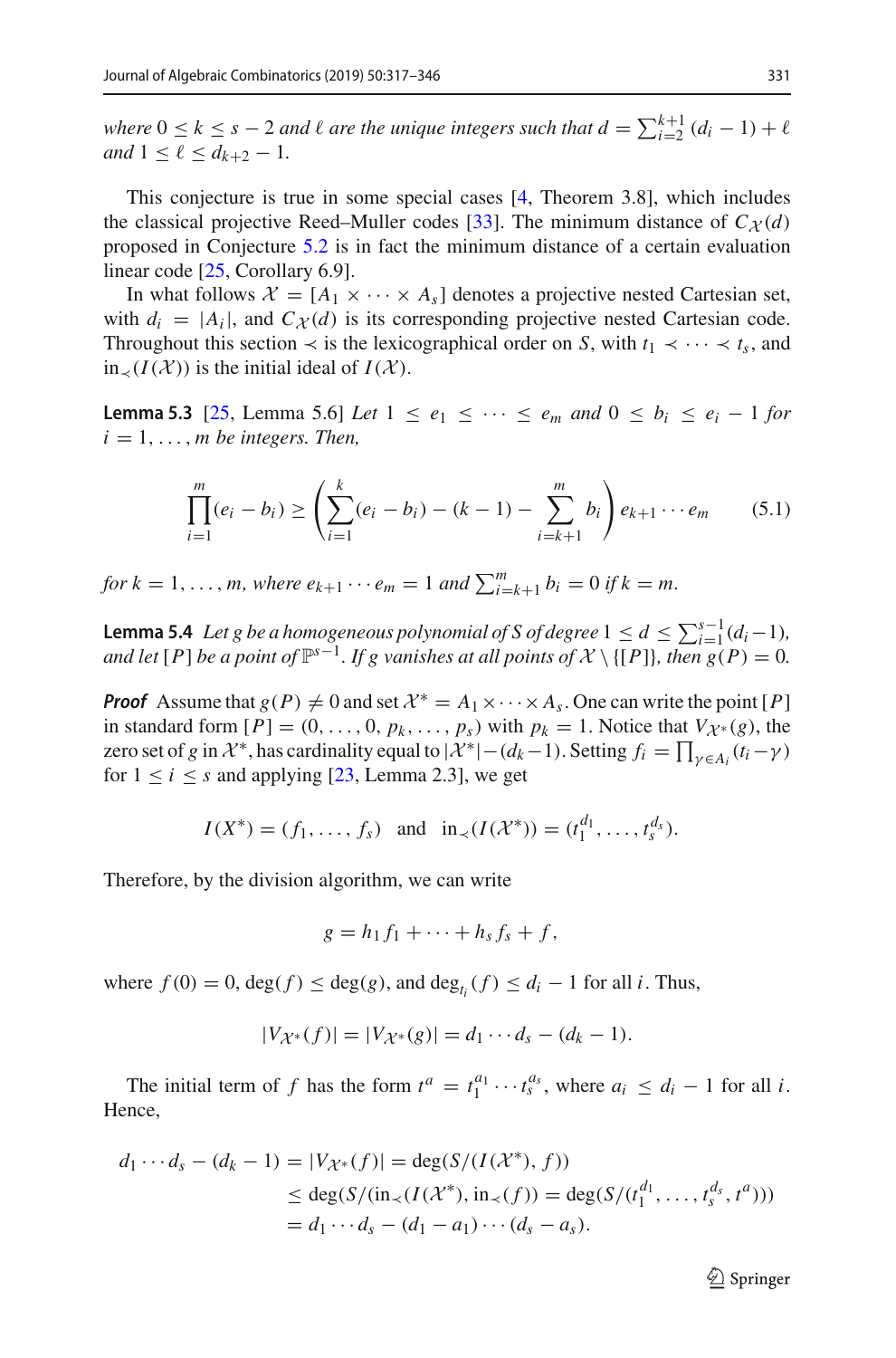Thus,  $d_k - 1 \ge (d_1 - a_1) \cdots (d_s - a_s)$ . Applying Lemma [5.3](#page-14-0) with  $m = k = s$ ,  $e_i = d_i$ , and  $b_i = a_i$  for all *i*, we get

$$
(d_1 - a_1) \cdots (d_s - a_s) \ge \sum_{i=1}^s (d_i - a_i) - (s - 1)
$$
  
= 
$$
\sum_{i=1}^{s-1} (d_i - 1) - \sum_{i=1}^s a_i + d_s \ge d_s \ge d_k.
$$

Thus,  $(d_1 - a_1) \cdots (d_s - a_s) \ge d_k$ , a contradiction.

The next result gives a uniform upper bound for the number of zeros in a projective nested Cartesian set for a family of homogeneous polynomials of fixed degree *d*, where *d* is within a certain range, and a corresponding lower bound for  $\delta \chi(d, 1)$ .

<span id="page-15-0"></span>**Theorem 5.5** *Let f be a polynomial of degree d that does not vanish at all points of X. If d* =  $\sum_{i=2}^{s-1} (d_i - 1) + \ell$  *and* 1 ≤  $\ell$  ≤ *d*<sub>1</sub> − 1*, then* 

$$
|V_{\mathcal{X}}(f)| \leq \deg(S/I(\mathcal{X})) - (d_1 - \ell + 1).
$$

*In particular,*  $\delta \chi(d, 1) > d_1 - \ell + 1 > 2$ .

*Proof* We proceed by contradiction assuming that  $|V_{\mathcal{X}}(f)| \geq |\mathcal{X}| - (d_1 - \ell)$ . If *n* is the number of elements of  $\mathcal{X} \setminus V_{\mathcal{X}}(f)$ , then  $n \leq d_1 - \ell$ . Let  $[P_1], \ldots, [P_n]$  be the points of  $X \setminus V_X(f)$ . For each  $1 \le i \le n-1$ , pick  $h_i \in S_1$  such that  $h_i(P_i) = 0$  and  $h_i(P_n) \neq 0$ . Setting  $g = fh_1 \cdots h_{n-1}$ , one has

$$
deg(g) = (n - 1) + d = (n - 1) + \sum_{i=2}^{s-1} (d_i - 1) + \ell < d_1 + \sum_{i=2}^{s-1} (d_i - 1),
$$

 $g(P_n) \neq 0$ , and *g* vanishes at all points of  $\mathcal{X} \setminus \{[P_n]\}$ . This contradicts Lemma [5.4.](#page-14-1)  $\Box$ 

#### <span id="page-15-2"></span>**6 Examples**

<span id="page-15-1"></span>In this section, we show some examples that illustrate how some of our results can be used in practice. In particular, we give a counterexample to Conjecture [5.2.](#page-13-2)

**Example 6.1** Let K be the field  $\mathbb{F}_4$ , let X be the projective nested Cartesian set

$$
\mathcal{X} = [A_1 \times A_2 \times A_3] \subset \mathbb{P}^2
$$

where  $A_1 = \{0, 1\}, A_2 = \{0, 1\}, A_3 = \mathbb{F}_4$ , and let  $I = I(\mathcal{X})$  be the vanishing ideal of *X*. The ideal *I* is generated by  $t_1 t_2^2 - t_1^2 t_2$ ,  $t_1 t_3^4 - t_1^4 t_3$ ,  $t_2 t_3^4 - t_2^4 t_3$ , reg(*S*/*I*) = 5, and  $deg(S/I) = 13$ . This follows from [\[4,](#page-27-2) Lemma 2.4]. Using Procedure [7.1,](#page-17-2) we obtain the following table with the basic parameters of  $C_{\mathcal{X}}(d)$ :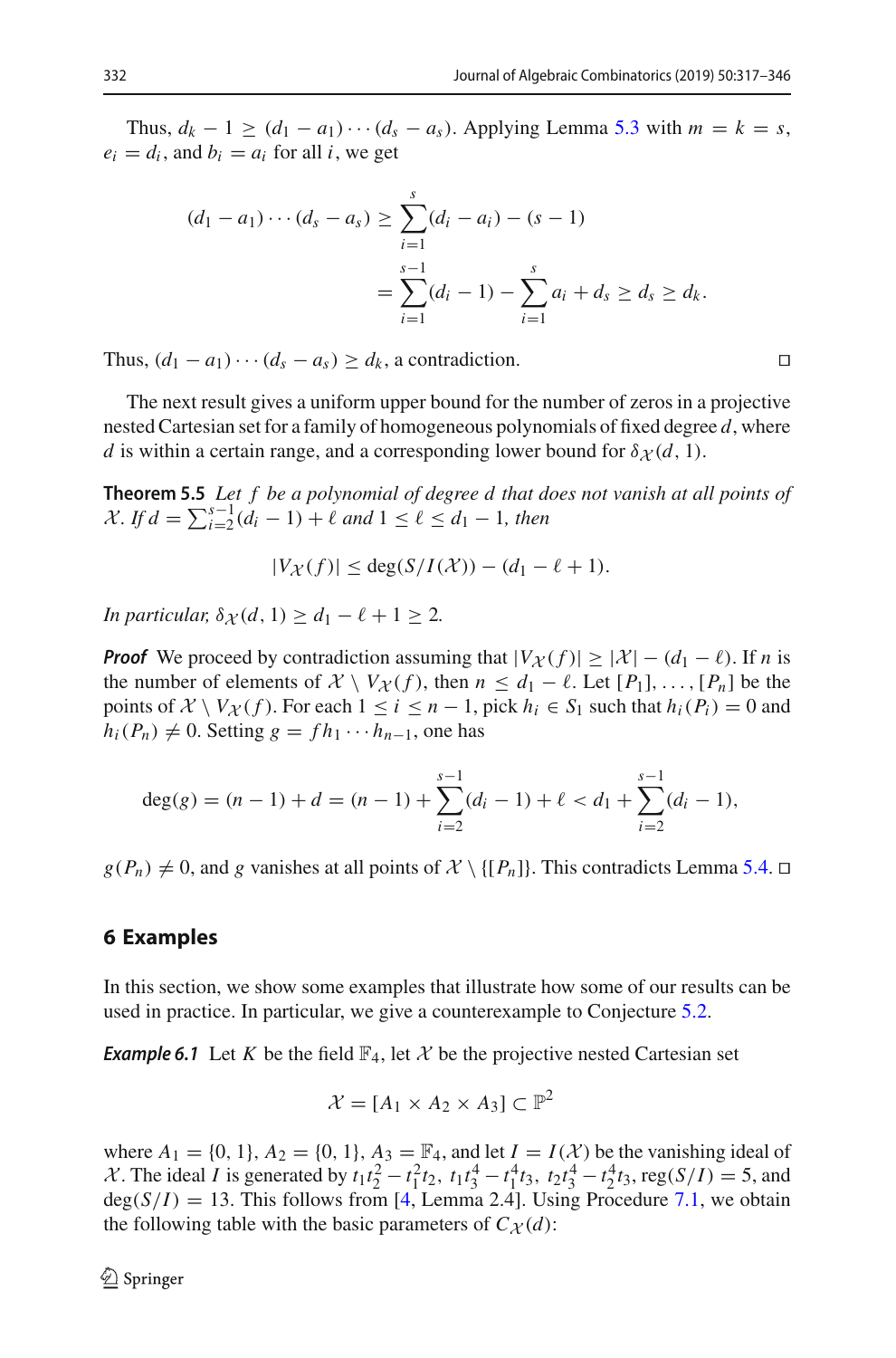| $\boldsymbol{d}$             |    |                 | $\cdots$ |
|------------------------------|----|-----------------|----------|
| $ \mathcal{X} $              | 13 |                 | $\cdots$ |
| $H_{\mathcal{X}}(d)$         |    | $\overline{12}$ | $\cdots$ |
| $\delta \chi(d,1)$           |    |                 | $\cdots$ |
| $fp_I(\mathcal{X})$ $(d, 1)$ |    |                 | $\cdots$ |

A direct way to see that  $\delta \chi(4, 1) = 1$  is to observe that the polynomial  $f =$  $t_3(t_3^3 - t_2^3 - t_1^3 + t_1^2t_2)$  vanishes at all points of  $\mathcal{X} \setminus \{[e_3]\}$  and  $f(e_3) = 1$ , where  $e_3 = (0, 0, 1)$ . The ideal *I* is Geil–Carvalho [\[26](#page-28-2)], that is,  $\delta \chi(d, 1) = f p_{I(\mathcal{X})}(d, 1)$  for  $d \geq 1$ . Using the notation of Conjecture [5.2,](#page-13-2) the values of  $\delta \chi(d, 1)$  according to this conjecture are given by the following table:

| d                   |  |  | $\cdots$ |
|---------------------|--|--|----------|
| k                   |  |  |          |
| $\ell$              |  |  |          |
| $\delta \chi(d, 1)$ |  |  | $\cdots$ |

<span id="page-16-1"></span>Thus, the conjecture fails in degree  $d = 4$ .

**Example 6.2** Let *K* be the field  $\mathbb{F}_4$ , let *X* be the projective nested Cartesian set

$$
\mathcal{X} = [A_1 \times A_2 \times A_3] \subset \mathbb{P}^2
$$

where  $A_1 = \{0, 1\}, A_2 = \{0, 1\}, A_3 = \mathbb{F}_4$ , and let  $I = I(\mathcal{X})$  be the vanishing ideal of *X*. Consider the following pairs of polynomials  $F = \{f_1, f_2\}$  of degree *d*:

Case  $d = 1$ : Case  $d = 2$ : Case  $d = 3$ : Case  $d = 4$ :  $f_1 = t_1 - t_2$ ,  $f_1 = (t_1 - t_2)(t_1 - t_3)$ ,  $f_1 = (t_1 - t_2)(t_1 - t_3)t_2$ ,  $f_1 = (t_1 - t_2)(t_1 - t_3)t_2^2$ ,  $f_2 = t_1 - t_3$ .  $f_2 = (t_1 - t_2)t_2$ .  $f_2 = (t_1 - t_2)t_2^2$ .  $f_2 = (t_1 - t_2)(t_2 - t_3)t_2t_3$ .

If  $V_X(F)$  is the variety in *X* defined by  $F = \{f_1, f_2\}$ , using Procedure [7.2](#page-18-0) we obtain:

Case  $d = 1$ :  $|V_{\mathcal{X}}(F)| = \deg(S/(I, F)) = 1$ , Case  $d = 2$ :  $|V_{\mathcal{X}}(F)| = \deg(S/(I, F)) = 6$ , Case  $d = 3$ :  $|V_\mathcal{X}(F)| = \deg(S/(I, F)) = 9$ , Case  $d = 4$ :  $|V_\mathcal{X}(F)| = \deg(S/(I, F)) = 10$ .

<span id="page-16-0"></span>*Example 6.3* Let  $(fp_{I(X)}(d, r))$  and  $(\delta_X(d, r))$  be the *footprint matrix* and the *weight matrix* of the ideal  $I(X)$  of Example [6.1.](#page-15-1) These matrices are of size  $5 \times 13$  because the regularity and the degree of  $S/I(X)$  are 5 and 13, respectively. Using Procedure [7.3](#page-18-1) we obtain: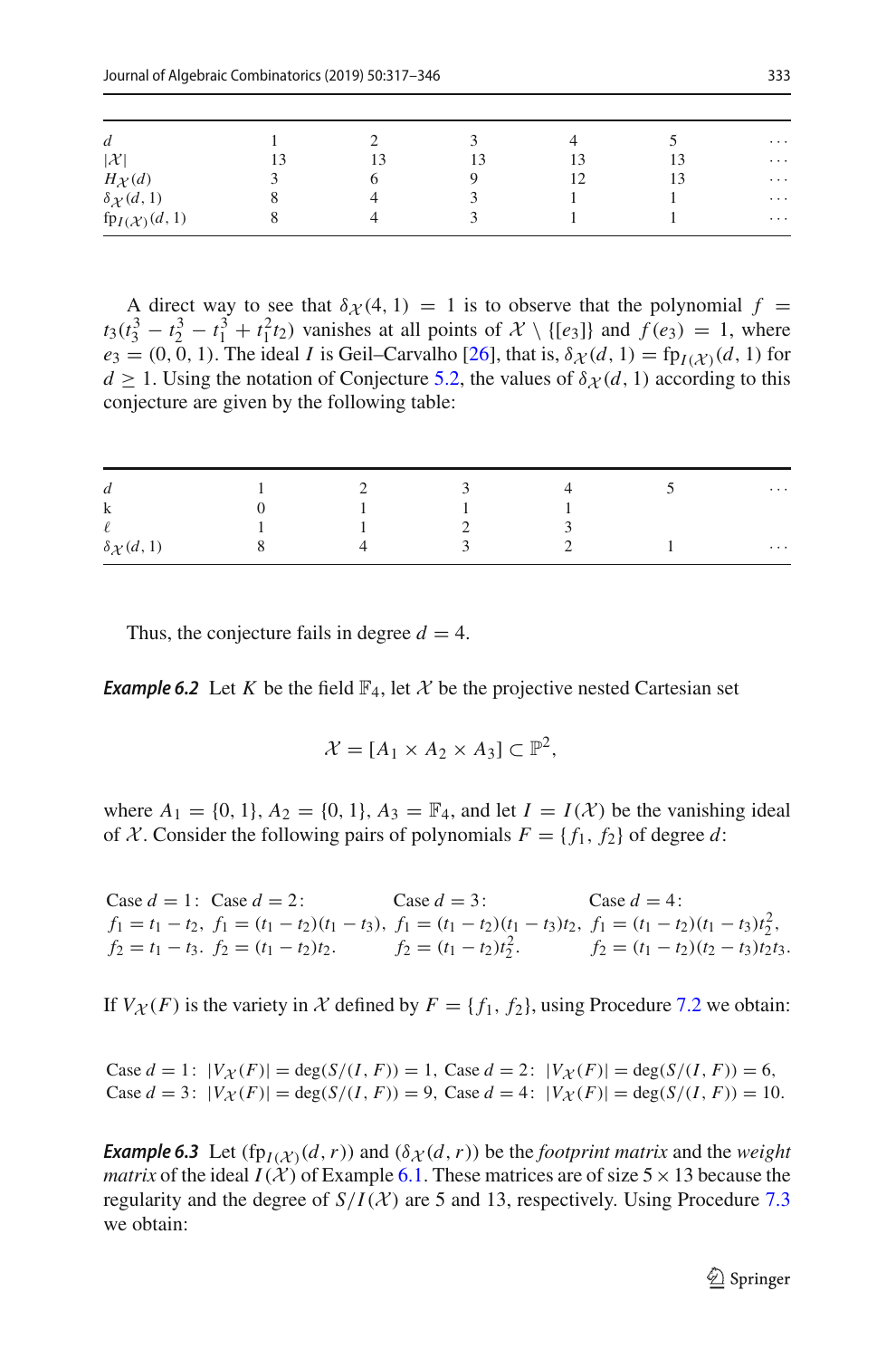If  $r > H_X(d)$ , then  $M_{\prec, d,r} = \emptyset$  and the  $(d, r)$ -entry of this matrix is equal to  $|\mathcal{X}|$ , but in this case we prefer to write  $\infty$  for computational reasons. Therefore, by Theorem [4.9,](#page-13-0) we obtain  $(fp_{I(X)}(d, r)) \le (\delta_{\mathcal{X}}(d, r))$ . By Example [6.1,](#page-15-1) one has  $f(p_{I(X)}(d, 1) = \delta_X(d, 1)$  for  $d \geq 1$ , and by Example [6.2](#page-16-1) it follows readily that  $f_{\text{P}_{I}(\mathcal{X})}(d, 2) = \delta_{\mathcal{X}}(d, 2)$  for  $d \ge 1$ . Using that the generalized footprint is a lower bound for the generalized Hamming weight we have verified that  $fp_{I(X)}(d, r)$  is equal to  $\delta_{\mathcal{X}}(d,r)$  for all d, r.

<span id="page-17-1"></span>**Example 6.4** Let  $\mathcal{X} = \mathbb{P}^2$  be the projective space over the field  $\mathbb{F}_2$ . The vanishing ideal  $I = I(\mathcal{X})$  is the ideal of  $S = \mathbb{F}_2[t_1, t_2, t_3]$  generated by the binomials  $t_1 t_2^2$  – *t*<sup>2</sup><sub>1</sub><sup>*t*</sup><sub>2</sub>, *t*<sub>1</sub>*t*<sup>2</sup><sub>3</sub> − *t*<sup>2</sup><sub>1</sub>*t*<sub>3</sub>, *t*<sup>2</sup><sub>2</sub>*t*<sub>3</sub> − *t*<sub>2</sub>*t*<sub>3</sub><sup>2</sup><sub>3</sub> [\[27,](#page-28-20) Corollaire 2.1]. If *S* has the GRevLex order ≺, adapting Procedure [7.1](#page-17-2) we get

| $\overline{d}$      |  | $\cdots$ |
|---------------------|--|----------|
| deg(S/I)            |  | $\cdots$ |
| $H_I(d)$            |  | $\ldots$ |
| $\delta \chi(d, 1)$ |  | $\cdots$ |
| $fp_I(d, 1)$        |  | $\cdots$ |

#### <span id="page-17-0"></span>**7 Procedures for** *Macaulay***2**

In this section, we present the procedures used to compute the examples of Sect. [6.](#page-15-2) Some of these procedures work for graded ideals and provide a tool to study generalized minimum distance functions.

<span id="page-17-2"></span>*Procedure 7.1* Computing the minimum distance and the footprint with *Macaulay*2 [\[17](#page-28-22)] using Theorem [4.5](#page-11-0) and Proposition [4.8.](#page-12-0) The next procedure corresponds to Example [6.1.](#page-15-1)

```
q=4G=GF(q,Variable=>a)
S=G[t3,t2,t1,MonomialOrder=>Lex]
I=ideal(t1*t2ˆ2-t1ˆ2*t2,t1*t3ˆ4-t1ˆ4*t3,t2ˆ4*t3-t2*t3ˆ4)
M=coker gens gb I, degree M, regularity M
init=ideal(leadTerm gens gb I)
H=(d)->hilbertFunction(d,M), apply(1..regularity(M),H)
h=(d)->degree M - max apply(apply(apply(apply(
toList (set(0,a,aˆ2,aˆ3))ˆ**(hilbertFunction(d,M))
```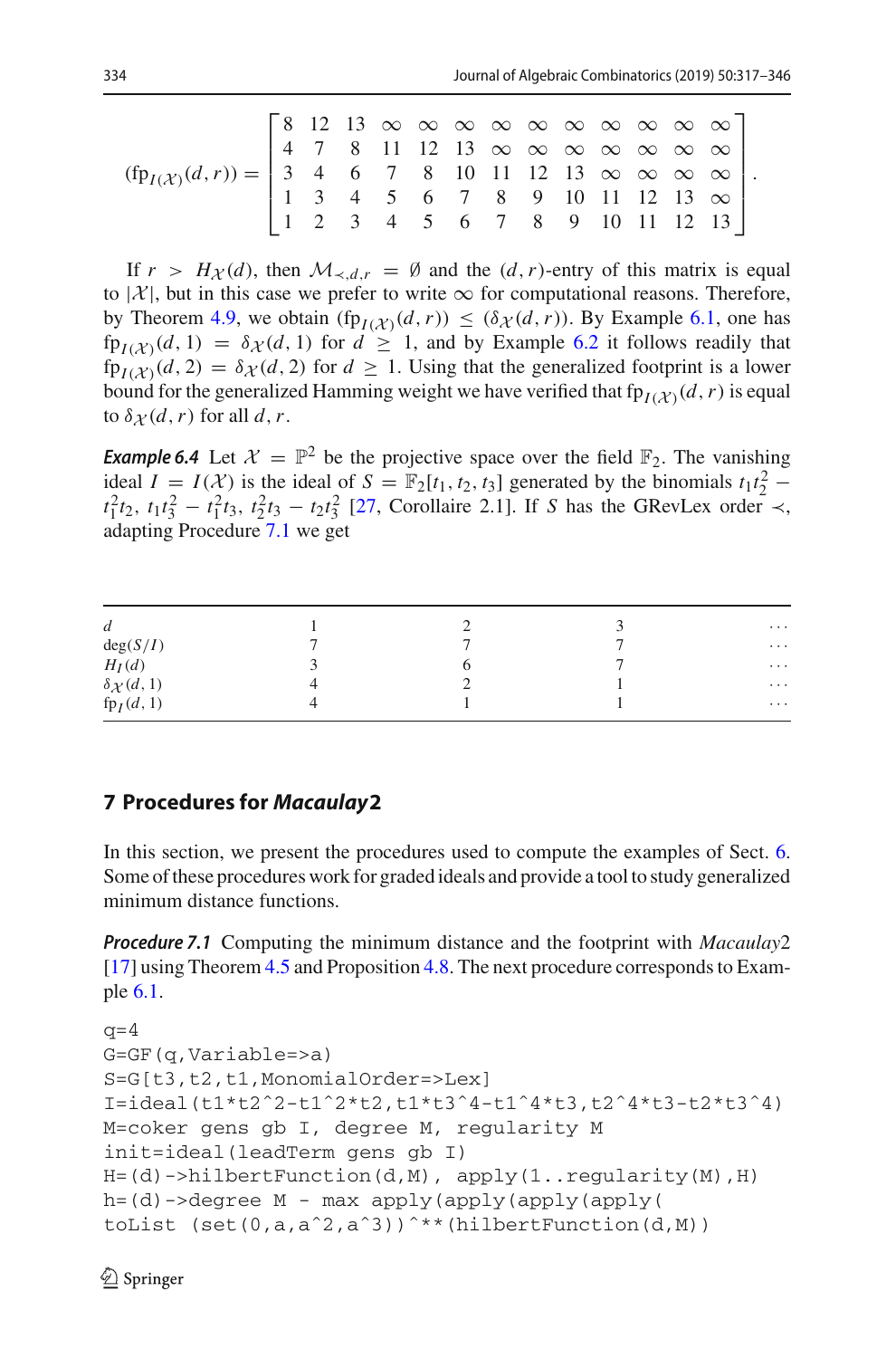```
-(set\{0\})<sup>^**</sup>(
hilbertFunction(d,M)), toList), x->basis(d,M)*vector x),
z->ideal(flatten entries z)), x-> if not
 quotient(I, x) == I then degree
ideal(I,x) else 0)--h(d) is the minimum distance in
 degree d
apply(1..regularity(M)-1,h)
f=(x) \rightarrow if not quotient(init, x) ==init then degree
 ideal(init,x) else 0
fp=(d) ->degree M -max apply(flatten entries basis
(d,M), f)
--fp(d) is the footprint in degree d
apply(1..regularity(M),fp)
f=t3*(t3^3-t2^3-t1^3+t1^2*t2), degree ideal(I,f)
```
<span id="page-18-0"></span>*Procedure 7.2* Computing the number of solutions of a system of homogeneous polynomials over any given set of projective points over a finite field with *Macaulay*2 [\[17\]](#page-28-22) using the degree formula of Lemma [4.5.](#page-11-0) The next procedure corresponds to Example [6.2.](#page-16-1)

```
q=4G=GF(q,Variable=>a)
S=G[t3,t2,t1,MonomialOrder=>Lex]
I=ideal(t1^2*t2-t1*t2^2,t1*t3^4-t1^4*t3,t2^4*t3-t2*t3^4)f1=t1-t2, f2=t1-t3, quotient(I,ideal(f1,f2)) ==I
degree (I+ideal(f1,f2))
f1=(t1-t2)*(t1-t3), f2=(t1-t2)*t2, quotient(I, ideal
   (f1, f2)) ==I
degree (I+ideal(f1,f2))
f1=(t1-t2)*(t1-t3)*t2, f2=(t1-t2)*t2^2, quotient(I,ideal
   (f1, f2)) ==I
degree (I+ideal(f1,f2))
f1=(t1-t2)*(t1-t3)*t2^2, f2=(t1-t2)*(t2-t3)*t2*t3
quotient (I, ideal(f1, f2)) == Idegree (I+ideal(f1,f2))
```
<span id="page-18-1"></span>*Procedure 7.3* Computing the footprint matrix with *Macaulay*2 [\[17](#page-28-22)]. This procedure corresponds to Example [6.3.](#page-16-0) It can be applied to any vanishing ideal *I* to obtain the entries of the matrix  $(fp<sub>I</sub>(d, r))$  and is reasonably fast.

```
q=4G=GF(q,Variable=>a)
S=G[t3,t2,t1,MonomialOrder=>Lex]
I=ideal(t1ˆ2*t2-t1*t2ˆ2, t1*t3ˆ4-t1ˆ4*t3, t2ˆ4*t3-t2
   *t3^{\wedge}4)
M=coker gens gb I, regularity M, degree M
init=ideal(leadTerm gens gb I)
```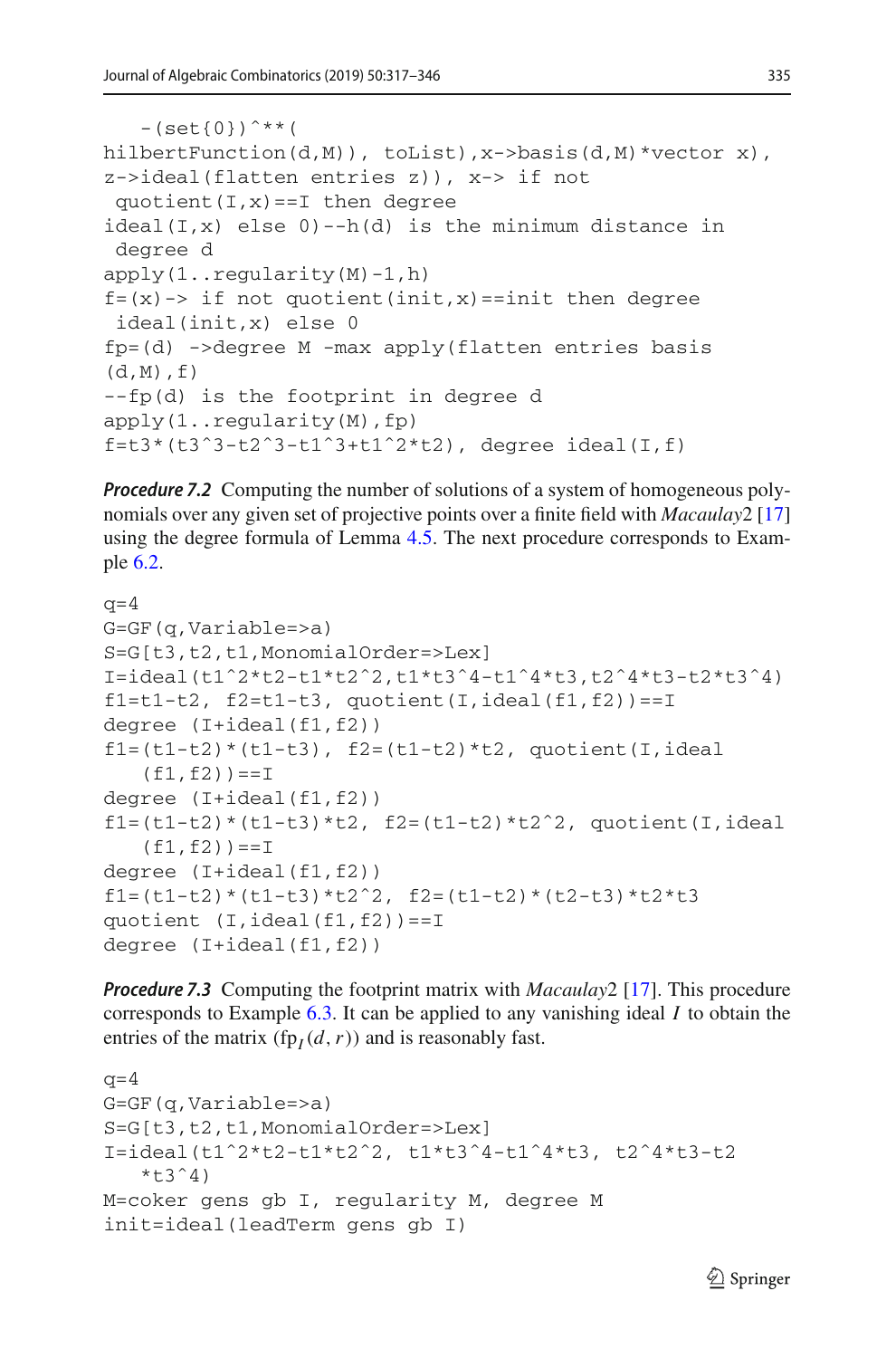$er=(x) \rightarrow if$  not quotient(init,x)==init then degree ideal (init,x) else 0  $fpr=(d,r)$ ->degree M - max apply(apply(apply( subsets(flatten entries basis(d, M), r), to Sequence), ideal),er)  $g=(r)$ ->apply(sort toList(set(1..regularity(M))\*\*set{r}), fpr)  $-g(r)$  is the rth column of the footprint matrix

#### **8 An integer inequality**

For  $a : a_1, \ldots, a_m$  and  $b : b_1, \ldots, b_m$  sequences in  $\mathbb{Z}^+ = \{1, 2, \ldots\}$ , we define

$$
\pi(a, b) := \prod_{i=1}^{m} a_i + \prod_{i=1}^{m} b_i - \prod_{i=1}^{m} \min(a_i, b_i).
$$

<span id="page-19-0"></span>**Lemma 8.1** *Let*  $a_1, a_2, b_1, b_2 \in \mathbb{Z}^+$ *. Set*  $a'_1 = \min(a_1, a_2)$  *and*  $a'_2 = \max(a_1, a_2)$ *. Then,*

$$
\min(a_1, b_1) \min(a_2, b_2) \le \min(a'_1, b'_1) \min(a'_2, b'_2).
$$

*Proof* It is an easy case-by-case verification of 4! possible cases.

<span id="page-19-1"></span>**Lemma 8.2** *Let a* :  $a_1, \ldots, a_m$  *and*  $b : b_1, \ldots, b_m$  *be sequences in*  $\mathbb{Z}^+$ *. Suppose:* 

- (i)  $r < s$ ,  $a_r > a_s$ . Set  $a'_r = a_s$ ,  $a'_s = a_r$ ,  $a'_i = a_i$  for  $i \neq r$ ,  $s$ ; and  $b'_r = \min(b_r, b_s)$ ,  $b'_s = \max(b_r, b_s), b'_i = b_i$  for  $i \neq r$ , *s.* Then,  $\pi(a, b) \geq \pi(a', b')$ .
- (ii)  $r < s$ ,  $b_r = a_r \le a_s < b_s$ . Set  $a'_r = a_r 1$ ,  $a'_s = a_s + 1$ ,  $a'_i = a_i$  for  $i \ne r$ , s. *Then,*  $\pi(a, b) \geq \pi(a', b)$ *.*
- (iii)  $r < s$ ,  $b_r < a_r \le a_s$ . Set  $a'_r = a_r 1$ ,  $a'_s = a_s + 1$ ,  $a'_i = a_i$  for  $i \ne r$ , s. Then,  $\pi(a, b) \geq \pi(a', b).$
- (iv)  $r < s$ ,  $a_r < a_s$ ,  $b_r = a_s$ ,  $b_s = a_r$ ,  $b_i = a_i$  for  $i \neq r$ ,  $s$ ,  $h := a_s a_r \geq 2$ . Set  $b'_r = a_r + 1$ ,  $b'_s = a_s - 1$ ,  $b'_i = a_i$  for  $i \neq r$ , *s. Then*,  $\pi(a, b) \geq \pi(a, b')$ .

*Proof* We verify all cases by direct substitution of *a'* and *b'* into  $\pi(a, b)$ .

(i) 
$$
\pi(a, b) - \pi(a', b') = \prod a_i + \prod b_i - \prod a'_i - \prod b'_i
$$
  
+  $\prod \min(a'_i, b'_i) - \prod \min(a_i, b_i)$   
=  $(\min(a'_r, b'_r) \min(a'_s, b'_s) - \min(a_r, b_r) \min(a_s, b_s))$   
 $\prod_{i \neq r,s} \min(a_i, b_i) \ge 0$ . (*Lemma* 8.1)

 $\mathcal{D}$  Springer

$$
\Box
$$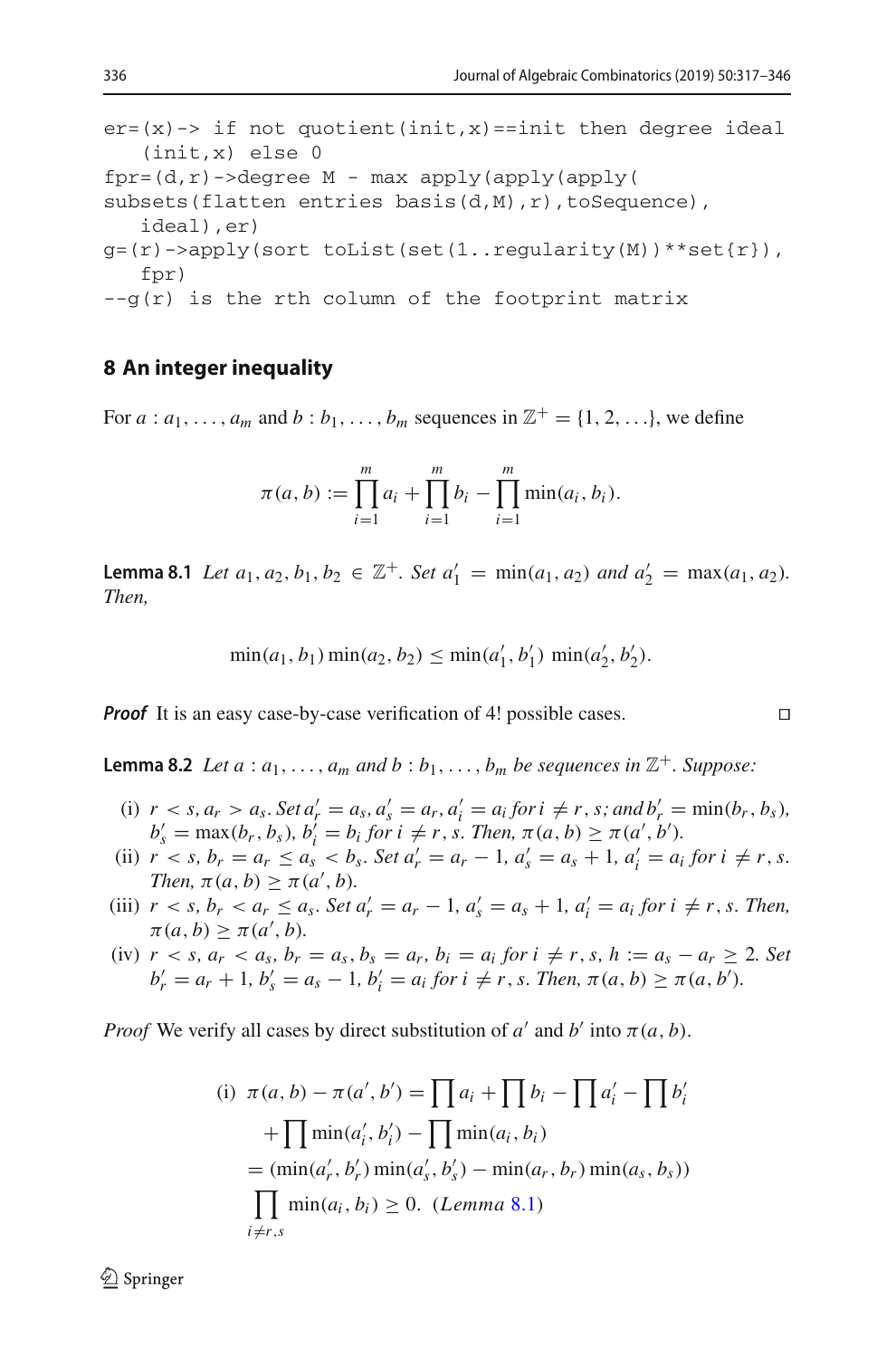(ii) 
$$
\pi(a, b) - \pi(a', b) = \prod a_i - \prod a'_i + \prod \min(a'_i, b_i) - \prod \min(a_i, b_i)
$$
  
\n
$$
= (a_r a_s - (a_r - 1)(a_s + 1)) \prod_{\substack{i \neq r, s}} a_i
$$
\n
$$
+ (\min(a'_r, b_r) \min(a'_s, b_s))
$$
\n
$$
- \min(a_r, b_r) \min(a_s, b_s)) \prod_{\substack{i \neq r, s}} \min(a_i, b_i)
$$
\n
$$
= (a_s - a_r + 1) \prod_{\substack{i \neq r, s}} a_i + ((a_r - 1)(a_s + 1) - a_r a_s)
$$
\n
$$
\prod_{\substack{i \neq r, s}} \min(a_i, b_i)
$$
\n
$$
= (a_s - a_r + 1) \left( \prod_{\substack{i \neq r, s}} a_i - \prod_{\substack{i \neq r, s}} \min(a_i, b_i) \right) \ge 0.
$$
\n(iii)  $\pi(a, b) - \pi(a', b) = \prod a_i - \prod a'_i + \prod \min(a'_i, b_i) - \prod \min(a_i, b_i)$   
\n
$$
= (a_r a_s - (a_r - 1)(a_s + 1)) \prod_{\substack{i \neq r, s}} a_i
$$
\n
$$
+ (\min(a'_r, b_r) \min(a'_s, b_s) - \min(a_r, b_r) \min(a_s, b_s)) \prod \min(a_i, b_i)
$$

$$
= (a_s - a_r + 1) \prod_{i \neq r, s} a_i + b_r (\min(a_s + 1, b_s) - \min(a_s, b_s)) \prod_{i \neq r, s} \min(a_i, b_i) \ge 0.
$$

For the last inequality, note that  $\min(a_s + 1, b_s) - \min(a_s, b_s) = 0$  or 1.

$$
(iv) \ \pi(a, b) - \pi(a, b') = \prod b_i - \prod b'_i + \prod \min(a_i, b'_i) - \prod \min(a_i, b_i)
$$

$$
= (a_r a_s - (a_r + 1)(a_s - 1) + a_r (a_s - 1) - a_r^2) \prod_{i \neq r, s} a_i
$$

$$
= (a_r - 1)(h - 1) \prod_{i \neq r, s} a_i \ge 0.
$$

<span id="page-20-0"></span>**Lemma 8.3** *If*  $a_1, \ldots, a_r$  *are positive integers, then*  $a_1 \cdots a_r \geq (a_1 + \cdots + a_r) - (r-1)$ *.* 

*Proof* It follows by induction on *r*. □

<span id="page-20-1"></span>**Lemma 8.4** *Let*  $1 \leq e_1 \leq \cdots \leq e_m$  *and*  $1 \leq a_i, b_i \leq e_i$ , *for*  $i = 1, \ldots, m$  *be integers. Suppose*  $a_i = b_i = 1$  *for*  $i < r$ ,  $a_i = b_i = e_i$  *for*  $i > r + 1 := s$ ,  $1 \le a_i$ ,  $b_i \le e_i$  *for*  $i = r, s$ , with  $a_r + a_s = b_r + b_s$  and  $(a_r, a_s) \neq (b_r, b_s)$ . If  $b_r \leq a_s$  and  $b_s = a_s - 1$ , *then*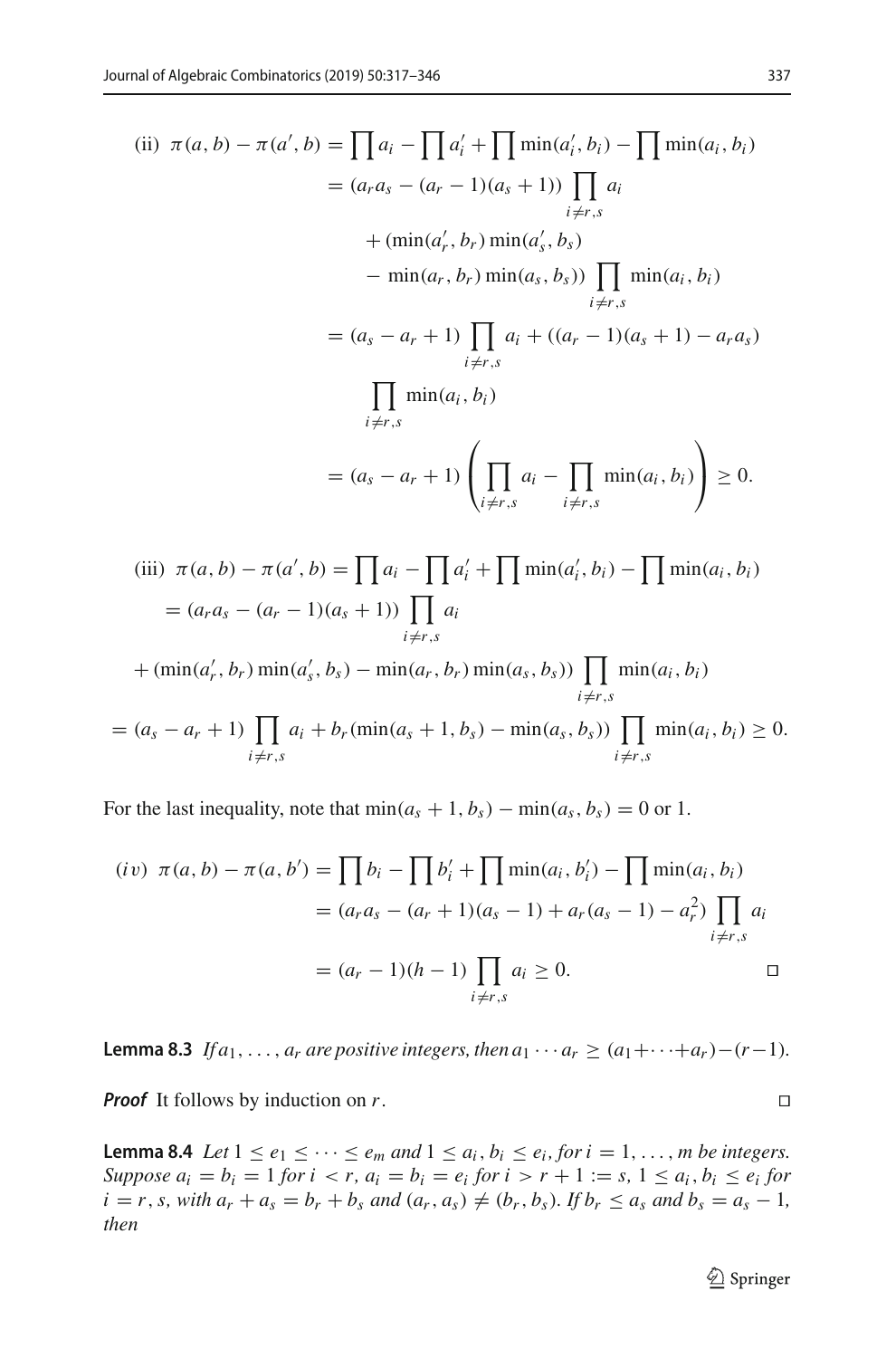<span id="page-21-0"></span>
$$
\pi(a, b) \ge \left(\sum_{i=1}^{m} a_i - \sum_{i=k+1}^{m} e_i - (k-2)\right) e_{k+1} \cdots e_m - e_{k+2} \cdots e_m \tag{8.1}
$$

*for*  $i = 1, ..., m - 1$ *, where*  $e_{k+2} \cdots e_m = 1$  *when*  $k = m - 1$ *.* 

*Proof* Set  $\sigma = \sum_{i=1}^{m} a_i - \sum_{i=k+1}^{m} e_i - (k-2)$ . Since  $b_s(b_r - a_r) = a_s - 1$ , one has the equality

<span id="page-21-1"></span>
$$
\pi(a,b) = (a_r a_s + b_r b_s - a_r b_s) \prod_{i=r+2}^{m} e_i = (a_r a_s + a_s - 1) \prod_{i=r+2}^{m} e_i.
$$
 (8.2)

Case  $k + 1 < r$ : The integer  $\sigma$  can be rewritten as

$$
\sigma = k + (1 - e_{k+1}) + \cdots + (1 - e_{r-1}) + (a_r - e_r) + (a_s - e_s) - (k-2).
$$

Since  $a_r < b_r \le e_r$ , it holds that  $a_r - e_r \le -1$ , and hence  $\sigma \le 1$ . If  $\sigma \le 0$ , Eq. [\(8.1\)](#page-21-0) trivially follows (because the left-hand side is positive and the right-hand side would be negative). So we may assume  $\sigma = 1$ . This assumption implies that  $e_{k+1} = 1$ because  $a_r < b_r \le e_r$ . Then, the right-hand side of Eq. [\(8.1\)](#page-21-0) is

$$
(\sigma)e_{k+1}\cdots e_m - e_{k+2}\cdots e_m = (e_{k+1}-1)e_{k+2}\cdots e_r = 0.
$$

Case  $k + 1 = r$ : The integer  $\sigma$  can be rewritten as

$$
\sigma = k + (a_r - e_r) + (a_s - e_s) - (k - 2).
$$

By the same reason as above, we may assume  $\sigma = 1$ . This assumption implies  $a_r =$  $e_r - 1$  and  $a_s = e_s$ . Then, by Eq. [\(8.2\)](#page-21-1), we obtain that Eq. [\(8.1\)](#page-21-0) is equivalent to

$$
(e_r e_s - 1) \prod_{i=r+2}^m e_i \geq (\sigma) e_r \cdots e_m - e_{r+1} \cdots e_m,
$$

which reduces to  $e_r e_s - 1 \ge (1) e_r e_s - e_s$ , or equivalently,  $e_s \ge 1$ .

Case  $k + 1 = r + 1$ : We can rewrite  $\sigma$  as

$$
\sigma = (k - 1) + a_r + (a_s - e_s) - (k - 2) = a_r + (a_s - e_s) + 1.
$$

Then, using Eq.  $(8.2)$ , we obtain that Eq.  $(8.1)$  is equivalent to

$$
(a_r a_s + a_s - 1) \prod_{i=r+2}^m e_i \geq (\sigma) e_{r+1} \cdots e_m - e_{r+2} \cdots e_m,
$$

 $\mathcal{D}$  Springer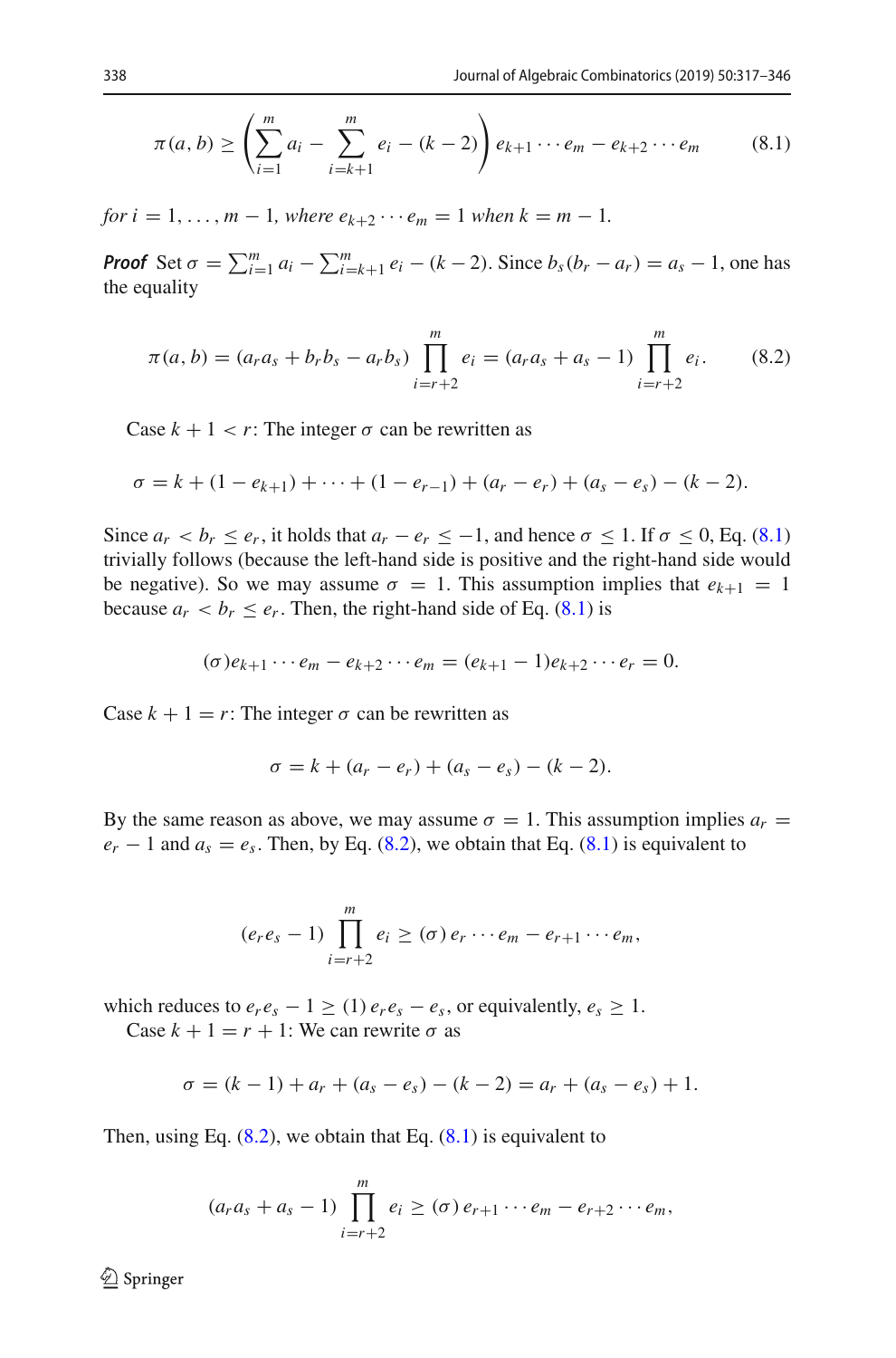which reduces to  $a_r a_s + a_s \ge (a_r + a_s - e_s + 1) e_s$ , or equivalently,

$$
(e_s-a_s)(e_s-a_r-1)\geq 0.
$$

Case  $k + 1 > r + 1$ : One can rewrite  $\sigma$  as

$$
\sigma = (r - 1) + a_r + \dots + a_k - (k - 2).
$$

Then, using Eq.  $(8.2)$ , we obtain that Eq.  $(8.1)$  reduces to

$$
(a_r a_s + a_s - 1)e_{r+2} \cdots e_{k+1} \geq (\sigma) e_{k+1} - 1.
$$

But, as  $a_s \geq 2$ , using Lemma [8.3,](#page-20-0) we get

$$
(a_r a_s + a_s - 1)e_{r+2} \cdots e_k \ge (a_r a_s + a_s - 1) + e_{r+2} + \cdots + e_k - (k - r - 1)
$$
  
 
$$
\ge (a_r + a_s) + a_{r+2} + \cdots + a_k + r - k + 1 = \sigma.
$$

<span id="page-22-0"></span>So, multiplying by  $e_{k+1}$ , the required inequality follows.

**Theorem 8.5** *Let*  $d \geq 1$  *and*  $1 \leq e_1 \leq \cdots \leq e_m$  *be integers. Suppose*  $1 \leq a_i \leq e_i$ *and*  $1 \leq b_i \leq e_i$ , for  $i = 1, \ldots, m$ , are integers such that  $d = \sum_{i=1}^{m} a_i = \sum_{i=1}^{m} b_i$ *and*  $a \neq b$ *. Then,* 

$$
\pi(a, b) \ge \left(\sum_{i=1}^m a_i - \sum_{i=k+1}^m e_i - (k-2)\right) e_{k+1} \cdots e_m - e_{k+2} \cdots e_m
$$

*for*  $k = 1, ..., m - 1$ *, where*  $e_{k+2} \cdots e_m = 1$  *when*  $k = m - 1$ *.* 

*Proof* Apply to  $(a, b)$  any of the four "operations" described in Lemma [8.2,](#page-19-1) and let  $(a', b')$  be the new obtained pair. These operations should be applied in such a way that  $1 \le a'_i, b'_i \le e_i$  for  $i = 1, ..., m$  and  $a' \ne b'$ ; this is called a *valid* operation. One can order the set of all pairs  $(a, b)$  that satisfy the hypothesis of the proposition using the GRevLex order defined by  $(a, b) \succ (a', b')$  if and only if the last nonzero entry of  $(a, b) - (a', b')$  is negative. Note that by construction  $d = \sum a'_i = \sum b'_i = \sum a_i$ . Repeat this step as many times as possible (which is a finite number because the result  $(a', b')$  of any valid operation applied to  $(a, b)$  satisfies  $(a, b) \succ (a', b')$ ). Permitting an abuse of notation, let *a* and *b* be the resulting sequences at the end of that process. We will show that these *a* and *b* satisfy the hypothesis of Lemma [8.4.](#page-20-1)

Set  $r = \min(i : a_i \neq b_i)$ . By symmetry we may assume  $a_r < b_r$ . Pick the first  $s > r$  such that  $a_s > b_s$  (the case  $a_r > b_r$  and  $a_s < b_s$  can be shown similarly).

Claim (a): For  $p \le r$ ,  $a_p = 1$ . Assume  $a_p > 1$ . If  $a_p > a_r$ , we can apply Lemma  $8.2(i)[p, r]$  $8.2(i)[p, r]$ , which is assumed not possible; (this last notation means that we are applying Lemma  $8.2(i)$  $8.2(i)$  with the indexes  $p$  and  $r$ ). Otherwise, apply Lemma [8.2](#page-19-1)(*ii*)[*p*,*r*]. So  $a_p = b_p = 1$  for  $p < r$ .

Claim (b):  $s = r + 1$ . Suppose  $r < p < s$ . To obtain a contradiction, it suffices to show that we can apply a valid operation to *a*, *b*. By the choice of *s*,  $a_p \leq b_p$ . If  $b_r >$ 

$$
\Box
$$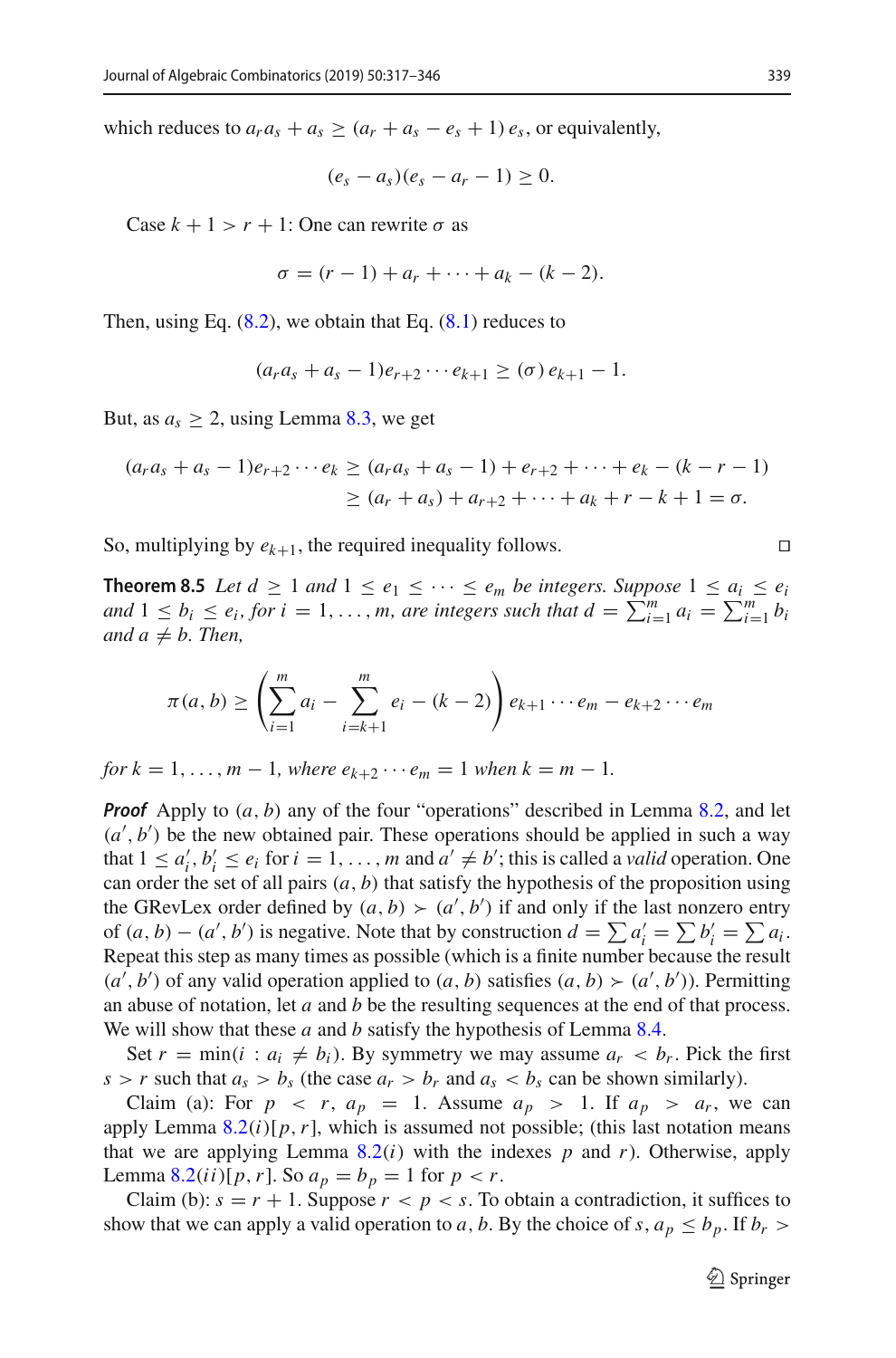$b_p$ , we can apply Lemma [8.2](#page-19-1)(*i*)[*r*, *p*]. If  $b_p > b_s$ , we can apply Lemma 8.2(*i*)[*p*, *s*]. Hence,  $b_r \leq b_p \leq b_s$ . Notice that  $b_p \geq 2$  because  $a_r < b_r \leq b_p$ . If  $a_p = b_p$ , we can apply Lemma  $8.2(ii)[p, s]$  $8.2(ii)[p, s]$ . If  $a_p < b_p$ , we can apply Lemma  $8.2(iii)[p, s]$  because  $a_p < b_p \le b_s < a_s$ .

Claim (c): For  $p > s$ ,  $a_p = b_p = e_p$ . If  $b_p < a_p$ , applying Claim (b) to *r* and *p* we get a contradiction. Thus, we may assume  $b_p \ge a_p$ . It suffices to show that  $a_p = e_p$ . If  $a_s > a_p$ , then by Lemma [8.2](#page-19-1)(*i*)[*s*, *p*] one can apply a valid operation to *a*, *b*, a contradiction. Thus,  $a_s \le a_p$ . If  $a_p \le e_p$ , then  $b_s \le a_s \le a_p \le e_p$ , and by Lemma [8.2](#page-19-1)(*iii*)[*s*, *p*] we can apply a valid operation to *a*, *b*, a contradiction. Hence,  $a_p = e_p$ .

Claim (d):  $b_r \le a_s$  and  $b_s = a_s - 1$ . By the previous claims, one has the equalities  $s = r + 1$  and  $a_r + a_s = b_r + b_s$ . If  $a_s < b_r$ , then  $b_s < a_s < b_r$ , and by Lemma  $8.2(i)[r, s]$  $8.2(i)[r, s]$  we can apply a valid operation to  $a, b$ , a contradiction. Hence,  $a_s \geq b_r$ . Suppose  $a_s = b_r$ , then  $a_r = b_s$ . If  $a_s - a_r \geq 2$ , by Lemma  $8.2(iv)[r, s]$  $8.2(iv)[r, s]$  we can apply a valid operation to *a*, *b*, a contradiction. Hence, in this case,  $a_s - b_s = a_s - a_r = 1$ . Suppose  $a_s > b_r$ . If  $b_r > b_s$ , then  $a_s > b_r > b_s$ , and we can use Lemma  $8.2(i)[r, s]$  $8.2(i)[r, s]$  to apply a valid operation to a, b, a contradiction. Hence,  $b_r \leq b_s$ . If  $a_s - b_s = b_r - a_r \geq 2$ , then  $a_r < b_r \leq b_s < a_s$ , and by Lemma  $8.2(iii)$  $8.2(iii)$ [ $r, s$ ] we can apply a valid operation to  $a, b$ , a contradiction. So, in this other case, also  $a_s - b_s = 1$ . In conclusion, we have that  $b_r \le a_s$  and  $b_s = a_s - 1$ , as claimed.

From Claims (a)–(d), we obtain that *a*, *b* satisfy the hypothesis of Lemma [8.4.](#page-20-1) Hence, the required inequality follows from Lemmas  $8.2$  and  $8.4$ .

For  $\alpha : \alpha_1, \ldots, \alpha_n$  and  $\beta : \beta_1, \ldots, \beta_n$  sequences in  $\mathbb{Z}^+$ , we define

$$
P(\alpha, \beta) = \prod_{i=1}^{n} (d_i - \alpha_i) + \prod_{i=1}^{n} (d_i - \beta_i) - \prod_{i=1}^{n} \min\{d_i - \alpha_i, d_i - \beta_i\}.
$$

<span id="page-23-0"></span>**Lemma 8.6** *Let*  $1 \le d_1 \le \cdots \le d_n$ ,  $0 \le \alpha_i$ ,  $\beta_i \le d_i - 1$  *for*  $i = 1, \ldots, n$ ,  $n \ge 2$ , *be integers such that*  $\sum_{i=1}^{n} \alpha_i = \sum_{i=1}^{n} \beta_i$  *and*  $(\alpha_1, \ldots, \alpha_n) \neq (\beta_1, \ldots, \beta_n)$ *. Then,* 

$$
P(\alpha, \beta) \ge \left(\sum_{i=1}^{k+1} (d_i - \alpha_i) - (k-1) - \sum_{i=k+2}^{n} \alpha_i\right) d_{k+2} \cdots d_n - d_{k+3} \cdots d_n \quad (8.3)
$$

*for*  $k = 0, ..., n - 2$ *, where*  $d_{k+3} \cdots d_n = 1$  *if*  $k = n - 2$ *.* 

*Proof* Making the substitutions  $m = n$ ,  $k = k - 1$ ,  $d_i - \alpha_i = a_i$ ,  $d_i - \beta_i = b_i$ , and  $d_i = e_i$ , the inequality follows at once from Theorem [8.5.](#page-22-0)

#### **9 Second generalized Hamming weight**

Let  $A_1, \ldots, A_{s-1}$  be subsets of  $\mathbb{F}_q$  and let  $\mathbb{X} := [A_1 \times \cdots \times A_{s-1} \times \{1\}] \subset \mathbb{P}^{s-1}$  be a projective Cartesian set, where  $d_i = |A_i|$  for all  $i = 1, \ldots, s - 1$  and  $2 \le d_1 \le \cdots \le d_r$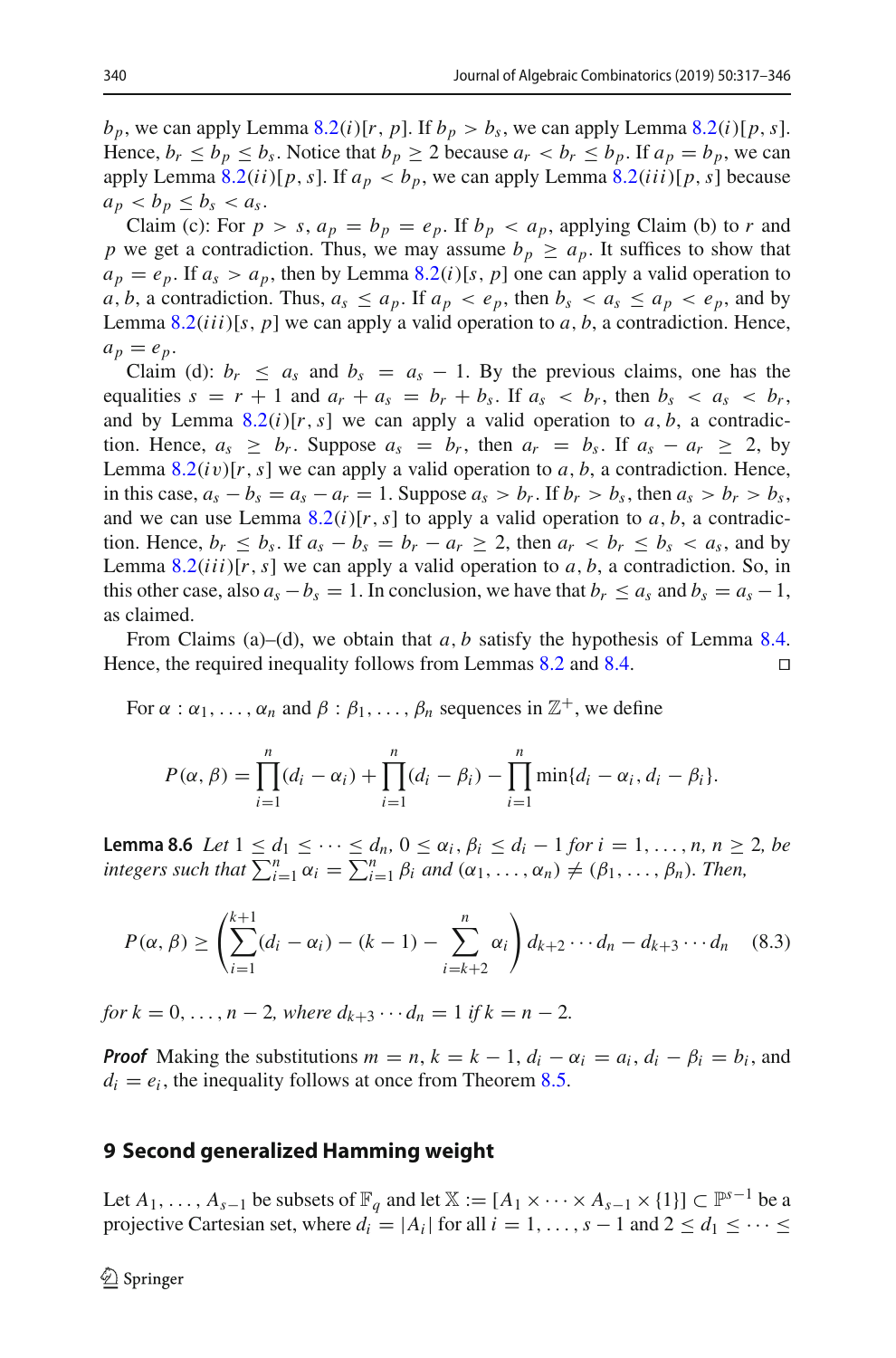*d<sub>s−1</sub>*. The Reed–Muller-type code  $C_X(d)$  is called an *affine Cartesian code* [\[23](#page-28-28)]. If  $X^* = A_1 \times \cdots \times A_{s-1}$ , then  $C_X(d) = C_{X^*}(d)$  [\[23\]](#page-28-28). Assume  $d = \sum_{i=1}^k (d_i - 1) + \ell$ , where *k*,  $\ell$  are integers such that  $0 \le k \le s - 2$  and  $1 \le \ell \le d_{k+1} - 1$ .

**Lemma 9.1** *We can find two linearly independent polynomials F and*  $G \in S_{\le d}$  *such that*

<span id="page-24-0"></span>
$$
|V_{\mathbb{X}^*}(F) \cap V_{\mathbb{X}^*}(G)|
$$
  
= 
$$
\begin{cases} d_1 \cdots d_{s-1} - (d_{k+1} - \ell + 1)d_{k+2} \cdots d_{s-1} + d_{k+3} \cdots d_{s-1} & \text{if } k < s - 3, \\ d_1 \cdots d_{s-1} - (d_{k+1} - \ell + 1)d_{k+2} \cdots d_{s-1} + 1 & \text{if } k = s - 3, \\ d_1 \cdots d_{s-1} - d_{s-1} + \ell - 1 & \text{if } k = s - 2. \end{cases}
$$

**Proof Case (I)**  $k \leq s - 3$ . Similar to [\[23](#page-28-28)], we take  $A_i = \{\beta_{i,1}, \ldots, \beta_{i,d_i}\},$  for  $i = 1, \ldots, s - 1$ . Also, for  $i = 1, \ldots, k$ , let

$$
f_i := (\beta_{i,1} - t_i)(\beta_{i,2} - t_i) \cdots (\beta_{i,d_{i-1}} - t_i),
$$
  

$$
g := (\beta_{k+1,1} - t_{k+1})(\beta_{k+1,2} - t_{k+1}) \cdots (\beta_{k+1,\ell-1} - t_{k+1}).
$$

Setting  $h_1 := \beta_{k+1,\ell} - t_{k+1}$  and  $h_2 := \beta_{k+2,\ell} - t_{k+2}$ . We define  $F := f_1 \cdots f_k \cdot g \cdot h_1$ and  $G := f_1 \cdots f_k \cdot g \cdot h_2$ . Notice that deg  $F = \deg G = \sum_{i=1}^k (d_i - 1) + \ell = d$  and that they are linearly independent over  $\mathbb{F}_q$ . Let

$$
V_1 := (A_1 \times \cdots \times A_{s-1}) \setminus (V_{\mathbb{X}^*}(F) \cap V_{\mathbb{X}^*}(G)),
$$
  
\n
$$
V_2 := \{ \beta_{1,d_1} \} \times \cdots \times \{ \beta_{k,d_k} \} \times \{ \beta_{k+1,i} \}_{i=\ell}^{d_{k+1}} \times A_{k+2} \times \cdots \times A_{s-1}.
$$

It is easy to see that  $V_1 \subset V_2$  and  $(V_2 \setminus V_1) \cap (V_{\mathbb{X}^*}(F) \cap V_{\mathbb{X}^*}(G)) = V_3$ , where

$$
V_3 = \begin{cases} {\{\beta_{1,d_1}\} \times \cdots \times {\{\beta_{k,d_k}\} \times {\{\beta_{k+1,\ell}\} \times {\{\beta_{k+2,\ell}\} \times A_{k+3} \times \cdots \times A_{s-1}}$ if $k < s - 3$,} \\ {\{\beta_{1,d_1}\} \times \cdots \times {\{\beta_{k,d_k}\} \times {\{\beta_{k+1,\ell}\} \times {\{\beta_{k+2,\ell}\}}$ if $k = s - 3$.} \end{cases}
$$

Therefore,

$$
|V_1| = |V_2| - |V_3| = \begin{cases} (d_{k+1} - \ell + 1)d_{k+2} \cdots d_{s-1} - d_{k+3} \cdots d_{s-1} & \text{if } k < s - 3, \\ (d_{k+1} - \ell + 1)d_{k+2} \cdots d_{s-1} - 1 & \text{if } k = s - 3, \end{cases}
$$

and the claim follows because  $|V_{\mathbb{X}^*}(F) \cap V_{\mathbb{X}^*}(G)| = d_1 \cdots d_{s-1} - |V_1|$ .

Case (II):  $k = s - 2$ . As  $\ell \le d_{k+1} - 1$ ,  $\ell + 1 \le d_{k+1}$ . Let  $h_3 := \beta_{k+1,\ell+1} - t_{k+1}$ , and *F*,  $f_i$ ,  $g$ ,  $h_1$  as in Case (I). Let  $G' := f_1 \cdots f_k \cdot g \cdot h_3$ . If

$$
V_1' := (A_1 \times \cdots \times A_{s-1}) \setminus (V_{\mathbb{X}^*}(F) \cap V_{\mathbb{X}^*}(G')),
$$
  

$$
V_2' := \{ \beta_{1,d_1} \} \times \cdots \times \{ \beta_{k,d_k} \} \times \{ \beta_{k+1,i} \}_{i=\ell}^{d_{k+1}},
$$

then (because  $h_1$  and  $h_3$  do not have common zeros)  $V_1' = V_2'$  and thus

$$
|V_1'| = d_{k+1} - \ell + 1 = d_{s-1} - \ell + 1.
$$

 $\mathcal{D}$  Springer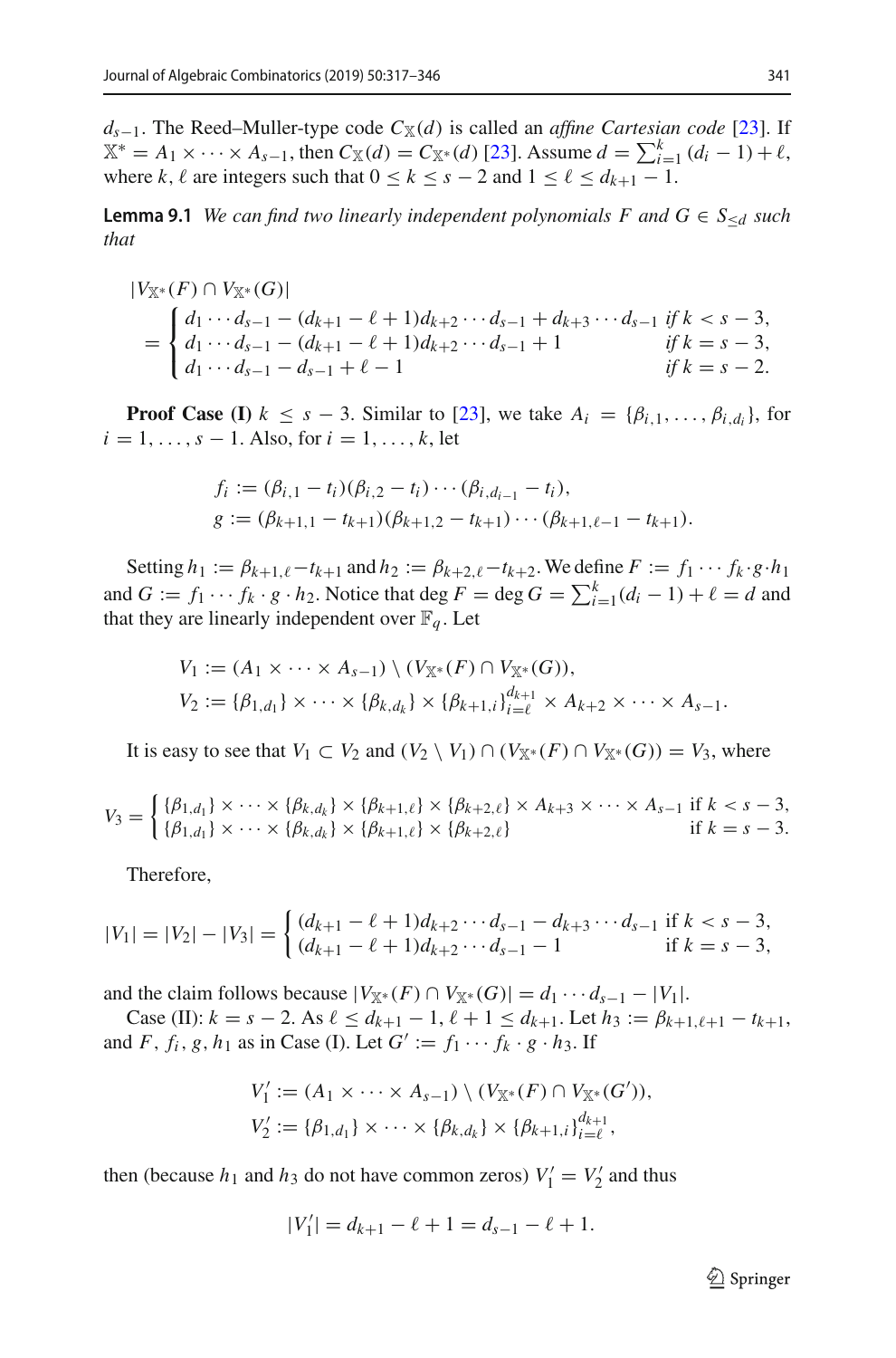<span id="page-25-1"></span>The result follows because 
$$
|V_{\mathbb{X}^*}(F) \cap V_{\mathbb{X}^*}(G')| = d_1 \cdots d_{s-1} - |V'_1|
$$
.

**Lemma 9.2** [\[26,](#page-28-2) Lemma 3.3] *Let L* ⊂ *S be the ideal*  $(t_1^{d_1}, \ldots, t_{s-1}^{d_{s-1}})$ *, where*  $d_1, \ldots, d_{s-1}$  *are in*  $\mathbb{N}_+$ *. If*  $t^a = t_1^{a_1} \cdots t_s^{a_s}$ *,*  $a_j \geq 1$  *for some*  $1 \leq j \leq s-1$ *, and*  $a_i \leq d_i - 1$  *for*  $i \leq s - 1$ *, then* 

$$
\deg(S/(L, t^{a})) = \deg(S/(L, t_1^{a_1} \cdots t_{s-1}^{a_{s-1}})) = d_1 \cdots d_{s-1} - \prod_{i=1}^{s-1} (d_i - a_i).
$$

<span id="page-25-0"></span>We come to one of our applications to coding theory.

**Theorem 9.3** *Let*  $A_i$ ,  $i = 1, ..., s - 1$ , *be subsets of*  $\mathbb{F}_q$ , *and let*  $\mathbb{X} \subset \mathbb{P}^{s-1}$  *be the projective Cartesian set given by*  $X = [A_1 \times \cdots \times A_{s-1} \times \{1\}]$ *. If*  $d_i = |A_i|$  *for*  $i = 1, \ldots, s - 1$  *and*  $2 \le d_1 \le \cdots \le d_{s-1}$ *, then* 

$$
\delta_{\mathbb{X}}(d,2) = \begin{cases}\n(d_{k+1} - \ell + 1) d_{k+2} \cdots d_{s-1} - d_{k+3} \cdots d_{s-1} & \text{if } k < s-3, \\
(d_{k+1} - \ell + 1) d_{k+2} \cdots d_{s-1} - 1 & \text{if } k = s-3, \\
d_{s-1} - \ell + 1 & \text{if } k = s-2, \\
2 & \text{if } d \ge \sum_{i=1}^{s-1} (d_i - 1) \, ,\n\end{cases}
$$

*where*  $0 \leq k \leq s - 2$  *and*  $\ell$  *are integers such that*  $d = \sum_{i=1}^{k} (d_i - 1) + \ell$  *and*  $1 \leq \ell \leq d_{k+1} - 1.$ 

*Proof* We set  $n = s - 1$ ,  $I = I(\mathbb{X})$ , and  $L = (t_1^{d_1}, \ldots, t_n^{d_n})$ . By [\[37](#page-28-8), Theorem 1, Corollary 1], we get  $\delta_{\mathbb{X}}(d, 2) = 2$  for  $d \ge \sum_{i=1}^{s-1} (d_i - 1)$ . Thus, we may assume  $d < \sum_{i=1}^{s-1} (d_i - 1)$ . First, we show the inequality "≥". Let  $\prec$  be a graded monomial order with  $t_1 \succ \cdots \succ t_s$ . The initial ideal in  $\lt(I)$  of *I* is equal to  $L = (t_1^{d_1}, \ldots, t_n^{d_n})$ ; see [\[23](#page-28-28)]. Let  $F = \{t^a, t^b\}$  be an element of  $\mathcal{M}_{\prec, d, 2}$ , that is,  $t^a = t_1^{a_1} \cdots t_s^{a_s}, t^b = t_1^{b_1} \cdots t_s^{b_s}$  $d = \sum_{i=1}^{s} a_i = \sum_{i=1}^{s} b_i, a \neq b, a_i \leq d_i - 1$  and  $b_i \leq d_i - 1$  for  $i = 1, \ldots, n$ , and  $(L: (F)) \neq L$ . In particular, from the last condition it follows readily that  $a_i \neq 0$  and  $b_j \neq 0$  for some  $1 \leq i, j \leq n$ . There are exact sequences of graded *S*-modules

$$
0 \to (S/((L, t^a): t^b))[-|b|] \stackrel{t^b}{\to} S/(L, t^a) \to S/(L, t^a, t^b) \to 0,
$$
  

$$
0 \to (S/((L, t^b): t^a))[-|a|] \stackrel{t^a}{\to} S/(L, t^b) \to S/(L, t^a, t^b) \to 0,
$$

where  $|a| = \sum_{i=1}^{s} a_i$ . From the equalities,

$$
((L, t^a): t^b) = (L: t^b) + (t^a: t^b) = (t_1^{d_1-b_1}, \dots, t_n^{d_n-b_n}, \prod_{i=1}^s t_i^{\max\{a_i, b_i\}-b_i}),
$$
  

$$
((L, t^b): t^a) = (L: t^a) + (t^b: t^a) = (t_1^{d_1-a_1}, \dots, t_n^{d_n-a_n}, \prod_{i=1}^s t_i^{\max\{a_i, b_i\}-a_i}),
$$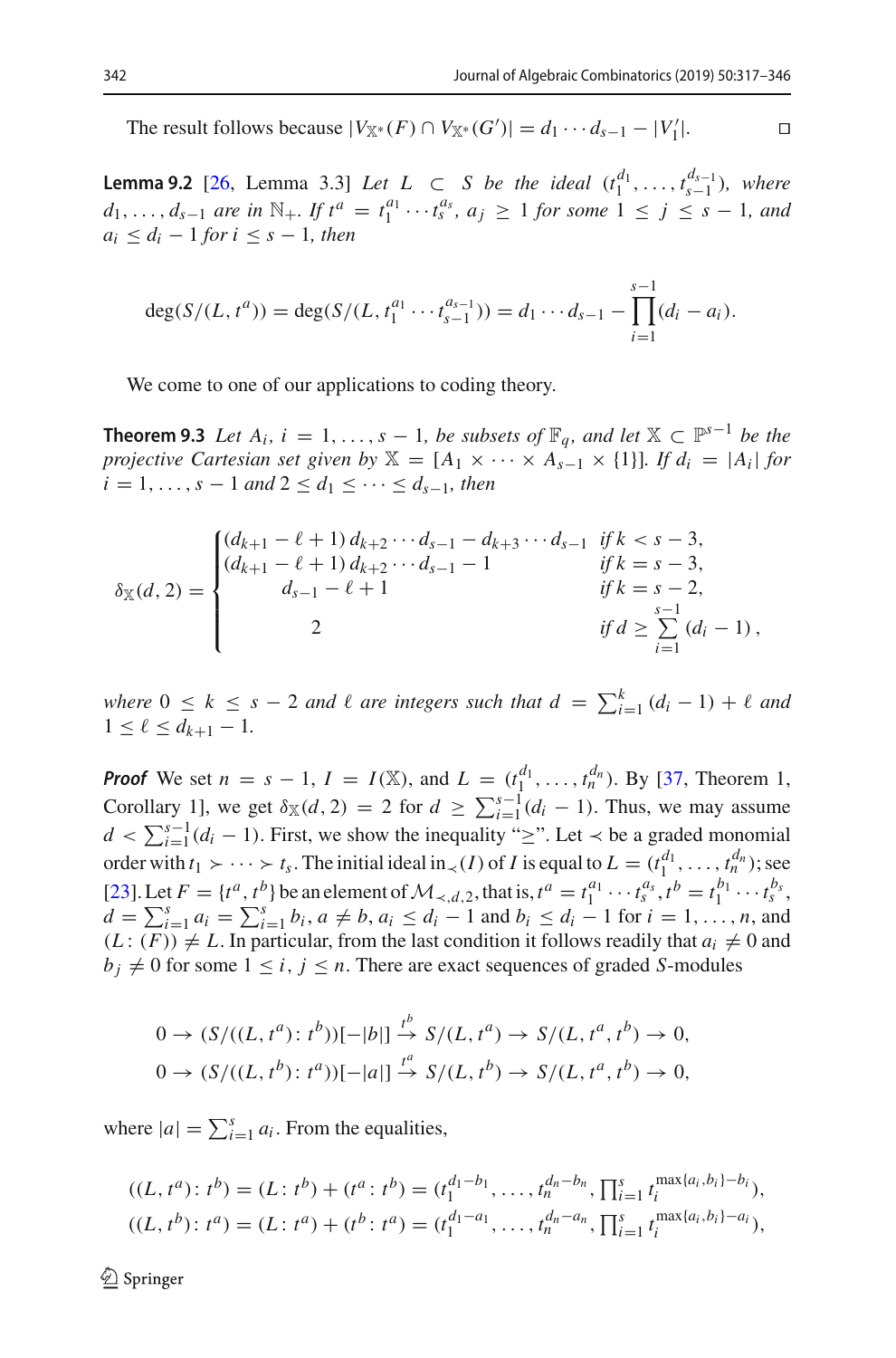it follows that either  $((L, t^a): t^b)$  or  $((L, t^b): t^a)$  is contained in  $(t_1, \ldots, t_n)$ . Hence, at least one of these ideals has height *n*. Therefore, setting

$$
P(a,b) = \prod_{i=1}^{n} (d_i - a_i) + \prod_{i=1}^{n} (d_i - b_i) - \prod_{i=1}^{n} \min\{d_i - a_i, d_i - b_i\},
$$

and using Lemma [9.2](#page-25-1) it is not hard to see that the degree of  $S/(L, t^a, t^b)$  is

$$
\deg(S/(L, t^a, t^b)) = \prod_{i=1}^n d_i - P(a, b),
$$

and the second generalized footprint function of *I* is

<span id="page-26-3"></span>
$$
fp_{I}(d,2) = \min \left\{ P(a,b) | \{t^{a}, t^{b}\} \in \mathcal{M}_{\prec, d,2} \right\}.
$$
 (9.1)

Making the substitution  $-\ell = \sum_{i=1}^{k} (d_i - 1) - \sum_{i=1}^{s} a_i$  and using the fact that  $f_{p_{I(\mathbb{X})}(d, r)}$  is less than or equal to  $\delta_{\mathbb{X}}(d, r)$  (see Theorem [4.9\)](#page-13-0) it suffices to show the inequalities

<span id="page-26-1"></span>
$$
P(a,b) \ge \left(\sum_{i=1}^{k+1} (d_i - a_i) - (k-1) - a_s - \sum_{i=k+2}^n a_i\right) d_{k+2} \cdots d_n - d_{k+3} \cdots d_n,
$$
\n(9.2)

for  $\{t^a, t^b\}$  ∈ *M*<sub>≺,*d*,2</sub> if 0 ≤ *k* ≤ *s* − 3, where  $d_{k+3} \cdots d_n = 1$  if  $k = s - 3$ , and

<span id="page-26-2"></span>
$$
P(a,b) \ge \sum_{i=1}^{s-1} (d_i - a_i) - (s-3) - a_s,
$$
\n(9.3)

for  $\{t^a, t^b\} \in \mathcal{M}_{\prec, d, 2}$  if  $k = s - 2$ . As  $(a_1, \ldots, a_n)$  is not equal to  $(b_1, \ldots, b_n)$ , one has that either  $\prod_{i=1}^{n} d_i - \prod_{i=1}^{n} (d_i - a_i) \ge 1$  or  $\prod_{i=1}^{n} d_i - \prod_{i=1}^{n} (d_i - b_i) \ge 1$ . If  $a_s \geq 1$  or  $b_s \geq 1$  (resp.  $a_s = b_s = 0$ ), the inequality of Eq. [\(9.2\)](#page-26-1) follows at once from [\[25](#page-28-0), Proposition 5.7] (resp. Lemma [8.6\)](#page-23-0). If  $a_s \ge 1$  or  $b_s \ge 1$  (resp.  $a_s = b_s = 0$ ), the inequality of Eq. [\(9.3\)](#page-26-2) follows at once from [\[25](#page-28-0), Proposition 5.7] (resp. Lemma [8.3\)](#page-20-0). This completes the proof of the inequality " $\geq$ ".

The inequality " $\leq$ " follows directly from Lemma [9.1.](#page-24-0)

<span id="page-26-0"></span>Using Theorem [9.3,](#page-25-0) one recovers the following main result of [\[14\]](#page-28-18).

**Corollary 9.4** [\[14](#page-28-18), Theorem 18] *Let*  $K = \mathbb{F}_q$  *be a finite field and let*  $\mathbb{T}$  *be a projective torus in*  $\mathbb{P}^{s-1}$ *. If*  $d \geq 1$  *and*  $s \geq 3$ *, then* 

$$
\delta_{\mathbb{T}}(d,2) = \begin{cases} (q-1)^{s-(k+3)}[(q-1)(q-\ell)-1] & \text{if } 1 \le d \le \eta, \\ q-\ell & \text{if } \eta < d < \gamma, \\ 2 & \text{if } d \ge \gamma, \end{cases}
$$

 $\mathcal{D}$  Springer

$$
\Box
$$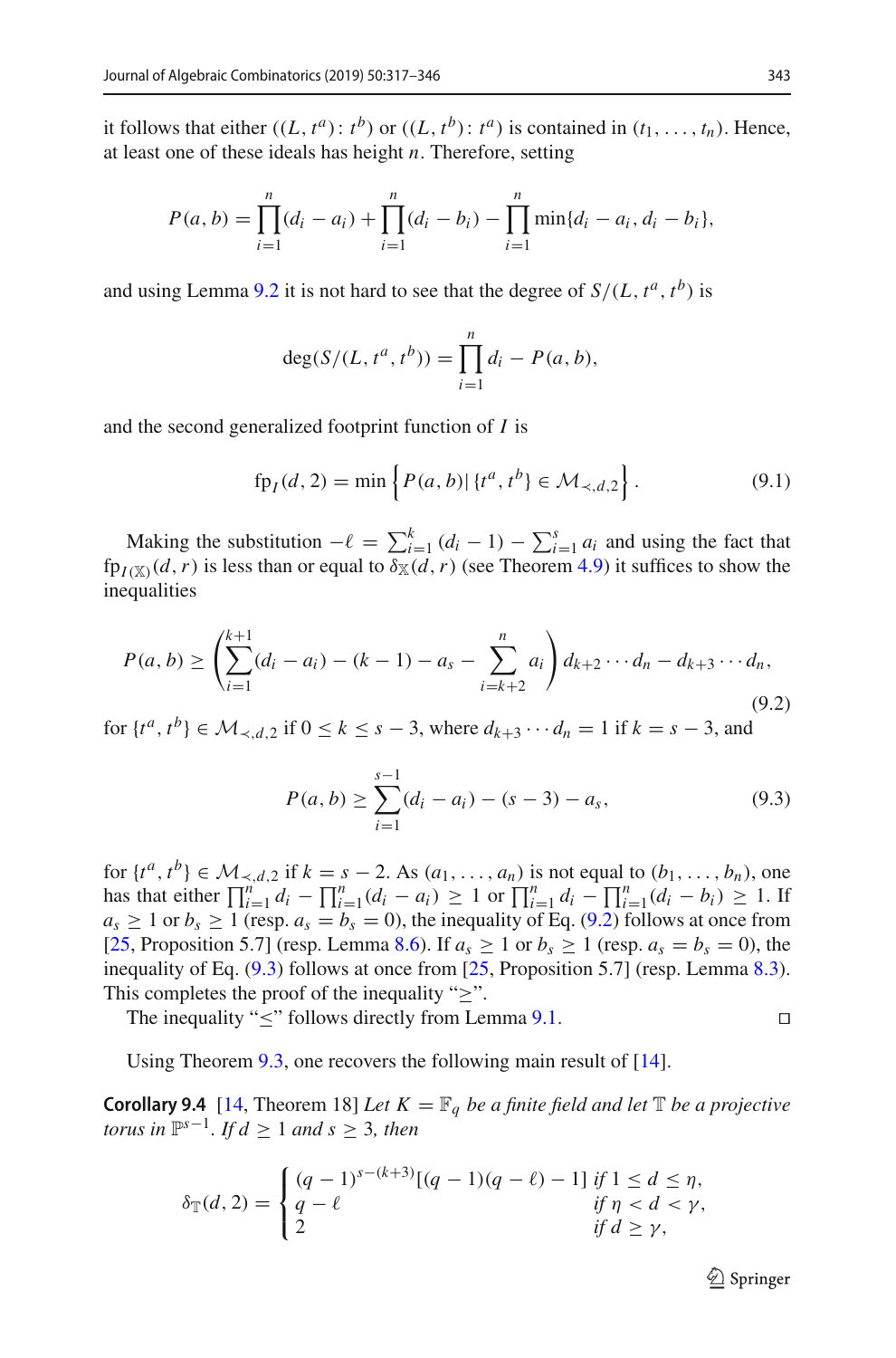*where k and l are the unique integers such that*  $d = k(q-2) + \ell, k \ge 0, 1 \le \ell \le q-2$ *,*  $\eta = (q - 2)(s - 2)$  and  $\gamma = (q - 2)(s - 1)$ .

Another of our applications to coding theory is the following purely combinatorial formula for the second generalized Hamming weight of an affine Cartesian code which is quite different from the corresponding formula of [\[1,](#page-27-5) Theorem 5.4].

<span id="page-27-4"></span>**Theorem 9.5** Let  $P_d$  be the set of all pairs  $(a, b)$ ,  $a, b$  in  $\mathbb{N}^s$ ,  $a = (a_1, \ldots, a_s)$ ,  $b = (b_1, \ldots, b_s)$ , such that  $a \neq b$ ,  $d = \sum_{i=1}^s a_i = \sum_{i=1}^s b_i$ ,  $1 \leq a_i, b_i \leq d_i - 1$ *for*  $i = 1, \ldots, n$ ,  $n := s - 1$ ,  $a_i \neq 0$  *and*  $b_j \neq 0$  *for some*  $1 \leq i, j \leq n$ . If  $\mathbb{X} = [A_1 \times \cdots \times A_n \times \{1\}] \subset \mathbb{P}^n$ , with  $A_i \subset \mathbb{F}_q$ ,  $d_i = |A_i|$ , and  $2 \leq d_1 \leq \cdots \leq d_n$ , *then*

$$
fp_{I(\mathbb{X})}(d,2) = \delta_{\mathbb{X}}(d,2) = \min \{ P(a,b) | (a,b) \in \mathcal{P}_d \} \text{ for } d \le \sum_{i=1}^n (d_i - 1),
$$

*where*  $P(a, b) = \prod_{i=1}^{n} (d_i - a_i) + \prod_{i=1}^{n} (d_i - b_i) - \prod_{i=1}^{n} \min\{d_i - a_i, d_i - b_i\}.$ 

*Proof* Let  $\psi(d)$  be the formula for  $\delta \chi(d, 2)$  given in Theorem [9.3.](#page-25-0) Then, using Eqs. [\(9.2\)](#page-26-1) and [\(9.3\)](#page-26-2) one has  $\psi(d) \leq f_{\text{P}_I(X)}(d, 2)$ . By Theorem [4.9,](#page-13-0) one has  $f p_{I(\mathbb{X})}(d, r) \le \delta_{\mathbb{X}}(d, r)$ , and by Lemma [9.1](#page-24-0) one has  $\delta_{\mathbb{X}}(d, r) \le \psi(d)$ . Therefore,

$$
\psi(d) \leq \mathrm{fp}_{I(\mathbb{X})}(d,2) \leq \delta_{\mathbb{X}}(d,r) \leq \psi(d).
$$

Thus, we have equality everywhere and the result follows from Eq. [\(9.1\)](#page-26-3).

*Remark 9.6* Let  $\psi(d)$  be the formula for  $\delta \chi(d, 2)$  given in Theorem [9.3.](#page-25-0) Then,

$$
\psi(d) = \min\{P(a, b) | (a, b) \in \mathcal{P}_d\}
$$

for  $d \leq \sum_{i=1}^{n} (d_i - 1)$ . This equality is interesting in its own right.

**Acknowledgements** We thank the referees for a careful reading of the paper and for the improvements suggested.

#### **References**

- <span id="page-27-5"></span>1. Beelen, P., Datta, M.: Generalized Hamming weights of affine Cartesian codes. Finite Fields Appl. **51**, 130–145 (2018)
- <span id="page-27-6"></span>2. Bruns, W., Herzog, J.: Cohen–Macaulay Rings, Revided edition edn. Cambridge University Press, Cambridge (1997)
- <span id="page-27-0"></span>3. Carvalho, C.: On the second Hamming weight of some Reed–Muller type codes. Finite Fields Appl. **24**, 88–94 (2013)
- <span id="page-27-2"></span>4. Carvalho, C., Lopez Neumann, V.G., López, H.H.: Projective nested cartesian codes. Bull. Braz. Math. Soc. (N.S.) **482**, 283–302 (2017)
- <span id="page-27-7"></span>5. Cox, D., Little, J., O'Shea, D.: Ideals, Varieties, and Algorithms. Springer, Berlin (1992)
- <span id="page-27-1"></span>6. Datta, M., Ghorpade, S.: Number of solutions of systems of homogeneous polynomial equations over finite fields. Proc. Am. Math. Soc. **145**(2), 525–541 (2017)
- <span id="page-27-3"></span>7. Duursma, I.M., Rentería, C., Tapia-Recillas, H.: Reed-Muller codes on complete intersections. Appl. Algebra Eng. Commun. Comput. **11**(6), 455–462 (2001)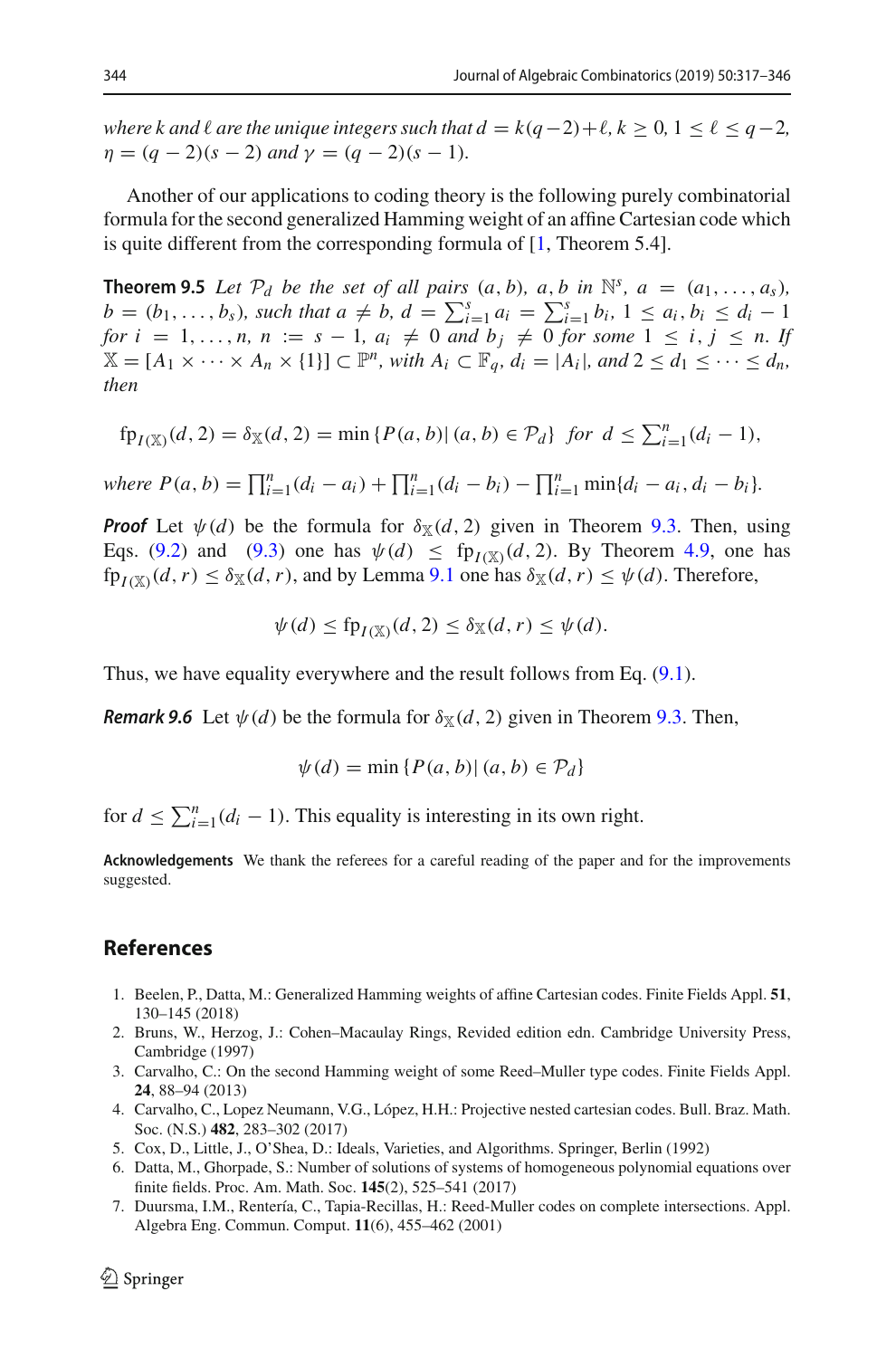- <span id="page-28-23"></span>8. Eisenbud, D.: Commutative Algebra with a view toward Algebraic Geometry, Graduate Texts in Mathematics, vol. 150. Springer, Berlin (1995)
- <span id="page-28-3"></span>9. Geil, O.: On the second weight of generalized Reed–Muller codes. Des. Codes Cryptogr. **48**, 323–330 (2008)
- <span id="page-28-4"></span>10. Geil, O.: Evaluation codes from an affine variety code perspective, Advances in algebraic geometry codes, 153–180, Ser. Coding Theory Cryptol., 5, World Sci. Publ., Hackensack, NJ (2008)
- 11. Geil, O., Høholdt, T.: Footprints or generalized Bezout's theorem. IEEE Trans. Inf. Theory **46**(2), 635–641 (2000)
- <span id="page-28-5"></span>12. Geil, O., Pellikaan, R.: On the structure of order domains. Finite Fields Appl. **8**(3), 369–396 (2002)
- <span id="page-28-15"></span>13. Geil, O., Thomsen, C.: Weighted Reed–Muller codes revisited. Des. Codes Cryptogr. **66**, 195–220 (2013)
- <span id="page-28-18"></span>14. González-Sarabia, M., Camps, E., Sarmiento, E., Villarreal, R.H.: The second generalized Hamming weight of some evaluation codes arising from a projective torus. Finite Fields Appl. **52**, 370–394 (2018)
- <span id="page-28-9"></span>15. González-Sarabia, M., Rentería, C.: Generalized Hamming weights and some parameterized codes. Discrete Math. **339**, 813–821 (2016)
- <span id="page-28-17"></span>16. González-Sarabia, M., Rentería, C., Tapia-Recillas, H.: Reed–Muller-type codes over the Segre variety. Finite Fields Appl. **8**(4), 511–518 (2002)
- <span id="page-28-22"></span>17. Grayson, D., Stillman, M.: Macaulay2 (1996). Available via anonymous ftp from math.uiuc.edu
- <span id="page-28-10"></span>18. Heijnen, P., Pellikaan, R.: Generalized Hamming weights of *q*-ary Reed–Muller codes. IEEE Trans. Inf. Theory **44**(1), 181–196 (1998)
- <span id="page-28-6"></span>19. Helleseth, T., Kløve, T., Mykkelveit, J.: The weight distribution of irreducible cyclic codes with block lengths *<sup>n</sup>*1((*q<sup>l</sup>* <sup>−</sup> <sup>1</sup>)/*N*). Discrete Math. **<sup>18</sup>**(2), 179–211 (1977)
- <span id="page-28-11"></span>20. Johnsen, T., Verdure, H.: Generalized Hamming weights for almost affine codes. IEEE Trans. Inf. Theory **63**(4), 1941–1953 (2017)
- <span id="page-28-7"></span>21. Kløve, T.: The weight distribution of linear codes over  $GF(q^l)$  having generator matrix over  $GF(q)$ . Discrete Math. **23**(2), 159–168 (1978)
- <span id="page-28-19"></span>22. Lachaud, G.: The parameters of projective Reed–Muller codes. Discrete Math. **81**(2), 217–221 (1990)
- <span id="page-28-28"></span>23. López, H.H., Rentería, C., Villarreal, R.H.: Affine cartesian codes. Des. Codes Cryptogr. **71**(1), 5–19 (2014)
- <span id="page-28-24"></span>24. MacWilliams, F.J., Sloane, N.J.A.: The Theory of Error-Correcting Codes. North-Holland, Amsterdam (1977)
- <span id="page-28-0"></span>25. Martínez-Bernal, J., Pitones, Y., Villarreal, R.H.: Minimum distance functions of graded ideals and Reed–Muller-type codes. J. Pure Appl. Algebra **221**, 251–275 (2017)
- <span id="page-28-2"></span>26. Martínez-Bernal, J., Pitones , Y., Villarreal, R.H.: Minimum distance functions of complete intersections. J. Algebra Appl. (to appear)
- <span id="page-28-20"></span>27. Mercier, D.J., Rolland, R.: Polynômes homogènes qui s'annulent sur l'espace projectif P*m*(F*<sup>q</sup>* ). J. Pure Appl. Algebra **124**, 227–240 (1998)
- <span id="page-28-1"></span>28. Núñez-Betancourt, L., Pitones, Y., Villarreal, R.H.: Footprint and minimum distance functions. Commun. Korean Math. Soc. **33**(1), 85–101 (2018)
- <span id="page-28-26"></span>29. O'Carroll, L., Planas-Vilanova, F., Villarreal, R.H.: Degree and algebraic properties of lattice and matrix ideals. SIAM J. Discrete Math. **28**(1), 394–427 (2014)
- <span id="page-28-12"></span>30. Olaya-León, W., Granados-Pinzón, C.: The second generalized Hamming weight of certain Castle codes. Des. Codes Cryptogr. **76**(1), 81–87 (2015)
- <span id="page-28-16"></span>31. Rentería, C., Simis, A., Villarreal, R.H.: Algebraic methods for parameterized codes and invariants of vanishing ideals over finite fields. Finite Fields Appl. **17**(1), 81–104 (2011)
- <span id="page-28-13"></span>32. Schaathun, H.G., Willems, W.: A lower bound on the weight hierarchies of product codes. Discrete Appl. Math. **128**(1), 251–261 (2003)
- <span id="page-28-21"></span>33. Sørensen, A.: Projective Reed–Muller codes. IEEE Trans. Inf. Theory **37**(6), 1567–1576 (1991)
- <span id="page-28-25"></span>34. Stanley, R.: Hilbert functions of graded algebras. Adv. Math. **28**, 57–83 (1978)
- <span id="page-28-14"></span>35. Tsfasman, M., Vladut, S., Nogin, D.: Algebraic Geometric Codes: Basic Notions, Mathematical Surveys and Monographs, vol. 139. American Mathematical Society, Providence, RI (2007)
- <span id="page-28-27"></span>36. Villarreal, R.H.: Monomial Algebras. Monographs and Research Notes in Mathematics, 2nd edn. Chapman and Hall/CRC, Boca Raton (2015)
- <span id="page-28-8"></span>37. Wei, V.K.: Generalized Hamming weights for linear codes. IEEE Trans. Inf. Theory **37**(5), 1412–1418 (1991)
- 38. Wei, V.K., Yang, K.: On the generalized Hamming weights of product codes. IEEE Trans. Inf. Theory **39**(5), 1709–1713 (1993)